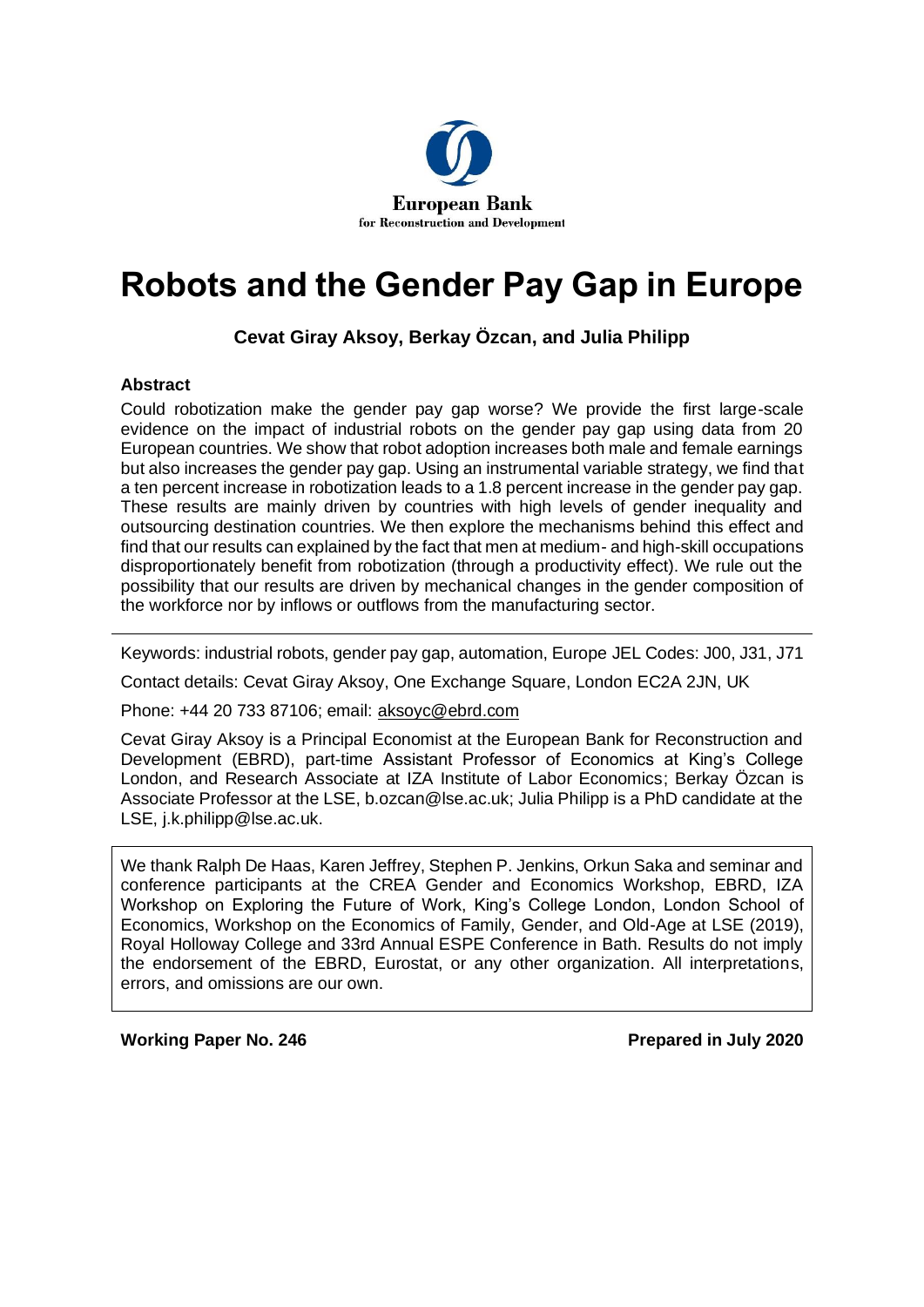### 1 Introduction

Technological innovations are quickly shifting the frontier between activities performed by humans and those performed by machines, transforming the world of work. Recent advances in automation and their implications for the economy and society are central issues in the global policy and academic debate. However, despite the comprehensive examination of the impact of automation on overall employment and labor force participation (see Grigoli et al. 2020 for a review), there has been little empirical research on how automation might affect gender equality.

The impact of automation is likely to be different for men and women because women and men perform different job tasks and are differentially represented in the occupational hierarchy in most industries. Brussevich et al. (2019) construct a gender-specific routine task intensity (RTI) index, which quantifies the extent of codifiability of tasks performed on the job. Its higher values indicate that a worker engages in more routine activities and is thus at a higher risk of substitution with machines. Brussevich et al. (2019) find that the RTI index, on average, is 13 percent higher for female workers across the sample of 30 countries. They find that female workers perform fewer tasks requiring analytical and interpersonal skills or physical labor, and more tasks that are characterized by lack of job flexibility, little learning on the job, and greater repetitiveness. This suggests that female workers are more exposed to automation risk than male workers, on average. Moreover, in many countries, women are underrepresented in higher-level occupations that command higher wages. This implies that men are more likely to benefit from the large productivity gains that are produced by automation.

In this paper, we focus on one specific type of automation, adoption of industrial robots, which may have differentially gendered effects on labor markets, too. We provide the first large-scale evidence on the impact of robot adoption between 2006 and 2014 on the gender pay gap, by studying 20 European countries. Specifically, we examine how changes in the number of robots per worker between survey years (henceforth, 'robotization') affect the gender gap in the monthly earnings of workers in manufacturing and a few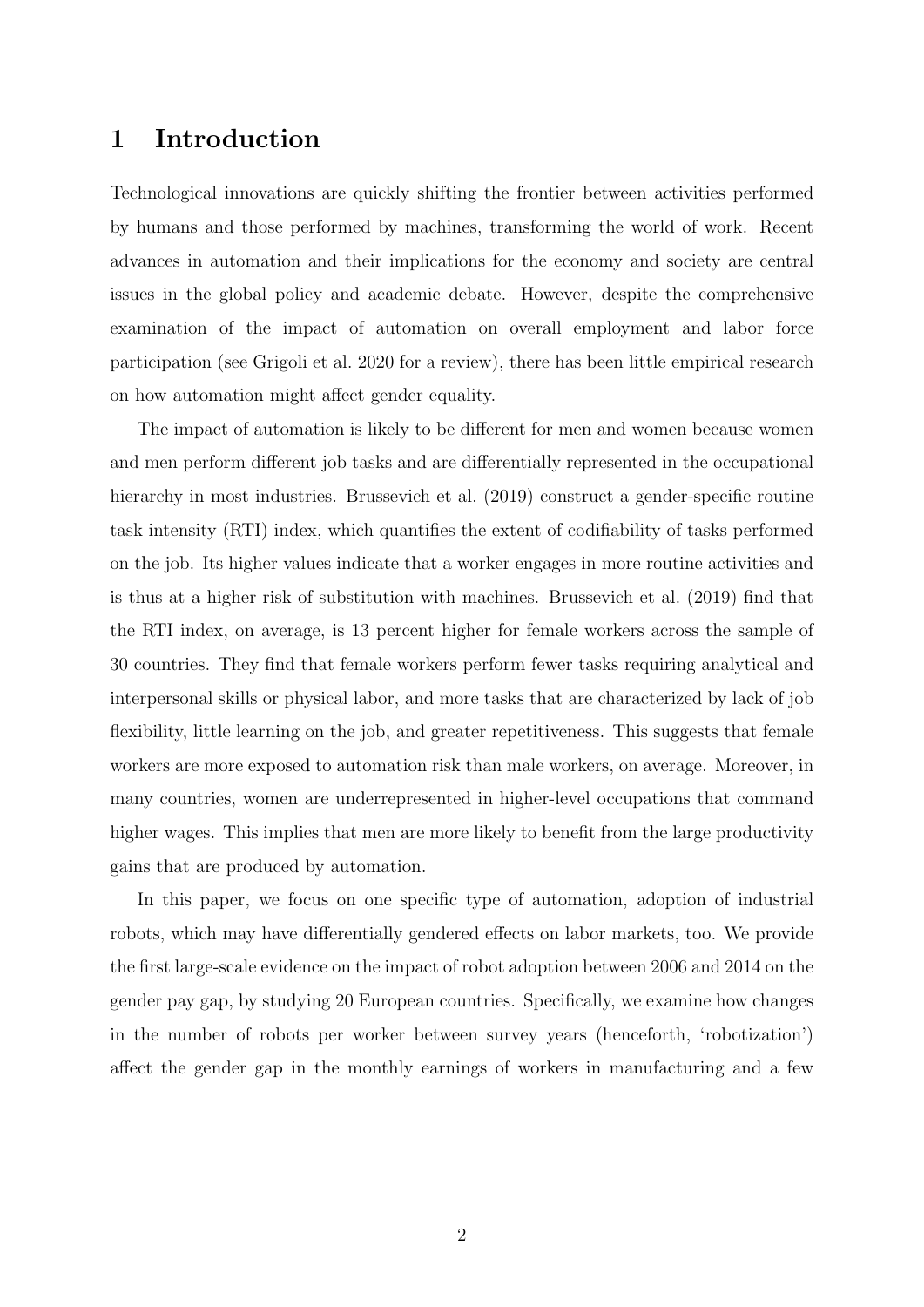other sectors that employ robots.<sup>1</sup> We refer to the number of robots per  $10,000$  workers as 'robot density'.

We find that robotization increases the gender pay gap: a ten percent increase in robotization leads to a 1.8 percent increase in the (conditional) gender pay gap.<sup>2</sup> Given that in many countries and industries, we have seen increases in robotization of more than 10 percent, this effect is sizable. To put it in perspective, the introduction of the national minimum wage led to a fall in the raw gender pay gap of about 2 percent (see, for example, Robinson 2002 for evidence from the UK; Boll et al. 2015 for evidence from Germany). In addition, the effect we identified is larger than that of many family-friendly policies in European countries, where the evidence on their effectiveness for reducing the pay gap is mixed (see review in Olivetti and Petrongolo 2017).

The results are mostly driven by countries with high initial gender inequality that also experienced high robotization. These countries also tend to be outsourcing destination countries. We also explore potential underlying mechanisms and find that our results are likely to be explained by a larger increase in male earnings than female earnings, especially within medium and high-skilled occupations (through a productivity effect).<sup>3</sup> Put differently, the underrepresentation of women in medium and high-skill occupations in specific industries accompanied by robotization exacerbates the gender pay gap, especially in countries where gender inequality was already severe. Conversely, in countries where initial gender inequality has been low, robotization did not have any statistically significant effect on the gender pay gap, while it increased the earnings of all workers. We also show that our results cannot be explained by changes in the gender composition of the workforce nor by inflows or outflows from the manufacturing sector, which is in line

<sup>&</sup>lt;sup>1</sup>Specifically, we have 12 industries: eight manufacturing (manufacturing of automotive/transport, plastic/chemicals, metal, food/beverages, electrical/electronics, wood/paper, textiles, and other manufacturing branches) and four non-manufacturing industries (mining/quarrying, education/research/development, construction, utilities).

<sup>2</sup>Conditional Gender Pay Gap (GPG) is defined in our paper as the difference between the earnings of men and women who work within the same occupational category, industry, are of similar age, live in the same country, measured in the same year and working in similar size of firms. Put differently, conditional pay gap is the pay gap after adjusting for a set of compositional factors that may account for differences between men's and women's earnings. Conditional GPG is more important than the unconditional (overall) pay gap, from the policy point of view, because it is related to 'equal pay' legislation in Europe.

<sup>&</sup>lt;sup>3</sup>This is in line with Acemoglu et al. (2020), who show that firm-level adoption of robots coincides with increases in value added and productivity.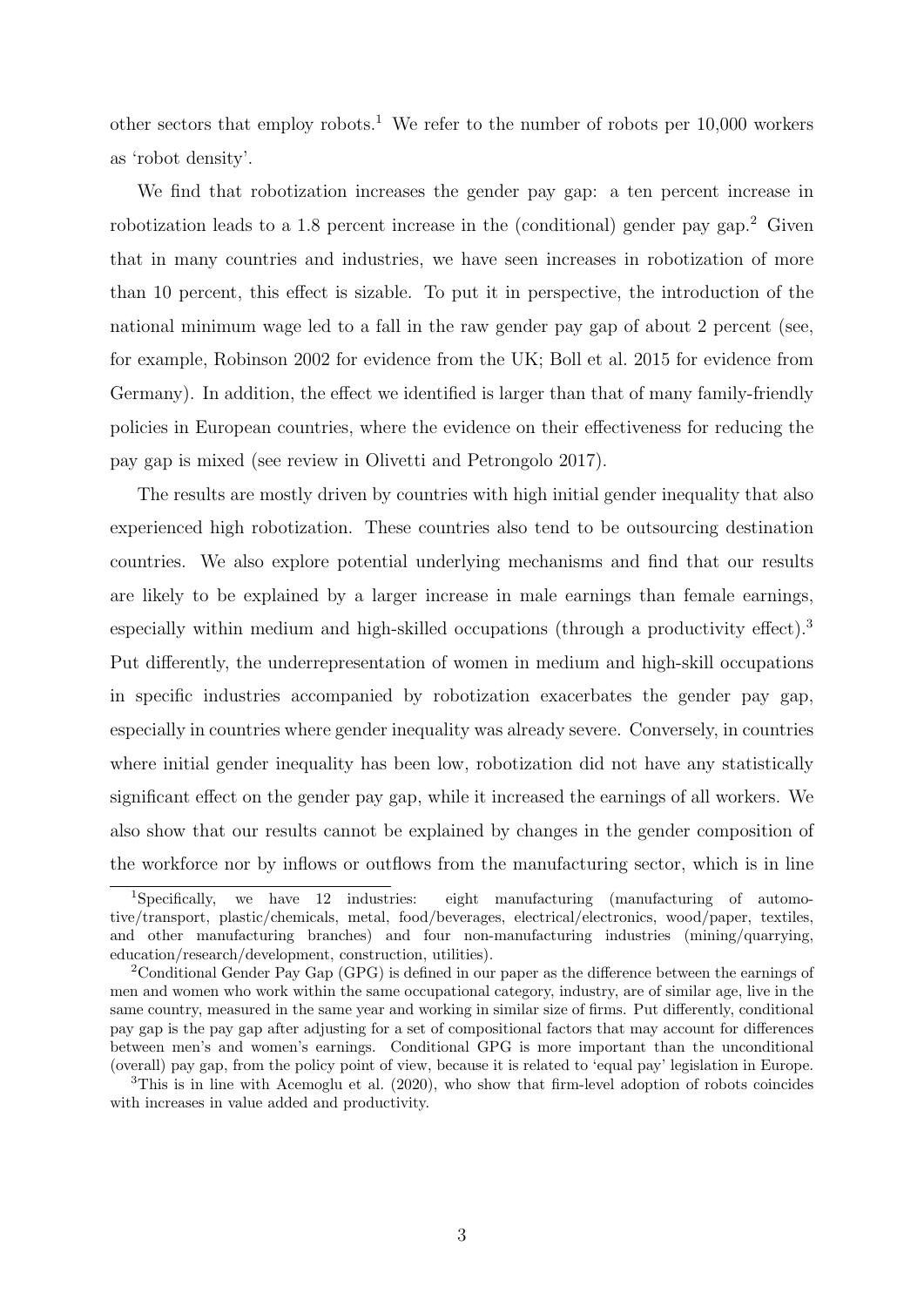with the findings of Freeman et al.  $(2020)^4$ 

There is a risk of potential endogeneity of robotization to the gender pay gap. For example, a shock to relative female labor demand in an industry may affect a firm's decision to adopt robots. To identify a causal effect, we follow Graetz and Michaels (2018) and instrument robotization with an industry level replaceability index. In particular, our instrument specifies the fraction of each industry's hours worked in 1980 in the United States that was performed by occupations that became replaceable by robots by 2012 (Graetz and Michaels, 2018). The replaceability index strongly predicts the increase in robot intensity: as robot prices fell, industries with higher initial replaceability increased their use of robots.

We also show that our results are robust to different specifications (a different set of controls or using alternative measures of robotization or gender pay gap), and various alternative samples (for example, excluding Germany since it has the highest robotization rate in Europe or exclusion of automotive and transport industries).

Industrial robots are defined as 'automatically controlled, reprogrammable, multipurpose manipulator, programmable to perform tasks in three or more axes, which can be either fixed in place or mobile for use in industrial automation applications' (International Federation of Robotics, 2017). Specific focus on robots and robotization is warranted for three critical reasons: First, rapid robotization continues in Europe. The annual sales volume of industrial robots increased by 114 percent in Europe since 2013 and is expected to continue double-digit growth (International Federation of Robotics, 2018). Second, unskilled male workers are more likely to be displaced by industrial robots. This is because the industrial robots, as opposed to many other forms of automation, replace workers with 'brawn' skills, who are more likely to be men (Rendall, 2017; Ngai and Petrongolo, 2017). Male-dominated occupations tend to be more manual and more easily replaced by robots (Muro et al., 2019). At the same time, skilled male workers are more likely to benefit from robot-driven productivity as they disproportionately occupy higher positions in the occupational hierarchy. Third, while some forms of AI and automation will be replacing repetitive tasks (Brynjolfsson et al., 2018) while requiring employees to work with the new technology, industrial robots often replace workers directly.

<sup>&</sup>lt;sup>4</sup>Freeman et al. (2020) find that degrees of automation are only weakly related to subsequent changes in occupational employment. The authors claim: 'within-occupation impacts of technology may offer a better path to projecting the future of work than forecasts of changing employment levels or occupational shares.' (p.394).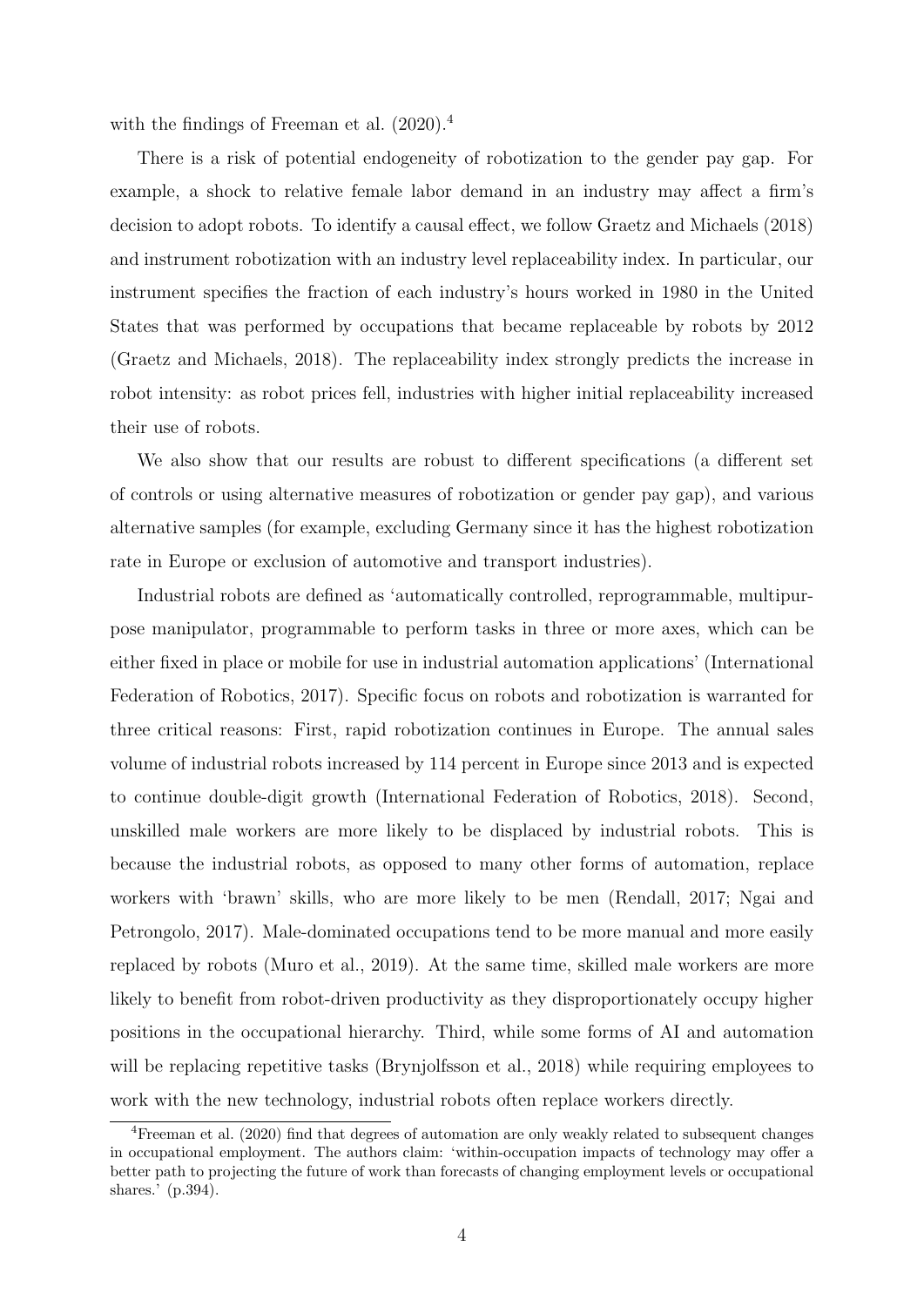Europe is an important setting because the exposure of its workers to industrial robots in 2016 was 19 percent higher compared with workers in the USA (Chiacchio et al., 2018). At the same time, the average gender pay gap is still around 15 percent (that is, women's gross hourly earnings are, on average, 14.8 percent below those of men) with some variation between countries (Eurostat, 2018). Therefore, studying the impact of robotization on the gender pay gap in Europe is fundamentally important. Hard-won gains from policies to increase the number of women in the paid workforce and to increase women's pay to equal that of men may be quickly eroded if women are disadvantaged by the process of automation (Brussevich et al., 2018).

Our paper contributes to several strands of the literature. First, there is a growing number of studies on the impact of robotization on labor market outcomes. Acemoglu and Restrepo (2020) show that industrial robot exposure reduces both employment and wages in the United States. This finding starkly contrasts with evidence from Europe. Graetz and Michaels (2018) show that robotization increases both labor productivity and wages and has no effect on employment in 14 European and three non-European countries. Dauth et al. (2018) focus on Germany and find no effects of automation on total employment. Our paper contributes to this growing literature by focusing on the gender pay gap – a crucial but neglected policy-relevant outcome.<sup>5</sup>

Second, our paper is also related to the literature on the determinants of the gender pay gap. While the gender wage gap in developed countries has narrowed considerably over the last half-century, a substantial gap remains (Kunze, 2018). An extensive literature has studied the factors that can explain this persistence of gender pay differences. However, most research focuses on supply-side explanations, such as gender differences in human capital factors, psychological attributes, or occupations (Blau and Kahn, 2017). There is much less evidence on how demand-side factors (such as automation) affect the pay gap (see reviews in Ngai and Petrongolo 2017; Petrongolo and Ronchi 2020). Among the literature studying demand-side factors, a few papers have analyzed the gendered effects of computerization. These papers find that the increased use of computers contributed to the narrowing of the gender pay gap (Weinberg, 2000; Black and Spitz-Oener, 2010; Yamaguchi, 2018). Differential changes in tasks can explain this finding: While women experienced a marked decline in routine tasks, men did not (Black and Spitz-Oener, 2010).

 $5\text{Using a large-scale survey experiment, Jeffrey (2020) shows that automation-induced inequality}$ increases preferences for redistributive policies.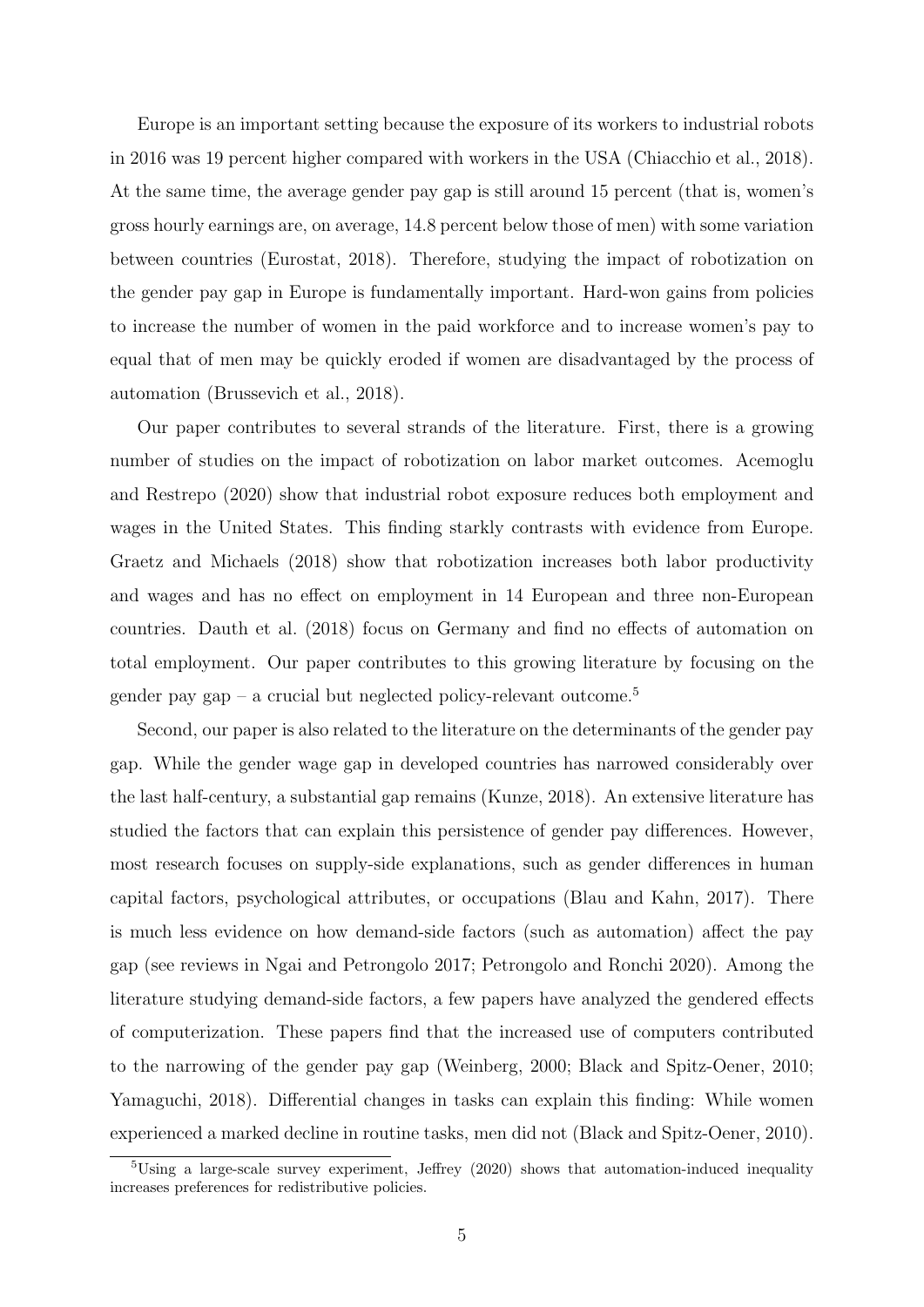We contribute to this literature by providing evidence on the impact of robotization, an important demand-side factor.

Only a few papers have explored the gendered labor market impact of recent waves of automation. Brussevich et al. (2019) relate data on task composition at work to occupation-level estimates of the probability of automation and find that female workers are at a significantly higher risk for displacement by automation than male workers, albeit with significant cross-country heterogeneity. They also show that the probability of automation is lower for younger cohorts of women, and those in managerial positions. Grigoli et al. (2020) examine the effects of automation (that is, routine-replacing technical change) on labor force participation rates and individuals' attachment to the workforce in 23 advanced economies over the period 1985-2016. They find that exposure to automation explains about half of the observed decline in labor force participation rates of prime-age men in the average advanced economy. While prime-age women joined the labor force in increasing numbers over the last three decades, automation subtracted from these gains. Recent evidence from the US indicates that robotization may have lowered the gender gap in labor force participation and pay (Anelli et al., 2019). The authors also show that regions affected by intense robot penetration experienced a decrease in the number of new marriages and an increase in both divorce and cohabitation rates.

Our data and setting provide some unique advantages that allow us to complement existing studies, as we directly examine the impact of robotization on earnings. Our analysis also offers the broadest cross-national evidence to date on the relationship between robotization and the gender pay gap. This allows greater confidence in the generality of the findings (28 million workers from 20 countries). It also makes it possible to investigate heterogeneity based on various country-level and individuallevel characteristics. Furthermore, by instrumenting robotization, we address potential concerns related to endogeneity and omitted variables bias.

The rest of the paper is organized as follows: The next section provides background information on robotization trends in our sample of European countries. Section 3 describes the data, and Section 4 describes the empirical approach. Section 5 presents our results. Section 6 concludes.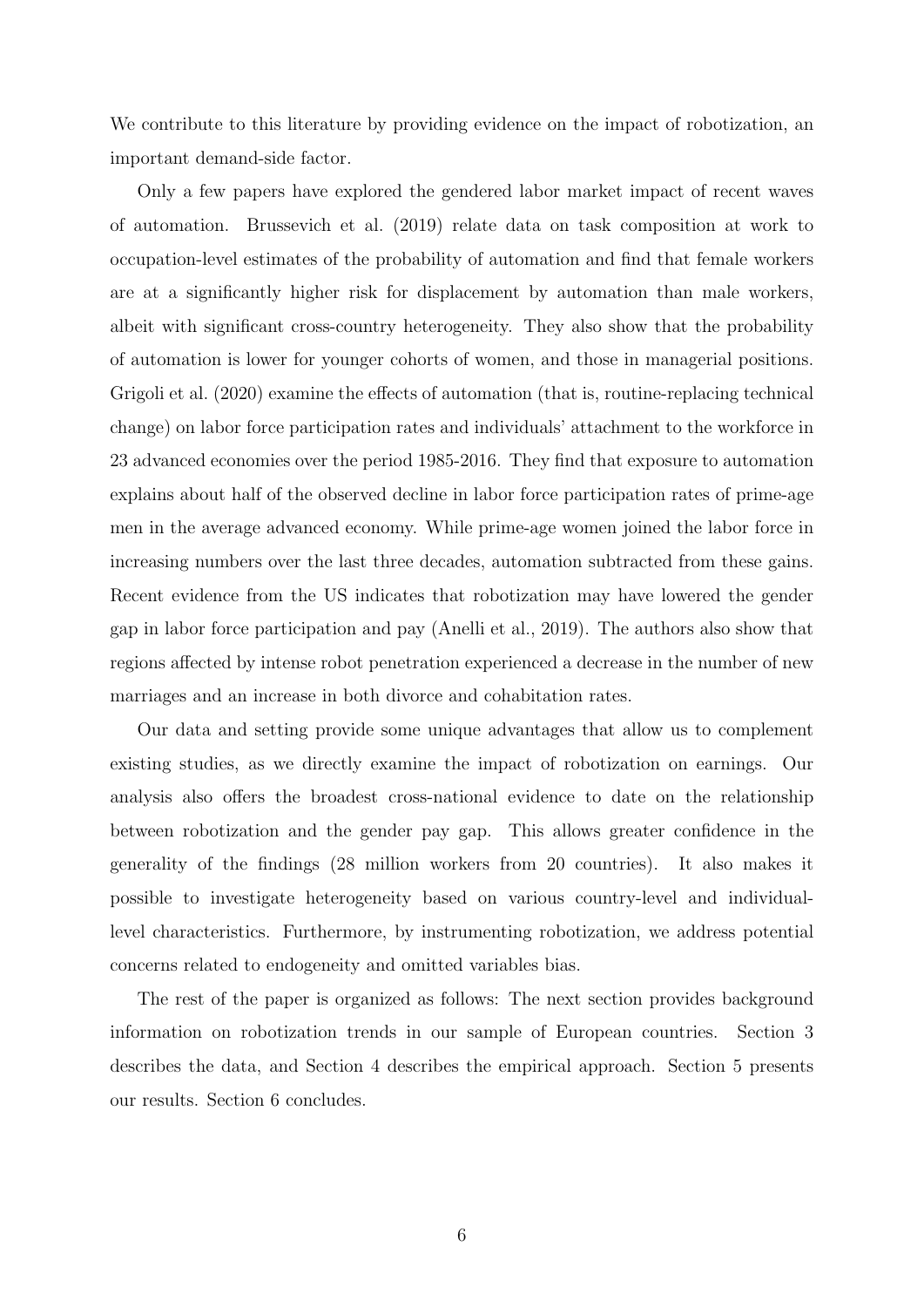### 2 Background

Europe has seen tremendous growth in robotization over the sample period, both in absolute terms and as a percentage of the number of workers employed. The number of robots per 10,000 workers increased, on average, by 47 percent in our sample of 20 European countries between 2006 and 2014. However, Figure 1 shows that the level and growth of robotization vary substantially across countries. With almost 50 robots per 10,000 employees in 2014, Germany shows the highest level. On the other hand, Bulgaria, Latvia, and Lithuania Bulgaria have the lowest robotization in our sample, with less than one robot per 10,000 workers. Furthermore, Figure 1 shows that many countries have seen high levels of growth in the number of robots per worker. For example, robotization in the Czech Republic grew from 6 per 10,000 workers in 2006 to 23 per 10,000 workers in 2014.



Figure 1: Industrial robots per 10,000 workers by country

Sources: IFR (2017), EU KLEMS, authors' calculations.

Figure 2A shows that industrial robots are mainly deployed in the automotive and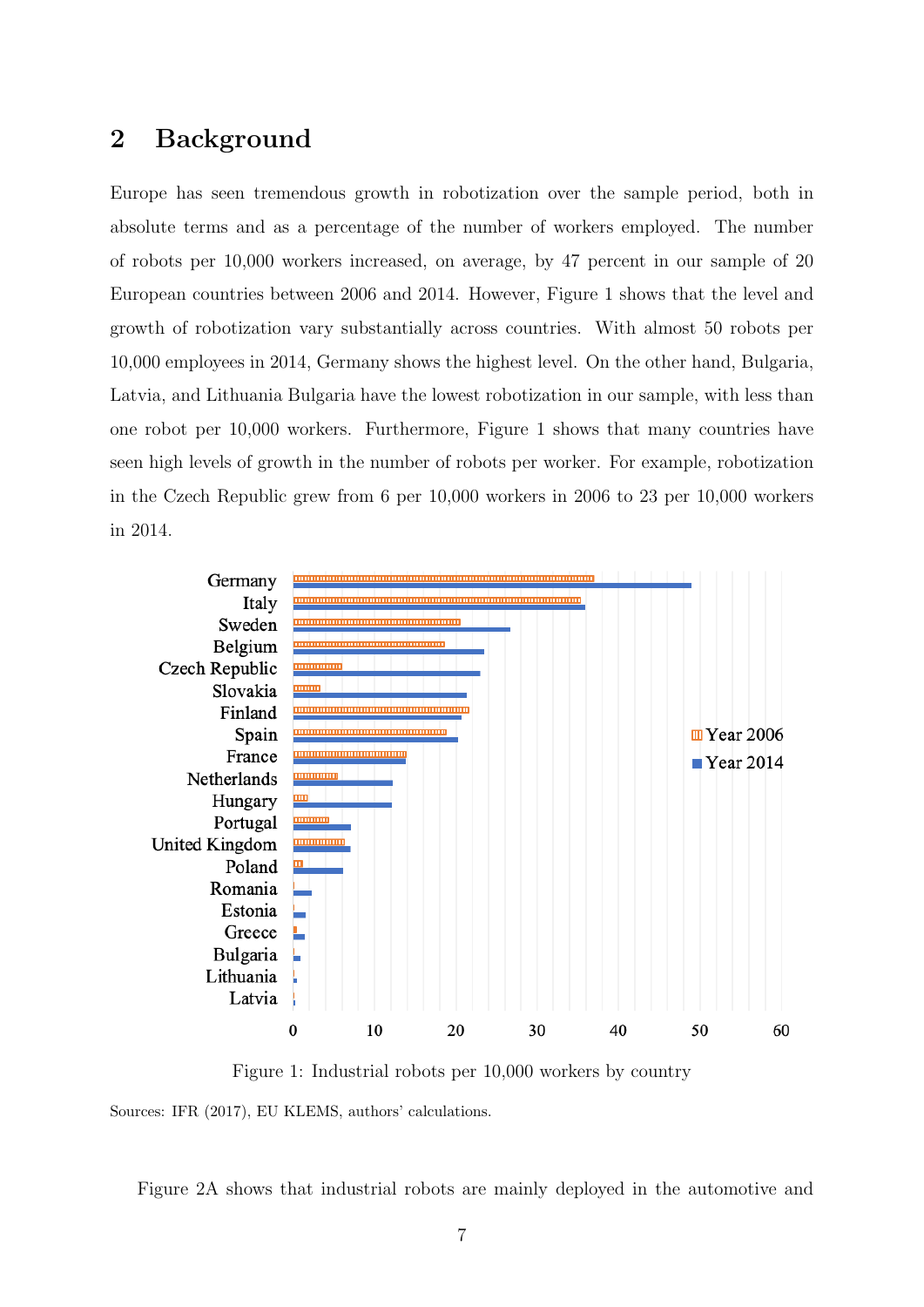

Figure 2: Robot density and share of females by industry

Sources: IFR, EU KLEMS, authors' calculations. (M) indicates manufacturing industry.

transport industry (about 390 robots per 10,000 workers in 2014), although they have also begun to be used more widely in the production of plastic, chemicals, and metals as well as food and beverages. Figure 2A suggests that the vast majority of industrial robots are employed in industries that are part of the manufacturing sector.

To understand whether there was a change in the gender composition of the workforce over the sample period, we present the share of female workers by industry and year in Figure 2B. The most common sectors of employment for women in Europe are education/research/ development (women accounted for 68 percent of all jobs in the sector in 2014), the textile (63 percent), and food and beverages (47 percent). Women are also less likely than men to be working in the automotive and transportation, metal, construction, and mining and quarrying industries. Overall, within-industry gender composition changes have been minimal (2 percentage points or less) between 2006 and 2014. Notable exceptions are wood and paper (7 percentage points), electrical/electronics (5 percentage points), and automotive/transport (4 percentage points).

Figure 3 shows the gender gap in median monthly earnings in 2010 for the 20 countries included in our sample. The size of the gender pay gap varies across economies: it ranges from 4 percent in Romania and Bulgaria to 18 percent in Germany and 19 percent in Estonia. To avoid the possibility that men and women's weekly earnings can be attributed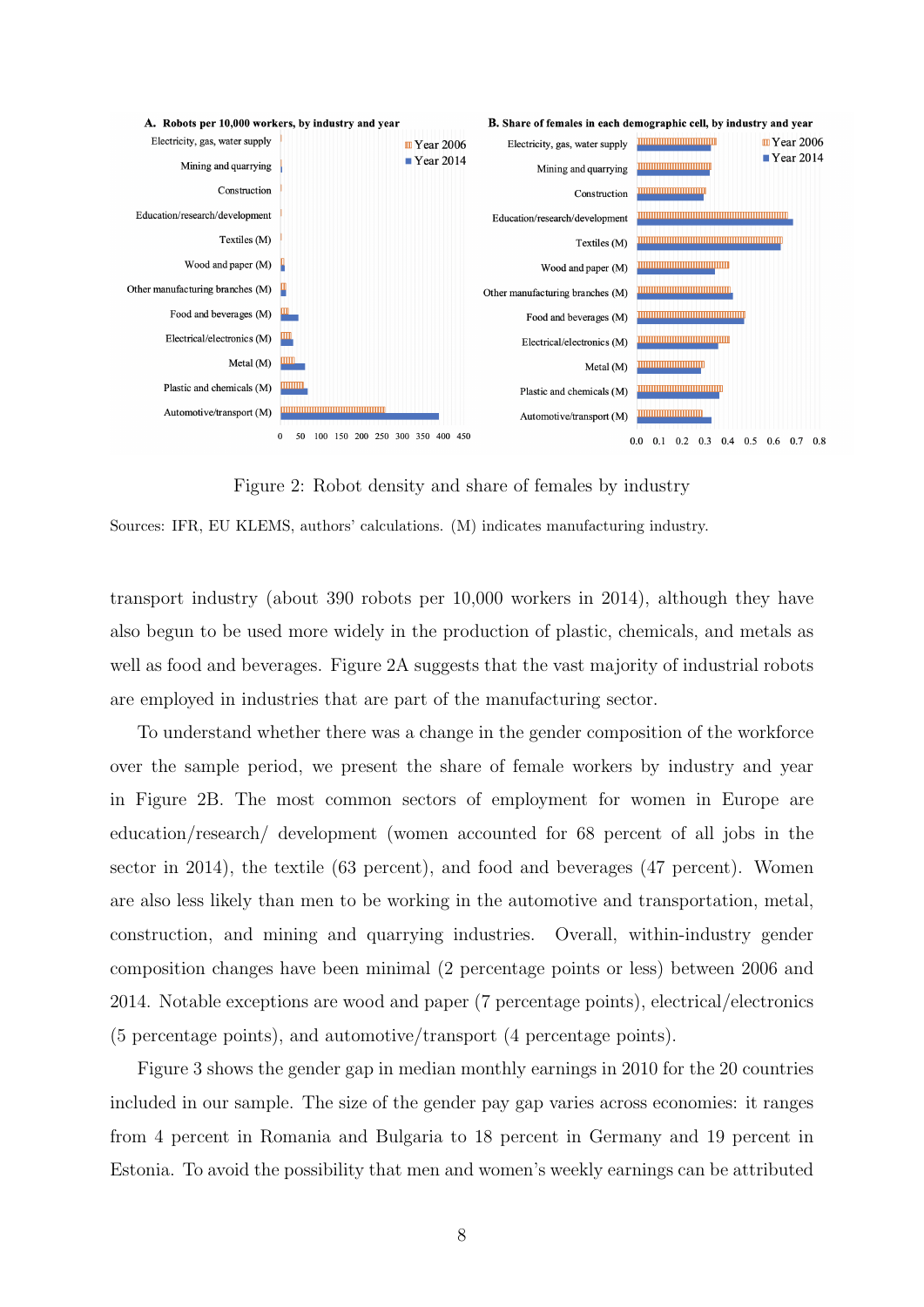to hours worked, we adjust the earnings of part-time workers to their full-time equivalents in Figure 3. However, the gender gap in median monthly earnings for all workers is larger than either the full-time or part-time pay gaps. This is because a much higher share of women than men are employed part-time, and part-time workers tend to earn less per hour than those working full-time. Additional analysis suggests that there has been a downward trend in the gender pay gap since 2006 and the average pay gap stood at 11 percent in the manufacturing sector in 2014.



Figure 3: Gender gap in median monthly earnings 2010 by country

Source: EU-SES, authors' calculations. Notes: The gender gap in median monthly earnings is defined as in equation 2: the difference between median male earnings and median female earnings, divided by median male earnings. Earnings of part-time workers are adjusted to their full-time equivalents.

According to data from Eurostat, about two million enterprises were classified as working in manufacturing, and nearly 34 million people were employed in the manufacturing sector in the EU-28, representing 15.4 percent of total employment in 2014.<sup>6</sup> Although the role of the manufacturing industry in Europe has declined in recent years (a secular trend that is also observed in advanced economies) and the value of EU manufacturing production has increased from \$1.835 trillion in 2004 to more than \$2.229 trillion in 2014 in current prices (or 11.4 percent in constant prices).<sup>7</sup> By these

 $6$ For further details about the importance of manufacturing sector in Europe, see Veugelers (2013)

<sup>7</sup>Value added is the net output of a sector after adding up all outputs and subtracting intermediate inputs. It is calculated without making deductions for depreciation of fabricated assets or depletion and degradation of natural resources. The origin of value added is determined by the International Standard Industrial Classification (ISIC), revision 3. Data are available at: [https://data.worldbank.](https://data.worldbank.org/indicator/NV.IND.MANF.CD?locations=EU) [org/indicator/NV.IND.MANF.CD?locations=EU](https://data.worldbank.org/indicator/NV.IND.MANF.CD?locations=EU) (last accessed: 3/7/2020).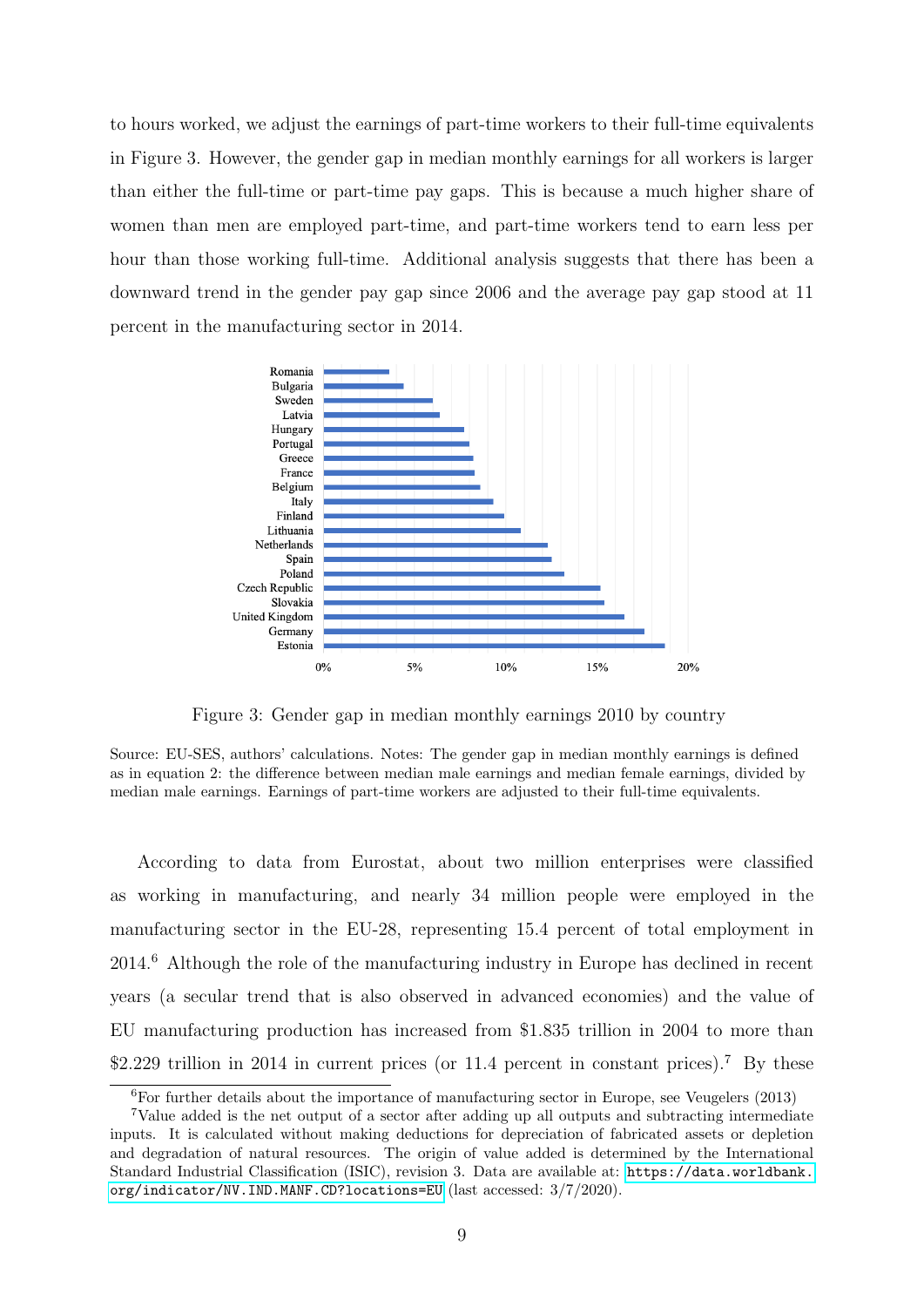two measures, manufacturing has been the second largest economic activity within the EU-28's non-financial business economy in terms of its contribution to employment and the largest contributor to non-financial business economy value added.<sup>8</sup>

Collectively, these findings suggest that: (i) the extent to which robots are used in industries varies significantly from country to country; (ii) the vast majority of robots are used in manufacturing (particularly in the automotive sectors), and within-industry gender composition changes have been limited over the sample period; (iii) despite some convergence, the gender pay gap remains large; (iv) despite the decline in recent years, manufacturing still provides a large share of employment in Europe.

### 3 Data and Descriptive Statistics

#### 3.1 Data

The data used in this paper come from four independent sources: the International Federation of Robotics (IFR), the EU Structure of Earnings Survey (EU SES), the EU KLEMS database, and the EU Labour Force Survey (EU LFS).

IFR provides information on the number of robots by country, industry, and year. It aims to capture the universe of industrial robots, and it is based on consolidated data provided by nearly all industrial robot suppliers worldwide. Typical tasks performed by robots include welding, assembly, packaging, and picking. Dedicated industrial robots that are designed to perform only a single task are not included in the dataset.

The IFR dataset is provided at the country-industry level, with broad industry categories outside of manufacturing, more detailed categories within manufacturing, and a residual category 'other non-manufacturing', which comprises a large part of the service sector. It also provides information on the operational stock of robots based on annual robot deliveries with the assumption of the average service life of 12 years and full depreciation thereafter.

The second and main source of data is the EU-Structure of Earnings Survey (EU-SES). It covers the universe of enterprises with at least ten employees in all sectors except public administration and aims to provide harmonized data on labor market earnings from the

 $8$ See <https://ec.europa.eu/eurostat/statistics-explained/pdfscache/10086.pdf>, last accessed 3/7/2020.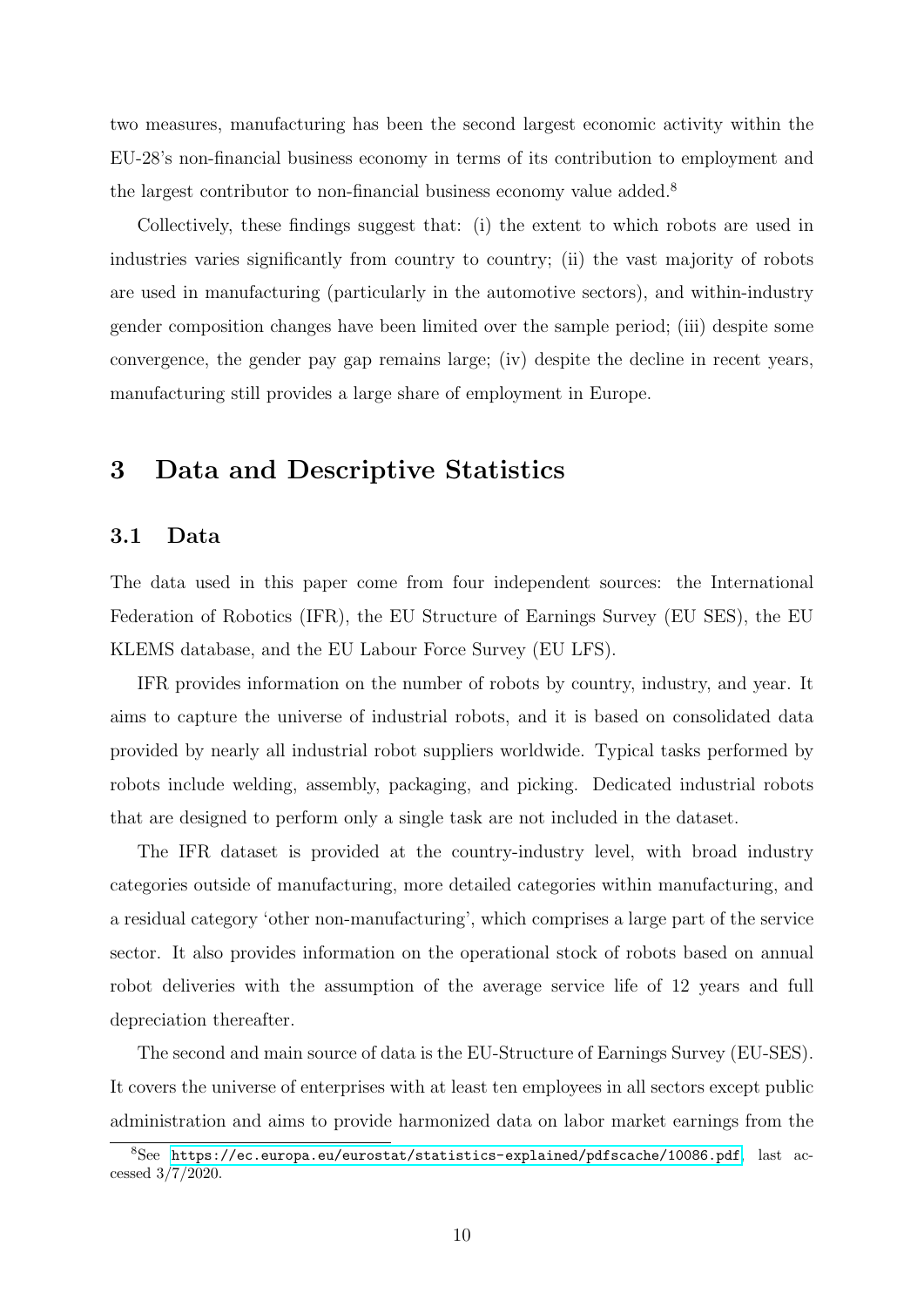EU Member States and Candidate Countries. EU-SES allows us to have harmonized data on earnings, demographic and firm characteristics, and detailed industry classifications for 28 million individuals. The surveys have been collected every four years since 2002 and are based on a two-stage sample. In the first stage, a stratified random sample of local units is drawn, and in the second stage, a random sample of employees is taken within each of the selected local units.

EU-SES is well-suited for our purposes because it covers the workers that can be directly affected by robotization. Another advantage of the dataset is that the information collected relates to the wages paid to each job (that is, it does not cover earnings by the same person from a different job). Finally, it is the only dataset that provides harmonized information on labor market earnings and an industry classification at the 2-digit level of NACE (Statistical Classification of Economic Activities in the European Community) for a large sample of European countries. This feature is particularly important as it allows us to combine the dataset with the industrial robot data at the country and industry level.

We match EU-SES and IFR data for 20 countries, 12 industries, and the years 2006, 2010, and 2014. The 12 industries comprise eight manufacturing (automotive/transport, plastic/chemicals, metal, food/beverages, electrical/electronics, wood/paper, textiles, and other manufacturing branches) and four non-manufacturing industries (mining/quarrying, education/research/development, construction, and utilities). Following prior research (Graetz and Michaels, 2018), we exclude the residual category, other non-manufacturing, which comprises the majority of services sectors. The 20 countries included are Belgium, Bulgaria, the Czech Republic, Estonia, Finland, France, Germany, Greece, Hungary, Italy, Latvia, Lithuania, the Netherlands, Poland, Portugal, Romania, Slovakia, Spain, Sweden, and the United Kingdom.<sup>9</sup>

The level of analysis is at the 'demographic cell'. More specifically, we restrict our sample to those aged 20 to 59 with positive earnings information and a positive number of work hours. We then collapse the data at (i) country; (ii) industry (the four broad categories are mining and quarrying, education and research/development, construction, and utilities, and the eight within-manufacturing sectors automotive/transport, plastic/chemicals, metals, food/beverages, electronics, wood/paper, textiles, and other

<sup>&</sup>lt;sup>9</sup>In 2006, information for Germany, Romania, and Slovakia is not available and in 2014 information for Greece is missing.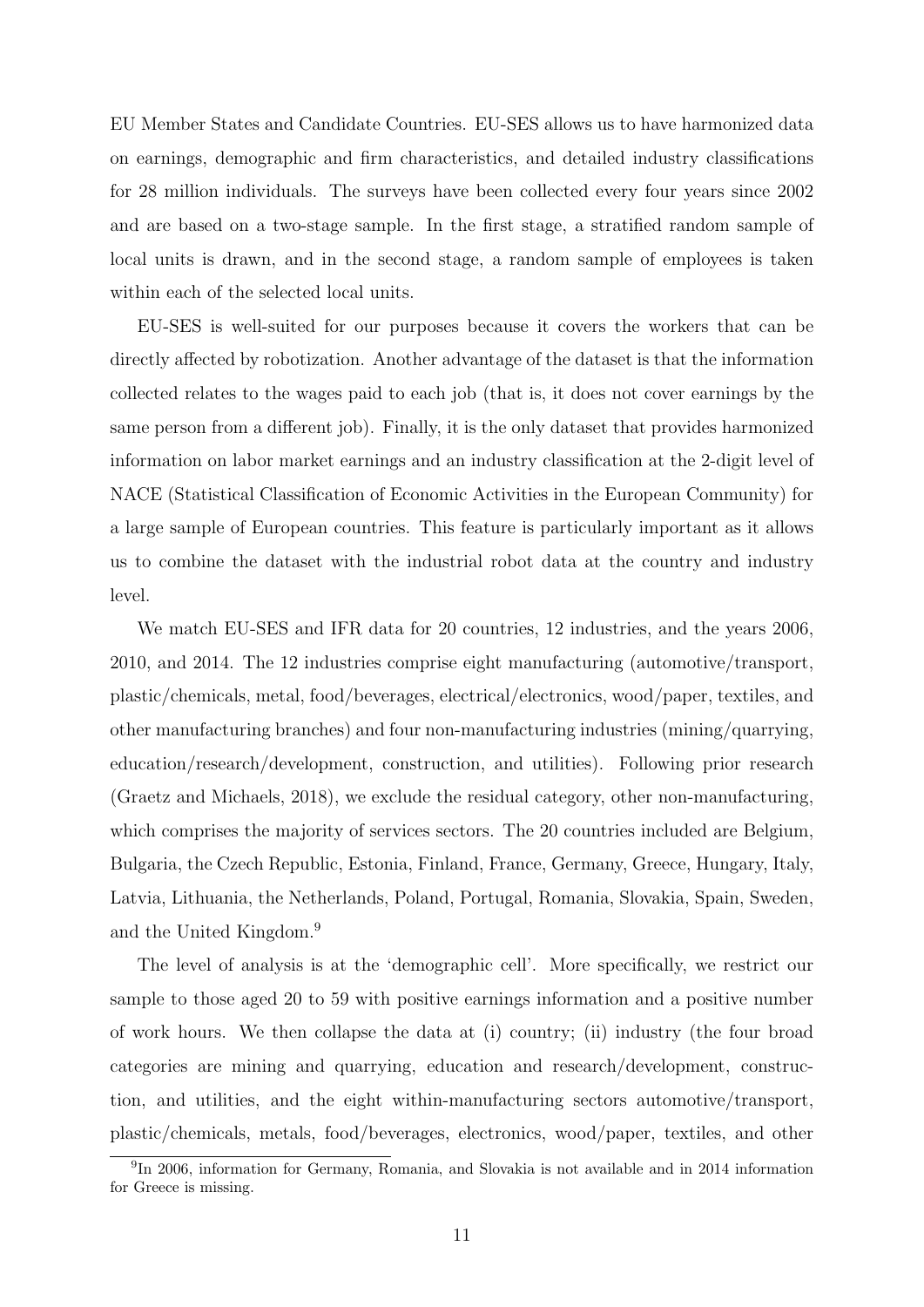manufacturing); (iii) year (2006, 2010, and 2014); (iv) age groups (20 to 29, 30 to 39, 40 to 49, 50 to 59); (v) broad occupational groups (managers, professionals, associate professionals, clerical support workers, sales and service workers, craft and related trade workers, plant/machine operators and assemblers, and elementary occupations); and (vi) firm size (smaller and larger than 250 employees) level. We exclude the 'armed forces' and 'agricultural workers' occupational groups and any cells with missing values for any of the variables used in the analysis.

Our main sample consists of 24,215 demographic cells. On average, a demographic cell contains 342 observations. The smallest cell contains at least ten respondents, of which at least five are female, and at least five are male. We use survey weights when collapsing the data to ensure all groups are represented.

Additional industry-level data on employment counts and information and communication technology (ICT) capital come from the EU KLEMS database.<sup>10</sup> We use data on total employment counts by country and industry to calculate the number of robots per worker. Data on ICT capital are used as a control variable. Data on the instrumental variables come from Graetz and Michaels (2018), and more details are provided in section 4.2. We use EU-LFS to understand compositional changes in the manufacturing sector. More specifically, we investigate movements into and out of manufacturing by demographic cells (such as age, gender, educational attainment, and skill level) using EU-LFS data from 2006, 2010, and 2014.

Our key variable of interest is the inverse hyperbolic sine transformation (IHS) of the change in the number of robots per 10,000 workers between the current and last survey year, which we refer to simply as 'robotization':

$$
robotization = IHS \left[ \frac{\text{number of robots}_{t}}{10,000 \text{ employees}_{2000}} - \frac{\text{number of robots}_{t-4}}{10,000 \text{ employees}_{2000}} \right] \tag{1}
$$

where t refers to a year. We use four-year changes as the EU-SES is a four-yearly survey. Robotization is calculated based on a constant base year, so that changes in robotization do not arise because of changes in the number of workers employed in an industry. Since the distribution of the change in robotization is highly skewed with a few large outliers, but also a substantial number of zeros and some negative values, the natural logarithm is an unsuitable transformation. We, therefore, follow common practice

 $10$ Downloaded from  $http://www.euklems.net$  (last accessed:  $3/7/2020$ ).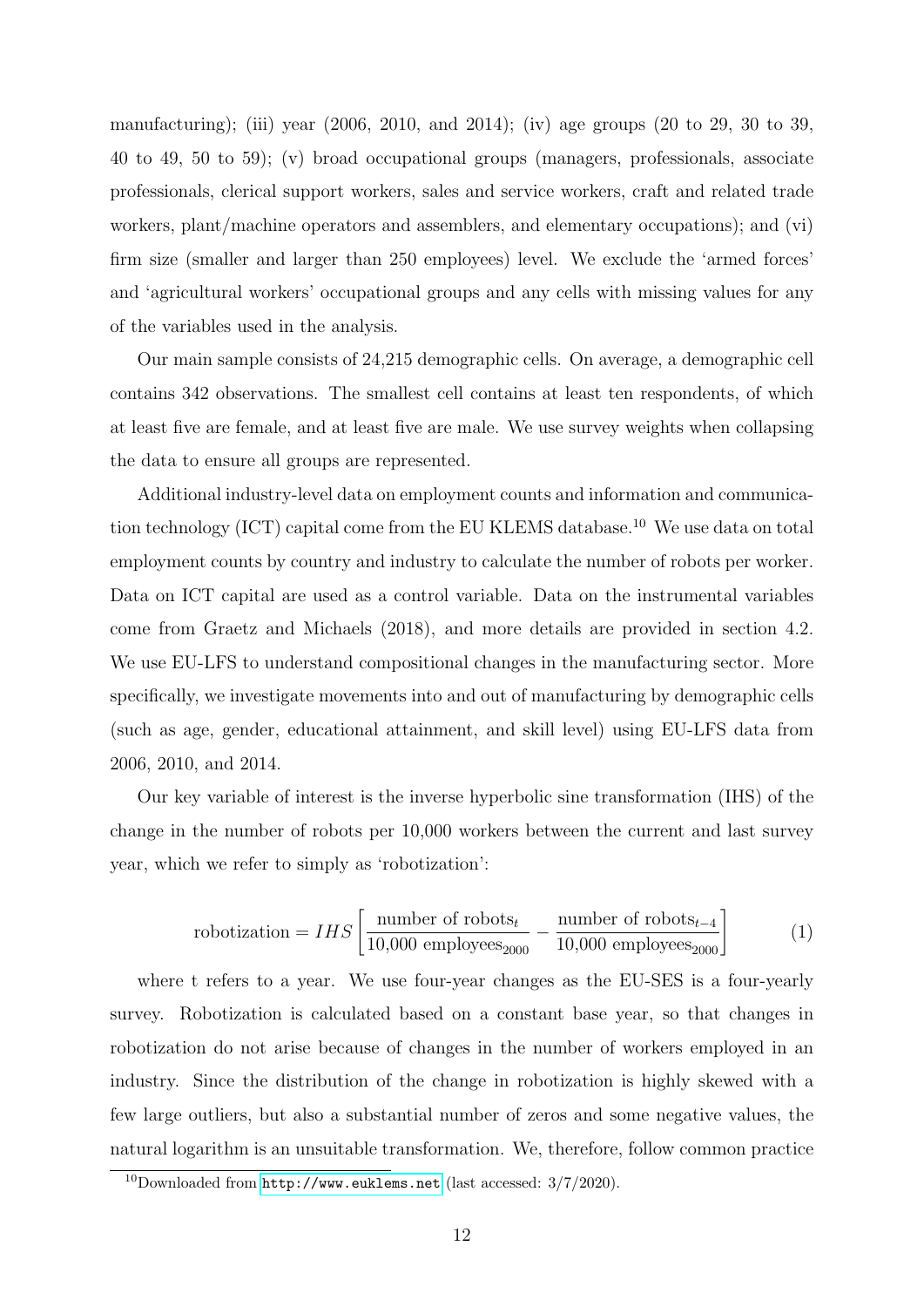and apply the inverse hyperbolic sine transformation (Bellemare and Wichman, 2020).

The main dependent variable is the gender gap in median monthly earnings in each cell, which we refer to as the gender pay gap. It is calculated as:

$$
Gender Pay Gap = \frac{median male earnings - median female earnings}{median male earnings}
$$
\n(2)

Median earnings are based on the gross earnings in the reference month. We further adjust the earnings of part-time employees pro-rata to their full-time equivalent. This is because, in some countries, it is very common for women to work part-time, and including full-time workers only would lead to a very selective sample.

We also study the effect of robotization on male and female earnings. In line with the transformation of the robotization variable, we use the IHS transformation of male and female median monthly earnings in the analyses. Robustness checks using a logarithmic transformation of earnings return qualitatively similar results. All earnings are given in Euros and in constant  $2015$  prices.<sup>11</sup>

#### 3.2 Descriptive Statistics

Table 1 presents summary statistics. The columns are structured as follows: high-skilled occupation in Column 1; medium-skilled occupation in Column 2; low-skilled occupation in Column 3; and the full sample in Column 4. The gender gap in median monthly earnings in the full sample is 11 percent. The median monthly male earnings are EUR 1,781, and female earnings are EUR 1,559. The mean robotization (that is, the change in robots per 10,000 employees between survey years) is 9.6. The proportion of women in the sample is 44 percent, which is not surprising, given that we focus mainly on manufacturing industries in our paper.

The gender pay gap is 10 percent among individuals who work in high-skilled occupations, and 11 (13) percent among individuals who work in the medium (low) skilled occupations respectively. Both men and women also earn substantially more in high-skilled occupations group (relative to medium- and low-skilled occupation groups). There are other notable differences: workers in high-skilled occupations are less likely to be exposed to robotization, more likely to be men, more likely to be in full-time work, and

<sup>&</sup>lt;sup>11</sup>We use exchange rates and CPI information from the Eurostat database (last accessed:  $3/7/2020$ ).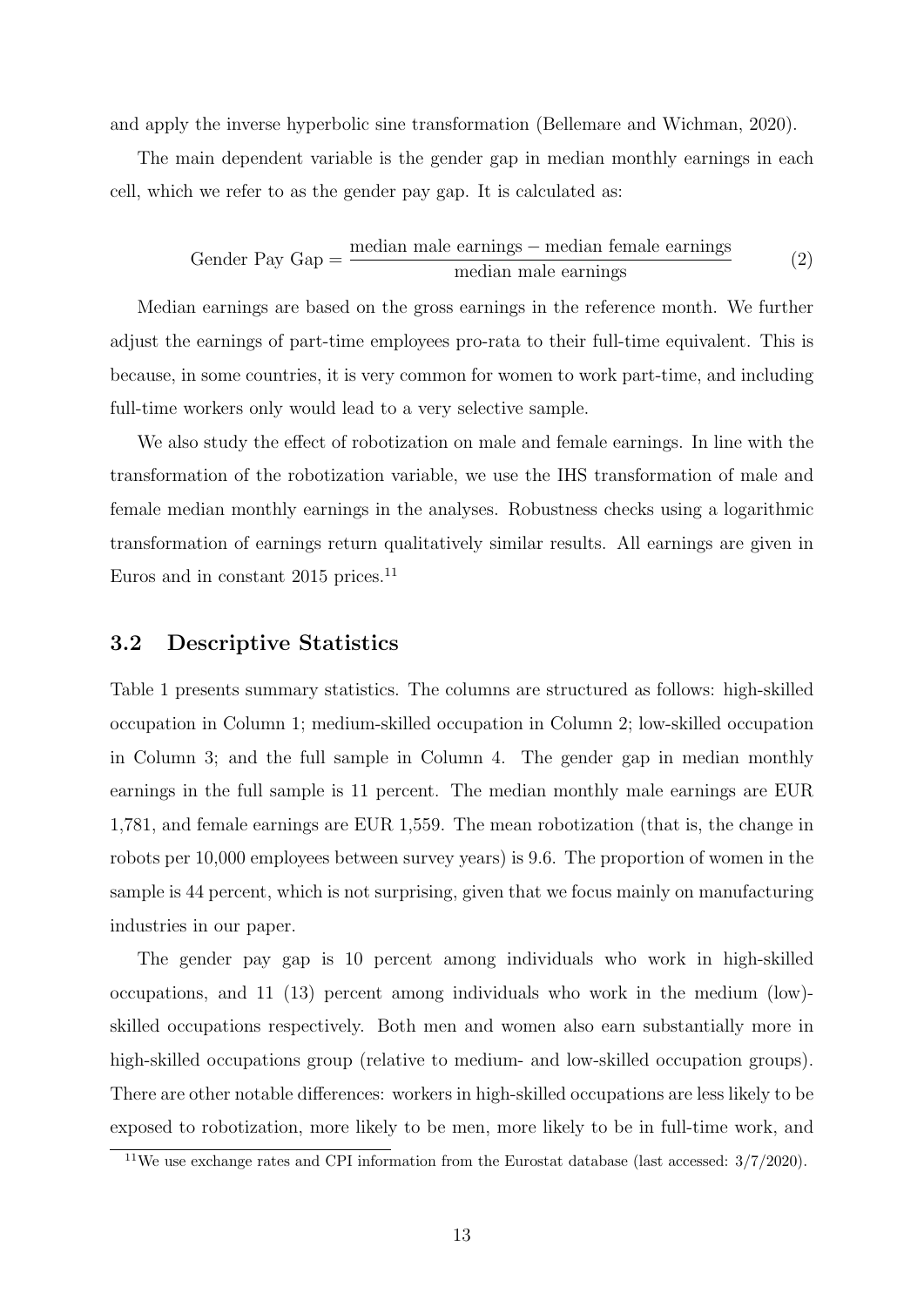more likely to work in education, research and development, and construction sectors. There are no large differences when it comes to working for a large firm (that is, 250 workers or above) or working in different sectors.

|                                                        | High-skilled<br>occupations |                  | Medium-skilled<br>occupations |                | Low-skilled<br>occupations |                  | Total          |                  |
|--------------------------------------------------------|-----------------------------|------------------|-------------------------------|----------------|----------------------------|------------------|----------------|------------------|
|                                                        | Mean                        | SE               | Mean                          | SE             | Mean                       | SE               | Mean           | SE               |
| Gender pay gap (monthly median earnings)               | 0.1                         | $\overline{0}$   | 0.11                          | $\mathbf{0}$   | 0.13                       | $\overline{0}$   | 0.11           | $\theta$         |
| IHS male median monthly earnings                       | 8.13                        | 0.01             | 7.65                          | 0.01           | 7.52                       | 0.01             | 7.83           | 0.01             |
| IHS female median monthly earnings                     | 8.01                        | 0.01             | 7.52                          | 0.01           | 7.37                       | 0.01             | 7.69           | 0.01             |
| Female median monthly earnings (EUR)                   | 2,049                       | 19               | 1,265                         | 13             | 1,087                      | 13               | 1,559          | 11               |
| Male median monthly earnings (EUR)                     | 2,312                       | 22               | 1,453                         | 15             | 1,281                      | 15               | 1,781          | 12               |
| Overall median monthly earnings (EUR)                  | 2,211                       | 21               | 1,358                         | 14             | 1,212                      | 15               | 1,689          | 11               |
| IHS of change in robotization                          | 0.97                        | 0.02             | 1.1                           | 0.02           | 1.25                       | 0.03             | 1.08           | 0.01             |
| Change in robotization (per 10,000 workers)            | 8.5                         | 0.47             | 9.87                          | 0.57           | 11.19                      | 0.71             | 9.6            | 0.32             |
| Share of females                                       | 0.41                        | $\boldsymbol{0}$ | $0.51\,$                      | $\mathbf{0}$   | 0.4                        | $0.01\,$         | 0.44           | $\mathbf{0}$     |
| Change in share of females                             | 0.01                        | $\boldsymbol{0}$ | $-0.01$                       | $\mathbf{0}$   | $\mathbf{0}$               | $\overline{0}$   | $\overline{0}$ | $\boldsymbol{0}$ |
| Gender gap in monthly hours paid                       | 0.03                        | $\boldsymbol{0}$ | 0.04                          | $\mathbf{0}$   | 0.06                       | $\boldsymbol{0}$ | 0.04           | $\mathbf{0}$     |
| Share of full-time workers                             | 0.9                         | $\overline{0}$   | 0.87                          | $\overline{0}$ | 0.88                       | $\overline{0}$   | 0.88           | $\overline{0}$   |
| IHS of change in ICT density                           | 0.9                         | 0.02             | 0.94                          | 0.02           | 0.97                       | 0.03             | 0.93           | 0.01             |
| Dummy firm size $> 250$                                | 0.48                        |                  | 0.47                          |                | 0.46                       |                  | 0.47           |                  |
| Age 20 to 29                                           | 0.2                         |                  | 0.22                          |                | 0.21                       |                  | 0.21           |                  |
| Age $30$ to $39$                                       | 0.27                        |                  | 0.26                          |                | 0.24                       |                  | 0.26           |                  |
| Age $40$ to $49$                                       | 0.27                        |                  | 0.27                          |                | 0.28                       |                  | 0.27           |                  |
| Age $50$ to $59$                                       | 0.25                        |                  | 0.26                          |                | 0.28                       |                  | 0.26           |                  |
| Industry: food and beverages (manufacturing)           | 0.08                        |                  | 0.11                          |                | 0.12                       |                  | 0.1            |                  |
| Industry: textiles (manufacturing)                     | 0.04                        |                  | 0.06                          |                | 0.07                       |                  | 0.05           |                  |
| Industry: wood and paper (manufacturing)               | 0.04                        |                  | 0.04                          |                | 0.05                       |                  | 0.04           |                  |
| Industry: plastic and chemicals (manufacturing)        | 0.1                         |                  | 0.1                           |                | 0.12                       |                  | 0.1            |                  |
| Industry: metal (manufacturing)                        | 0.12                        |                  | 0.14                          |                | $\rm 0.15$                 |                  | 0.13           |                  |
| Industry: electrical/electronics (manufacturing)       | 0.06                        |                  | 0.06                          |                | 0.08                       |                  | 0.07           |                  |
| Industry: automotive/transport (manufacturing)         | 0.04                        |                  | 0.05                          |                | 0.05                       |                  | 0.05           |                  |
| Industry: other manufacturing branches (manufacturing) | 0.02                        |                  | 0.03                          |                | 0.04                       |                  | 0.03           |                  |
| Industry: mining and quarrying                         | 0.01                        |                  | 0.01                          |                | 0.01                       |                  | 0.01           |                  |
| Industry: electricity, gas, water supply               | 0.05                        |                  | 0.04                          |                | 0.05                       |                  | 0.05           |                  |
| Industry: construction                                 | 0.16                        |                  | 0.14                          |                | 0.1                        |                  | 0.14           |                  |
| Industry: education, research, development             | 0.27                        |                  | 0.23                          |                | 0.17                       |                  | 0.23           |                  |
| Elementary occupations                                 | $\overline{0}$              |                  | 0                             |                | 0.57                       |                  | 0.14           |                  |
| Managers                                               | 0.27                        |                  | $\boldsymbol{0}$              |                | 0                          |                  | 0.11           |                  |
| Professionals                                          | 0.35                        |                  | $\mathbf{0}$                  |                | $\boldsymbol{0}$           |                  | 0.15           |                  |
| Technicians & associate professionals                  | 0.38                        |                  | $\overline{0}$                |                | $\boldsymbol{0}$           |                  | 0.16           |                  |
| Clerical support workers                               | $\boldsymbol{0}$            |                  | 0.44                          |                | $\overline{0}$             |                  | 0.15           |                  |
| Service & sales workers                                | $\boldsymbol{0}$            |                  | 0.24                          |                | $\boldsymbol{0}$           |                  | 0.08           |                  |
| Craft & related trade workers                          | $\overline{0}$              |                  | 0.32                          |                | $\overline{0}$             |                  | 0.11           |                  |
| Plant & machine operators, assemblers                  | $\Omega$                    |                  | $\overline{0}$                |                | 0.43                       |                  | 0.1            |                  |

|  |  | Table 1: Summary Statistics |  |
|--|--|-----------------------------|--|
|--|--|-----------------------------|--|

Notes: Within-country industry employment shares used as survey weights. Sample size is 24,215 and average number of observations within a demographic cell is 342.

# 4 Empirical Strategy

### 4.1 OLS Estimation

To assess the relationship between robotization and the gender pay gap, we start by estimating a series of OLS models which take the form:

$$
GPG_{cid} = \beta_0 + \beta_1 \text{robotization}_{ci} + \beta_2 \text{controls}_{cid} + \delta + \theta + u_{cid} \tag{3}
$$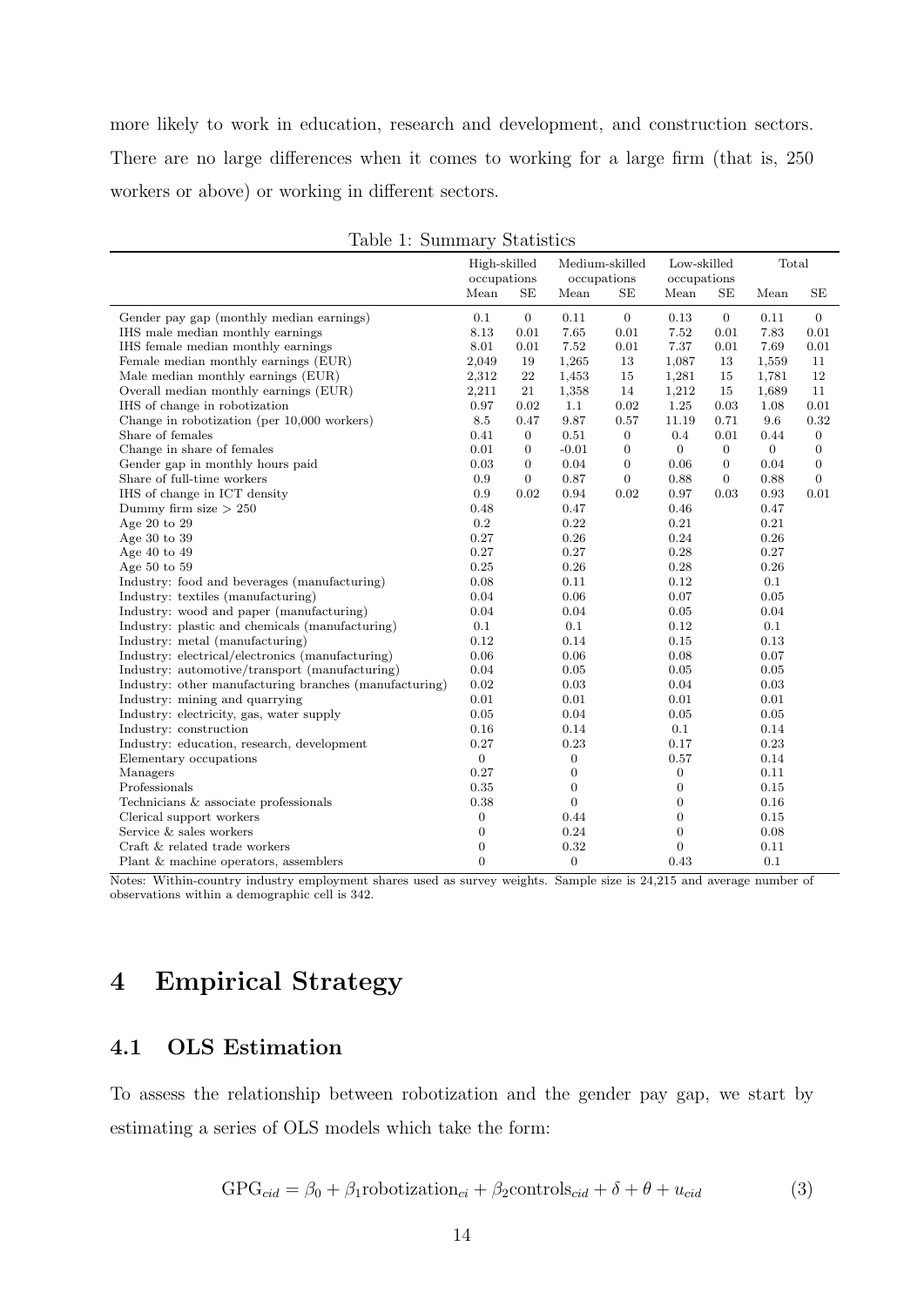where  $GPG_{cid}$  is the gender pay gap in country c, industry i, and demographic cell d, as defined in equation 2. Robotization<sub>ci</sub> (that is, the change in the number of robots per 10,000 workers) is our main parameter of interest as defined in equation 1 and captures the effect robotization on our gender pay gap measure.

In our fully saturated specification, we control for three age groups, seven occupational groups, sex composition (the share of females and the change in share of females between last and current survey year), labor market factors (share of full-time workers and a dummy variable for a firm size greater than 250 employees), as well as a measure of changes in information and communication technology (ICT) capital. ICT capital is measured by the real fixed capital stock in computing, communications, and computer software and databases equipment in 2010 prices, per  $1,000$  workers.<sup>12</sup>

To account for other unobservable characteristics, we include a full set of country and year fixed effects.<sup>13</sup> The country dummies,  $\delta$ , control for any time-invariant difference in unobserved factors that vary cross-nationally. Year dummies,  $\theta$ , capture the impact of shocks that affect all countries simultaneously. Robust standard errors, two-way clustered by country and industry, and adjusted for cases with few clusters are used. All regressions are weighted by within-country industry employment shares, as in Graetz and Michaels (2018).

We report elasticities for the models using the inverse hyperbolic sine transformation on the dependent variable to ease interpretation. They are calculated following Bellemare and Wichman (2020): the formula used for regressions with the gender pay gap as a dependent variable is  $\hat{\xi}_{yx} = \frac{\hat{\beta}}{y}$  $\frac{\beta}{y} \frac{x}{\sqrt{x^2+1}}$ . The formula used for regressions with the IHS of median earnings as dependent variable is  $\hat{\xi}_{yx} = \hat{\beta} \cdot \frac{\sqrt{y^2+1}}{y}$  $\frac{y^2+1}{y} \cdot \frac{x}{\sqrt{x^2+1}}$ . Given the skewness in the distribution of median earnings across all demographic cells, in addition to applying an IHS transformation in the dependent variable we also estimate a version of our main specification 3 using quantile regression (estimated at different percentiles including median). The results for the quantile regression are described in the robustness checks section.

<sup>12</sup>These data are obtained from the EU KLEMS database.

<sup>13</sup>We cannot include industry fixed effects since our robotization variable is varying at the industry level.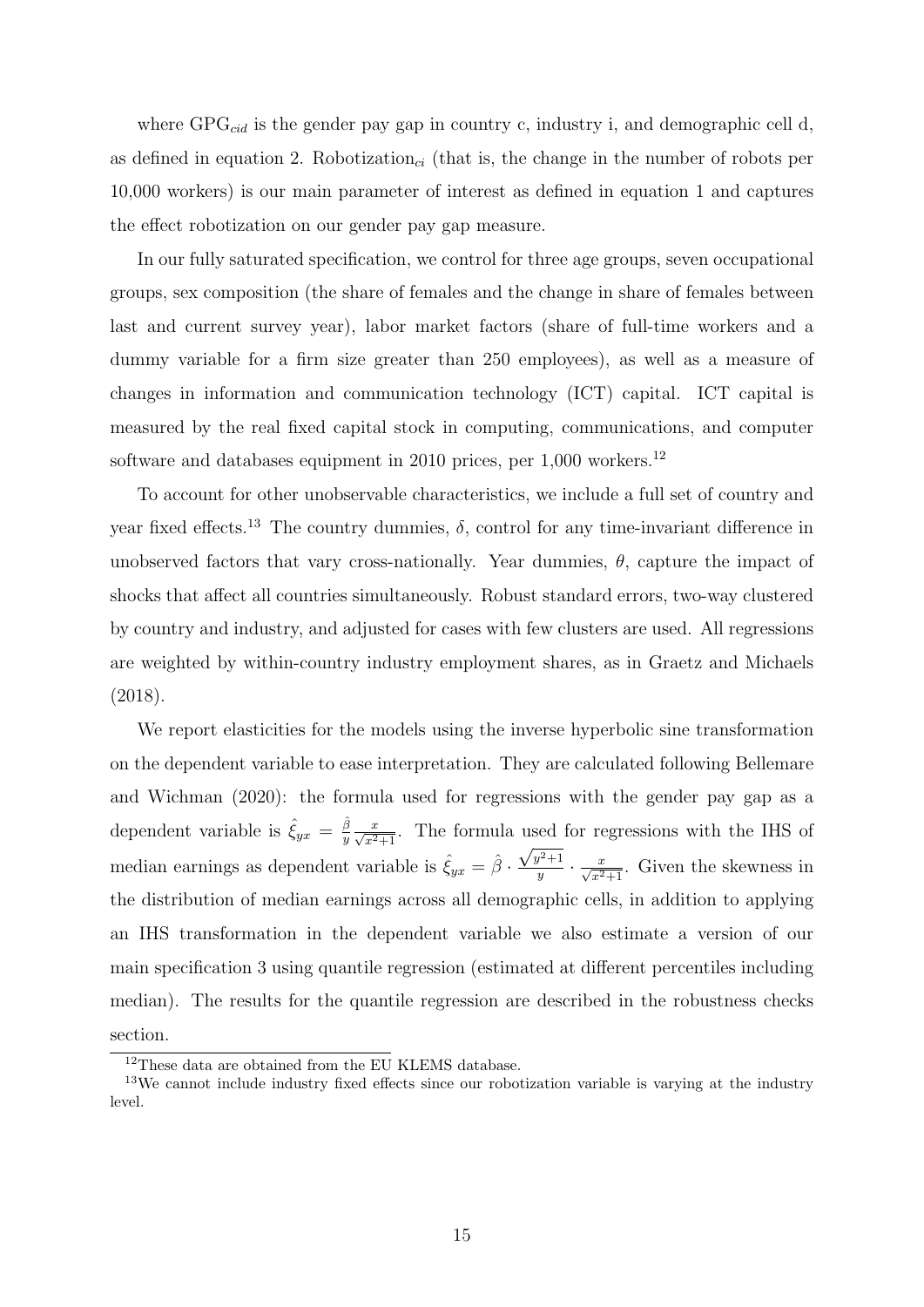#### 4.2 Instrumental Variable Estimation

To identify the causal effects of robotization on the gender pay gap, we need to address the issues of omitted variables bias and reverse causality. For example, a shock to relative female labor demand in an industry may affect firms' decision making on whether to adopt robots. If some industries adopt robots in response to domestic shocks, this may also directly impact the gender pay gap. Potential measurement error in the robotization variable may cause an attenuation bias.

To account for these possibilities, we use an instrumental variables strategy following Graetz and Michaels (2018). The first instrument, which we call 'replaceable hours', measures the share of each industry's hours worked in 1980 (that is, before robotization takes place) that were performed by occupations that were later susceptible to replacement by robots. This industry-level measure takes advantage of two key facts. First, robots perform a specific and limited set of tasks, such as welding, painting, and assembling. Second, each industry differs in the extent to which these tasks are performed. The data on our instrumental variable comes from Graetz and Michaels (2018). It is constructed using data on robot applications from the IFR, and US Census occupational classifications and distribution of hours worked by occupation and industry. If an occupation's title from the 2000 Census three-digit occupational classification contains at least one of the IFR application categories such as welding, painting, etc., it is labeled as replaceable.

The rationale for using this instrument is based on the assumption that firms employ robots when it is more profitable than employing workers. This is the case when the share of tasks in an industry that can be performed by robots exceeds a certain threshold (Graetz and Michaels, 2018). Therefore, the instrument filters out robot adoption due to demand-side industry shocks. Instead, it only captures robot adoptions that are driven by technological advances in robots.

Within this context, identification is achieved by an exclusion restriction that robotization should affect gender pay gap only through supply-induced variation in robotization. The main justification for this exclusion restriction is that the 'replaceable hours' instrument allows us to filter out variation in robotization from domestic demand shocks and instead captures only the variation resulting from industries' suitability for the use of robots based on the tasks they can perform.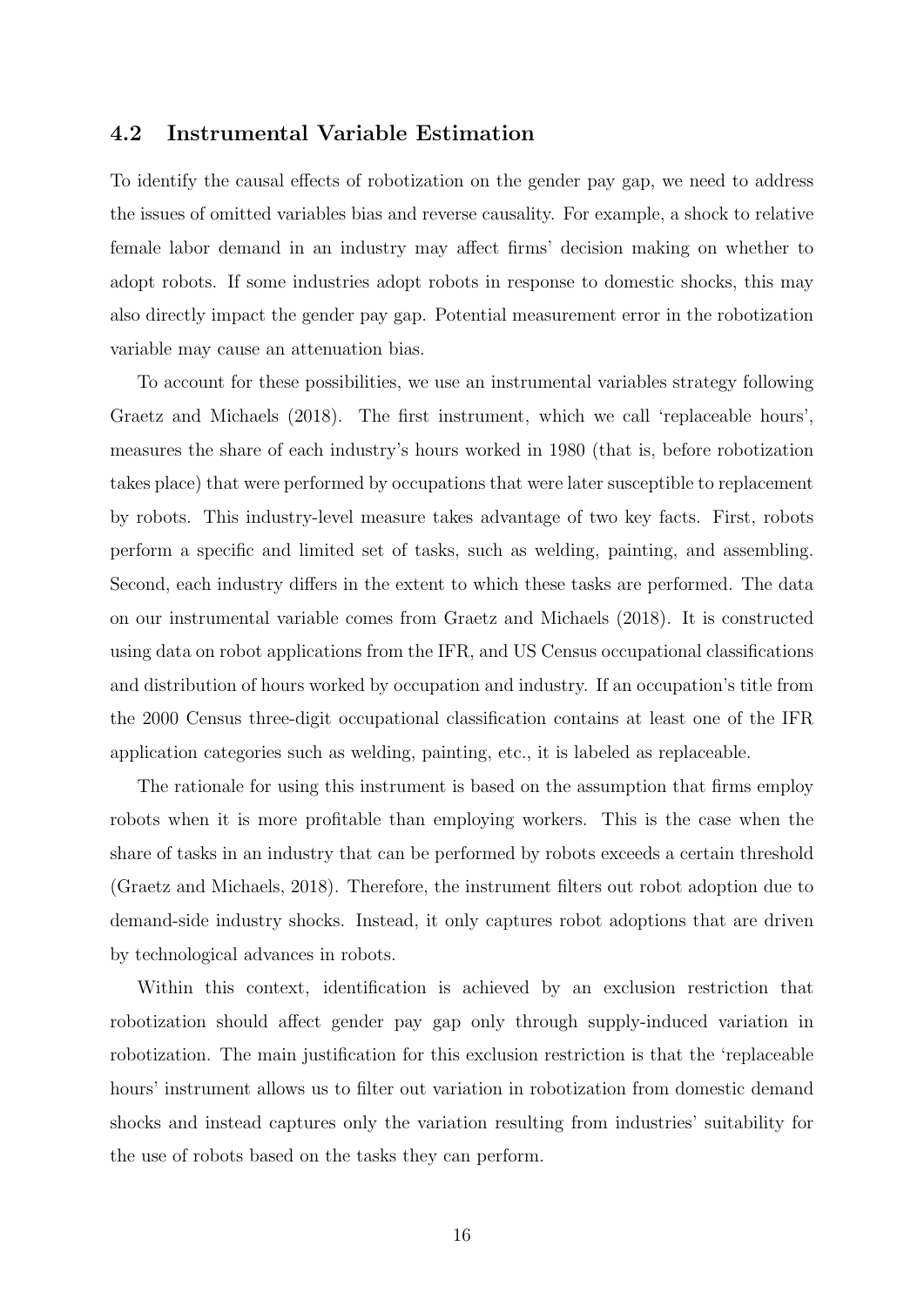The validity of this instrument is strengthened by the findings in Freeman et al. (2020), who show that occupational attributes, such as 'replaceable tasks' have little predictive power for employment changes. In other words, our assumption that robotization due to replaceable tasks would affect the gender pay gap within occupations, but not affect compositional changes, is plausible. In sum, the instrumental variable analyses provide us with an additional check and help us triangulate our findings from our reduced-form OLS and Quantile regression estimations.

We also combine our 'replaceable hours' instrument with a second instrument, following Graetz and Michaels (2018), called 'robotic arms'. It measures the extent to which industries employed occupations that were required to carry out. reaching and handling tasks, compared to other tasks, in 1980. This instrument takes advantage of technological advances made in robotic arms, which are supply-side characteristics of robots. We use this instrument together with replaceable hours and also separately as an additional check. The results using this instrument point in the same direction as the findings from the OLS estimation and 'replaceable hours' instrument.

### 5 Results

#### 5.1 Main Findings from OLS and IV Estimations

Table 2 presents the main results on the relationship between the gender pay gap and the robotization from OLS regressions. We report five model specifications: Column 1 reports the baseline specification with no controls; Column 2 adds country and year fixed effects, Column 3 adds demographic (three age group and seven occupational group dummies) and job controls (share of full-time workers and a dummy indicating firm size larger than 250), Column 4 adds sex composition controls (share of females and change in share of females), and, finally, Column 5 adds control variable for changes in ICT capital to ensure that changes in other technologies are not driving our results.

In Column 1, with no controls, we find that higher robotization is associated with a higher gender pay gap: our elasticity estimate suggests that a one percent increase in robotization is associated with a 0.007 percent increase in the gender pay gap. After adding various controls (Columns 2 to 5), the coefficient size decreases to 0.004 with the elasticity of 0.035.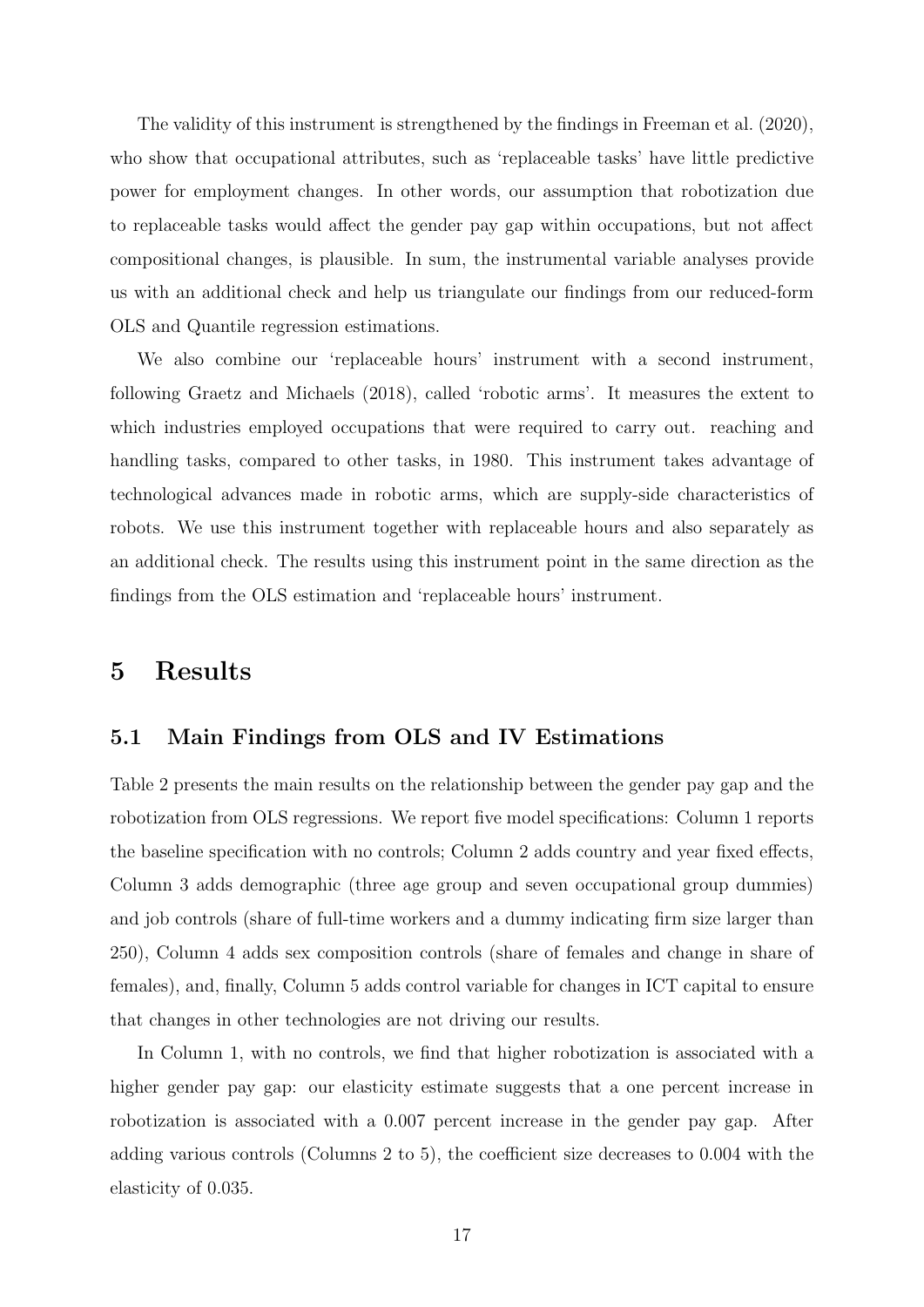These results suggest that robotization and the gender pay gap are positively associated. However, there may be endogeneity concerns. Therefore, we instrument our robotization measure with the instrumental variables (that is, replaceable hours and robotic arms) as described in Section 4.

| Dependent variable    |                |                   | Gender pay gap    |           |           |
|-----------------------|----------------|-------------------|-------------------|-----------|-----------|
|                       | (1)            | $\left( 2\right)$ | $\left( 3\right)$ | (4)       | (5)       |
| Robotization          | $0.007***$     | $0.006*$          | $0.004*$          | $0.004**$ | $0.004**$ |
|                       | (0.003)        | (0.003)           | (0.002)           | (0.002)   | (0.002)   |
| Elasticity            | 0.068          | 0.054             | 0.035             | 0.035     | 0.035     |
| Observations          | 24,215         | 24,215            | 24,215            | 24,215    | 24,215    |
| Country fixed effects | No             | Yes               | Yes               | Yes       | Yes       |
| Year fixed effects    | No             | Yes               | Yes               | Yes       | Yes       |
| Demographic controls  | N <sub>o</sub> | No                | Yes               | Yes       | Yes       |
| Job controls          | No             | No                | Yes               | Yes       | Yes       |
| Sex composition       | No             | No                | No                | Yes       | Yes       |
| ICT capital           | No             | No                | No                | No        | Yes       |

Table 2: Effect of robotization on gender gap in monthly earnings, OLS

Notes: The table reports results from OLS regressions of the gender gap in median monthly earnings on the robotization (that is, inverse hyperbolic sine transformation of changes in number of robots per 10,000 workers). All regressions include a constant. Demographic controls include three age group dummies and seven occupational group dummies. Job controls include the share of full-time workers and a dummy variable indicating firm size is larger than 250 employees. Sex composition controls include the share of females and the change in share of females in a cell. ICT capital is the IHS of changes in ICT capital. The elasticity estimate is calculated following Bellemare and Wichman (2020). Robust standard errors in parentheses, clustered two-way by country and industry, and adjusted for small number of clusters. Within-country industry employment shares used as survey weights. \* p<0.1, \*\* p<0.05, \*\*\* p<0.01. Sources: EU-SES, IFR, EU KLEMS, own calculations.

We report the IV results in Table 3. Panels A and B report first- and secondstage results from the replaceable hours instrument, respectively, and Panels C and D show results from the combined instrument of replaceable hours and robotic arms. The coefficients from the first stage regressions of the replaceable hours instrument in Panel A show that replaceable hours strongly predict robotization. In Panel B, we find that the first-stage F-statistic is between 16 and 20 in all specifications, indicating that the replaceability measure is a strong instrument. Our fully saturated specification in column 5 suggests that a 10 percent increase in robotization leads to a 1.8 percent increase in the gender pay gap. The magnitude is sizable, given that the average gender pay gap in our sample is 11 percent.

Panel C shows the estimates with two instrumental variables. We find that that robotic arms do not predict robotization. The first-stage F-statistic is around 7 in all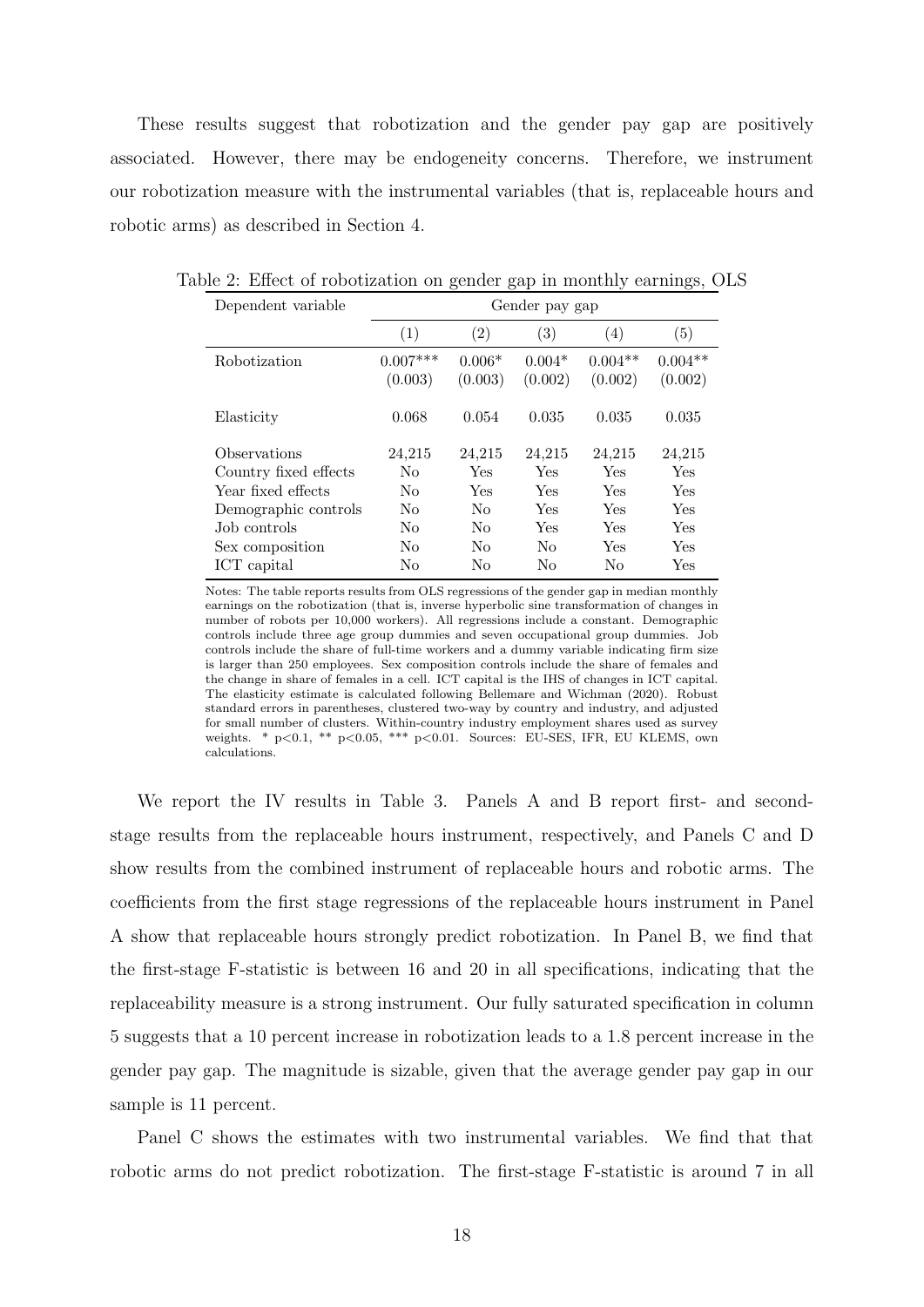models and the second-stage coefficients are very similar to those using the replaceable hours instrument only (Panel D): a ten percent increase in robotization leads to a 1.9 percent increase in the gender pay gap.

We also estimate results using the robotic arms instrument only, which are reported in the Appendix in Table A.1. The coefficients are slightly smaller with larger standard errors but remain positive in sign. This is consistent both with our reduced form OLS estimations and with our replaceable hours instrument. Given the lack of predictive power of the robotic arms instrument, we use the replaceable hours instrument for the rest of the paper.

Our estimates for IV are larger than the OLS ones. There are two potential explanations: First, it is likely that there is a negative correlation between the errors in the gender pay gap and robotization. That is, the IV specification accounts for the initial selection of female workers into different manufacturing industries. Second, in the presence of omitted variables, there would be a tendency to underestimate the impact of robotization on the gender pay gap.

While these results indicate that women lose out compared to men due to the adoption of robots, it is still important to understand whether this is driven by rising or falling male and female earnings. Therefore, in Table 4, we present the effect of robotization on median male earnings (columns 1 and 2) and median female earnings (columns 3 and 4). In line with the robotization measure, we use the inverse hyperbolic sine transformation (IHS) of earnings as a dependent variable. Panel A shows OLS estimates and Panel B coefficients from the IV model, using the replaceability measure as an instrument for robotization.

When controlling for country and year fixed effects in column 1, we see a positive association between changes in robotization and male earnings. The coefficients remain similar when adding the full set of controls in column 2. Turning to female earnings, we can see that they are also positively associated with robotization. However, the size of coefficients is slightly smaller compared to those from the male earnings regressions and they become insignificant in the instrumental variable specification. These results suggest that robotization positively impacts both male and female earnings and the increase in the gender pay gap seems to be driven by the larger positive effect on male earnings.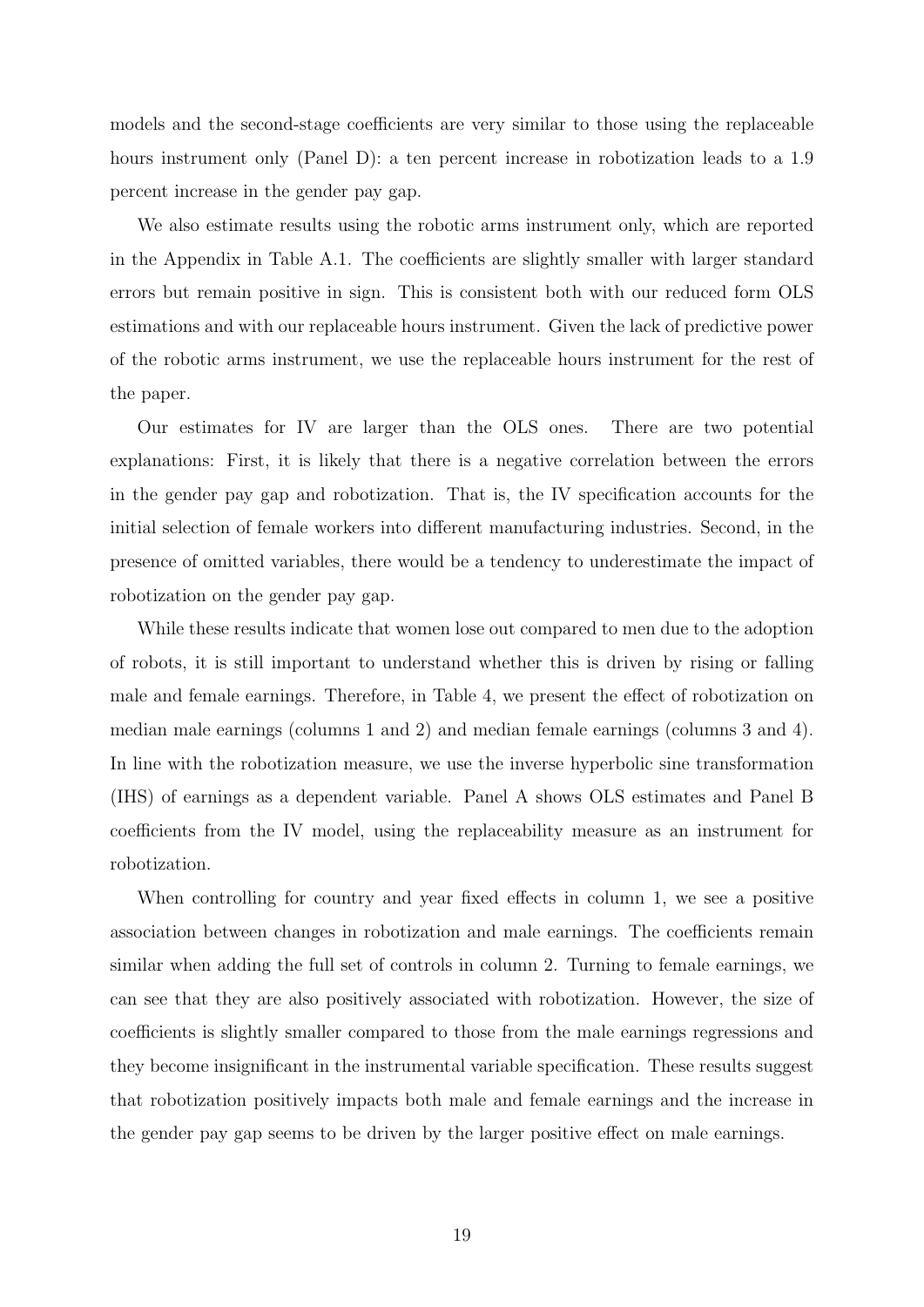| Table 9. Effect of robotization on genuer gap in monthly carinings, TV             |                |                |            |                |            |
|------------------------------------------------------------------------------------|----------------|----------------|------------|----------------|------------|
|                                                                                    | (1)            | (2)            | (3)        | (4)            | (5)        |
| Panel A: IV replaceable hours 1st stage – outcome: robotization                    |                |                |            |                |            |
| Replaceable hours                                                                  | $5.879***$     | $5.601***$     | $5.522***$ | $5.389***$     | $5.363***$ |
|                                                                                    | (1.391)        | (1.260)        | (1.287)    | (1.336)        | (1.326)    |
|                                                                                    |                |                |            |                |            |
| Panel B: IV replaceable hours 2nd stage – outcome: gender pay gap                  |                |                |            |                |            |
| Robotization                                                                       | $0.023***$     | $0.026**$      | $0.018*$   | $0.019*$       | $0.019*$   |
|                                                                                    | (0.007)        | (0.010)        | (0.010)    | (0.011)        | (0.011)    |
| Elasticity                                                                         | 0.208          | 0.238          | 0.169      | 0.175          | 0.177      |
| First stage F-stat                                                                 | 17.87          | 19.75          | 18.41      | 16.27          | 16.37      |
|                                                                                    |                |                |            |                |            |
| Panel C: IV replaceable hours and robotic arms 1st stage – outcome: robotization   |                |                |            |                |            |
| Robotic arms                                                                       | $-6.884$       | $-5.791$       | $-5.898$   | $-5.909$       | $-6.100$   |
|                                                                                    | (6.510)        | (5.537)        | (5.478)    | (5.673)        | (5.616)    |
|                                                                                    |                |                |            |                |            |
| Replaceable hours                                                                  | $7.754***$     | $7.215***$     | $7.285***$ | $7.291***$     | $7.315***$ |
|                                                                                    | (2.190)        | (1.853)        | (1.907)    | (2.020)        | (1.997)    |
| Panel D: IV replaceable hours and robotic arms 2nd stage – outcome: gender pay gap |                |                |            |                |            |
| Robotization                                                                       | $0.023***$     | $0.026***$     | $0.019**$  | $0.021*$       | $0.021*$   |
|                                                                                    | (0.007)        | (0.010)        | (0.010)    | (0.011)        | (0.011)    |
|                                                                                    |                |                |            |                |            |
| Elasticity                                                                         | 0.213          | 0.240          | 0.177      | 0.189          | 0.191      |
| First stage F-stat                                                                 | 9.147          | 10.73          | 9.869      | 9.189          | 9.352      |
|                                                                                    |                |                |            |                |            |
| Observations                                                                       | 24,215         | 24,215         | 24,215     | 24,215         | 24,215     |
| Country fixed effects                                                              | No             | Yes            | Yes        | Yes            | Yes        |
| Year fixed effect                                                                  | N <sub>o</sub> | Yes            | Yes        | Yes            | Yes        |
| Demographic controls                                                               | $\rm No$       | N <sub>o</sub> | Yes        | Yes            | Yes        |
| Job controls                                                                       | No             | N <sub>o</sub> | Yes        | Yes            | Yes        |
| Sex composition                                                                    | No             | $\rm No$       | No         | Yes            | Yes        |
| ICT capital                                                                        | No             | $\rm No$       | No         | N <sub>o</sub> | Yes        |

Table 3: Effect of robotization on gender gap in monthly earnings, IV

Notes: The table reports results from IV regressions of the gender gap in median monthly earnings on the robotization (that is, inverse hyperbolic sine transformation of changes in number of robots per 10,000 workers). The instrumental variable is a measure of the share of hours in an industry performed by occupations prone to be replaced by robots. All regressions include a constant. Demographic controls include three age group dummies and seven occupational group dummies. Job controls include the share of full-time workers and a dummy indicating firm size is larger than 250 employees. Sex composition controls include the share of females and the change in share of females in a cell. ICT capital denotes the IHS of changes in ICT capital. The elasticity estimate is calculated following Bellemare and Wichman (2020). Robust standard errors in parentheses, clustered two-way by country and industry, and adjusted for small number of clusters. Within-country industry employment shares used as survey weights. \*  $p<0.1$ , \*\*  $p<0.05$ , \*\*\*  $p<0.01$ . Sources: EU-SES, IFR, EU KLEMS, own calculations.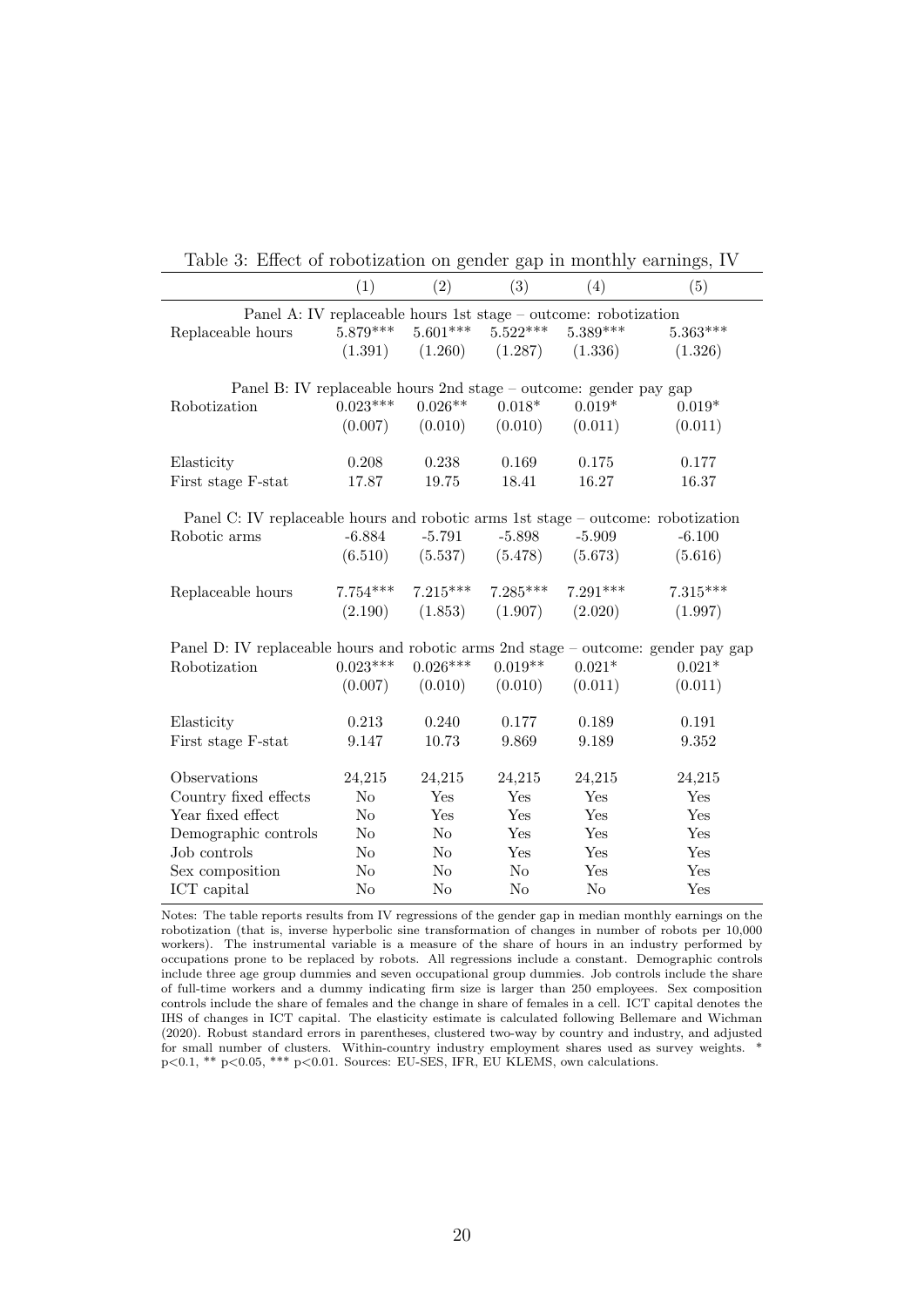| Outcome              |                | Male earnings                 |                | Female earnings |
|----------------------|----------------|-------------------------------|----------------|-----------------|
|                      | (1)            | (2)                           | (3)            | (4)             |
|                      | Panel A: OLS   |                               |                |                 |
| Robotization         | $0.019**$      | $0.015***$                    | $0.012**$      | $0.011**$       |
|                      | (0.008)        | (0.005)                       | (0.006)        | (0.004)         |
|                      | 0.019          | 0.015                         | 0.012          | 0.011           |
| Elasticity           |                |                               |                |                 |
|                      |                | Panel B. IV replaceable hours |                |                 |
| Robotization         | 0.046          | $0.047*$                      | 0.015          | 0.023           |
|                      | (0.034)        | (0.028)                       | (0.026)        | (0.021)         |
| Elasticity           | 0.046          | 0.046                         | 0.015          | 0.023           |
| First stage F-stat   | 19.75          | 16.37                         | 19.75          | 16.37           |
|                      |                |                               |                |                 |
| Observations         | 24,215         | 24,215                        | 24,215         | 24,215          |
| Country fixed effect | Yes            | Yes                           | Yes            | Yes             |
| Year fixed effect    | Yes            | Yes                           | Yes            | Yes             |
| Demographic controls | N <sub>o</sub> | Yes                           | No             | Yes             |
| Job controls         | No             | Yes                           | No             | Yes             |
| Sex composition      | No             | Yes                           | N <sub>o</sub> | Yes             |
| ICT capital          | No             | Yes                           | $\rm No$       | Yes             |

#### Table 4: Effect of robotization on male and female earnings, OLS and IV

Notes: The table reports results from OLS and IV regressions of the IHS (inverse hyperbolic sine transformation) of male (columns 1 and 2) and female (columns 3 and 4) earnings on the robotization (that is, IHS transformation of changes in number of robots per 10,000 workers). All regressions include a constant. Demographic controls include three age group dummies and seven occupational group dummies. Job controls include the share of full-time workers and a dummy variable indicating firm size is larger than 250 employees. Sex composition controls include the share of females and the change in share of females in a cell. ICT capital denotes the IHS of changes in ICT capital. The elasticity estimate is calculated following Bellemare and Wichman (2020). Robust standard errors in parentheses, clustered two-way by country and industry, and adjusted for small number of clusters. Within-country industry employment shares used as survey weights. \*  $p<0.1$ , \*\*  $p<0.05$ , \*\*\*  $p<0.01$ . Sources: EU-SES, IFR, EU KLEMS, own calculations.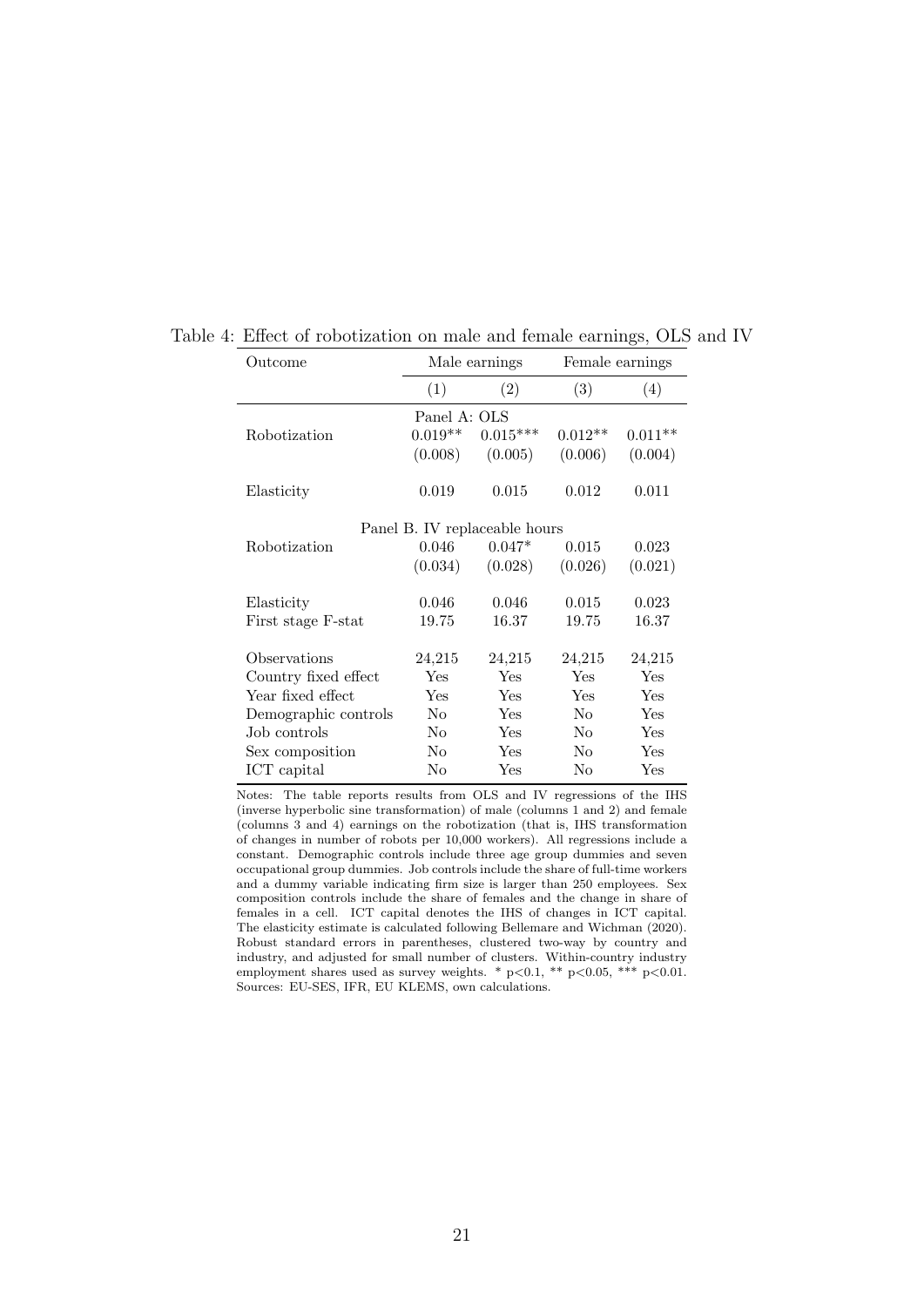#### 5.2 Heterogeneity of the Effects

The effect of robotization is likely to vary by country and population subgroups. To explore such heterogeneity, we consider running our preferred model specifications (OLS and IV) on various subsamples of countries and groups.

First, we explore whether results differ in countries that are major recipients of offshoring business. Several studies suggest that the estimated wage cuts in the destination country due to outsourcing appear to be small in economic terms (Geishecker et al., 2010; Wolszczak-Derlacz and Parteka, 2018). For example, in their industry-level study performed for a wide sample of EU-27 countries, Parteka and Wolszczak-Derlacz (2015) conclude that offshoring reduces the wage growth of domestic medium- and low-skilled workers. However, they also show that this negative effect is economically small. Brussevich et al. (2018) also show that since manufacturing is male labor-intensive and men face higher exit costs from manufacturing, wage and welfare gains from trade are higher for women than men. Therefore, the impact of robotization on the gender pay gap may be different in outsourcing destination countries.

We use the AT Kearney Global Services Location Index (2017) to determine the top 10 outsourcing destination countries.<sup>14</sup> The results are shown in Table 5. The first column of Table 5 shows that the coefficients for the subsample of outsourcing destination countries are large and statistically significant. This is consistent with the view that receiving outsourced manufacturing jobs and its interaction with robotization can worsen the gender pay gap.

Second, our sample of countries also differs in terms of broad gender equality. Therefore, we use the Gender Gap Index (GGI) of the World Economic Forum, which ranks countries' performance in economic, educational, health, and political dimensions of gender equality (see Hausmann et al. (2006)). In the first instance, we partition our sample into two groups: the top ten countries with a high GGI score, hence higher levels of gender equality, and the bottom ten countries with a low GGI score, that is, lower levels of gender equality. Results presented in Table 6 indicate that our results are mostly driven by countries with low levels of initial gender equality. This suggests that robotization

<sup>14</sup>See A.T. Kearney Global Services Location Index – The Widening Impact of Automation, available at [https://www.kearney.com/digital-transformation/article?/a/](https://www.kearney.com/digital-transformation/article?/a/the-widening-impact-of-automation-article) [the-widening-impact-of-automation-article](https://www.kearney.com/digital-transformation/article?/a/the-widening-impact-of-automation-article) (last accessed 3/7/2020).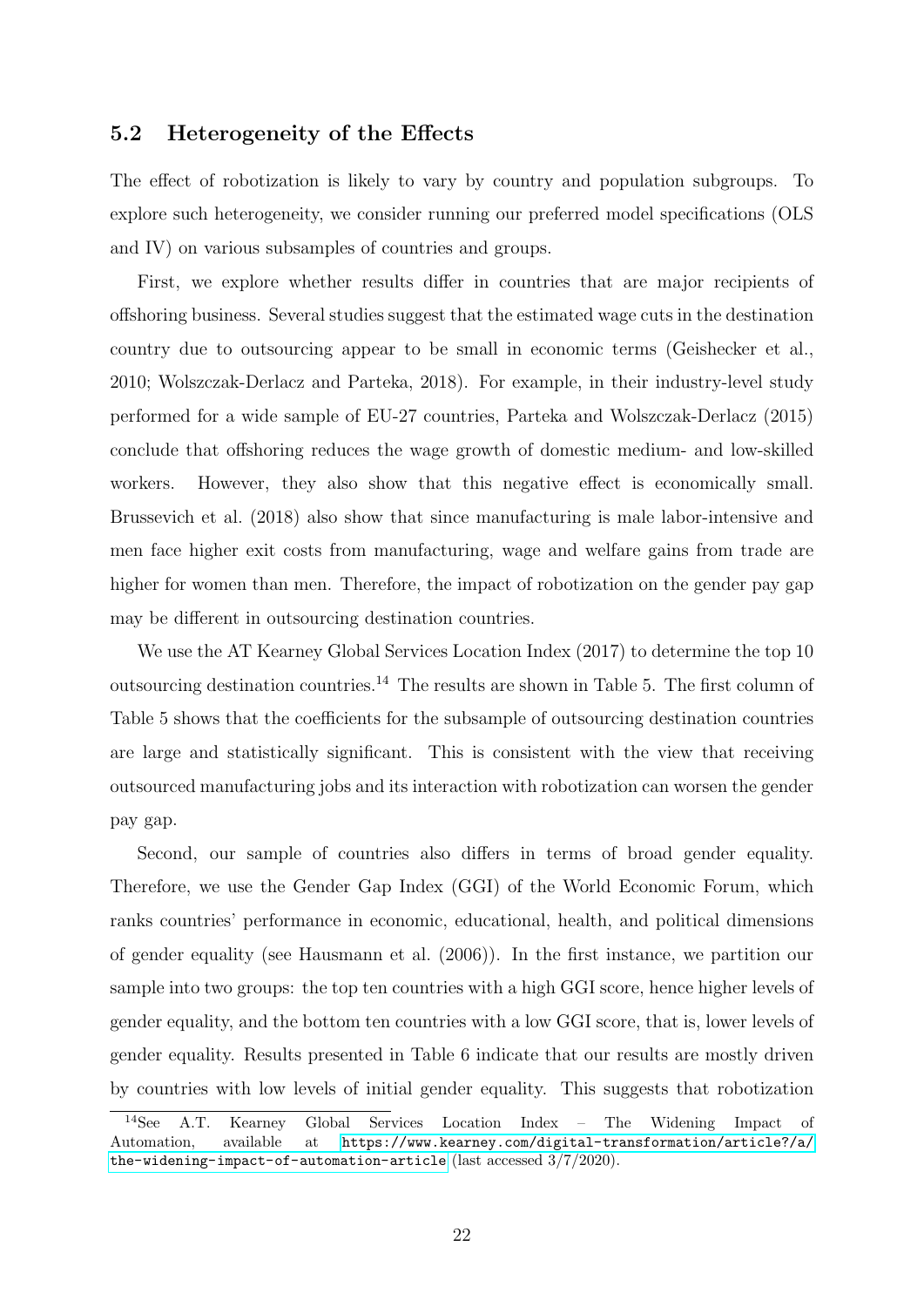| Subsample             | Top 10 outsourcing<br>destination countries               | Remaining 10<br>countries |
|-----------------------|-----------------------------------------------------------|---------------------------|
|                       | (1)                                                       | (2)                       |
|                       | Panel A1: OLS - outcome: gender pay gap                   |                           |
| Robotization          | $0.008**$                                                 | 0.001                     |
|                       | (0.004)                                                   | (0.002)                   |
|                       | Panel A2: IV replaceable hours – outcome: gender pay gap  |                           |
| <b>Robotization</b>   | $0.025**$                                                 | 0.008                     |
|                       | (0.012)                                                   | (0.008)                   |
|                       | Panel B1: OLS – outcome: male earnings                    |                           |
| Robotization          | $0.023***$                                                | 0.004                     |
|                       | (0.008)                                                   | (0.003)                   |
|                       | Panel B2: IV replaceable hours – outcome: male earnings   |                           |
| Robotization          | 0.044                                                     | 0.031                     |
|                       | (0.030)                                                   | (0.019)                   |
|                       | Panel C1: OLS – outcome: female earnings                  |                           |
| <b>Robotization</b>   | 0.014                                                     | 0.003                     |
|                       | (0.008)                                                   | (0.003)                   |
|                       | Panel C2: IV replaceable hours – outcome: female earnings |                           |
| Robotization          | 0.012                                                     | 0.022                     |
|                       | (0.026)                                                   | (0.015)                   |
| First stage F-stat    | 11.50                                                     | 9.40                      |
| Observations          | 14,043                                                    | 10,172                    |
| Country fixed effects | Yes                                                       | Yes                       |
| Year fixed effects    | Yes                                                       | Yes                       |
| Demographic controls  | Yes                                                       | Yes                       |
| Job controls          | Yes                                                       | Yes                       |
| Sex composition       | Yes                                                       | Yes                       |
| ICT capital           | Yes                                                       | Yes                       |

| Table 5: Heterogeneity by outsourcing destination countries |  |  |
|-------------------------------------------------------------|--|--|
|                                                             |  |  |

Notes: The outsourcing destination country classification is based on the AT Kearney Index (2017). Top 10 outsourcing destination countries include Poland, Bulgaria, the Czech Republic, Romania, Estonia, Hungary, Latvia, Lithuania, Portugal, and Slovakia. The table reports results from OLS and IV regressions of the gender gap in median monthly earnings in Panels A1 and A2, median male earnings in Panels B1 and B2, and median female earnings in Panels C1 and C2 on the robotization (that is, inverse hyperbolic sine transformation of changes in number of robots per 10,000 workers). The instrumental variable is a measure of the share of hours in an industry performed by occupations prone to be replaced by robots. All regressions include a constant. Demographic characteristics include three age group dummies and seven occupational group dummies. Job controls include the share of full-time workers and a dummy indicating firm size is larger than 250 employees. Sex composition controls include the share of females and the change in share of females in a cell. ICT capital denotes the IHS of changes in ICT capital. Robust standard errors in parentheses, clustered two-way by country and industry, and adjusted for small number of clusters. Within-country industry employment shares used as survey weights. \* p<0.1, \*\* p<0.05, \*\*\* p<0.01. Sources: EU-SES, IFR, EU KLEMS, AT Kearney Index (2017), own calculations.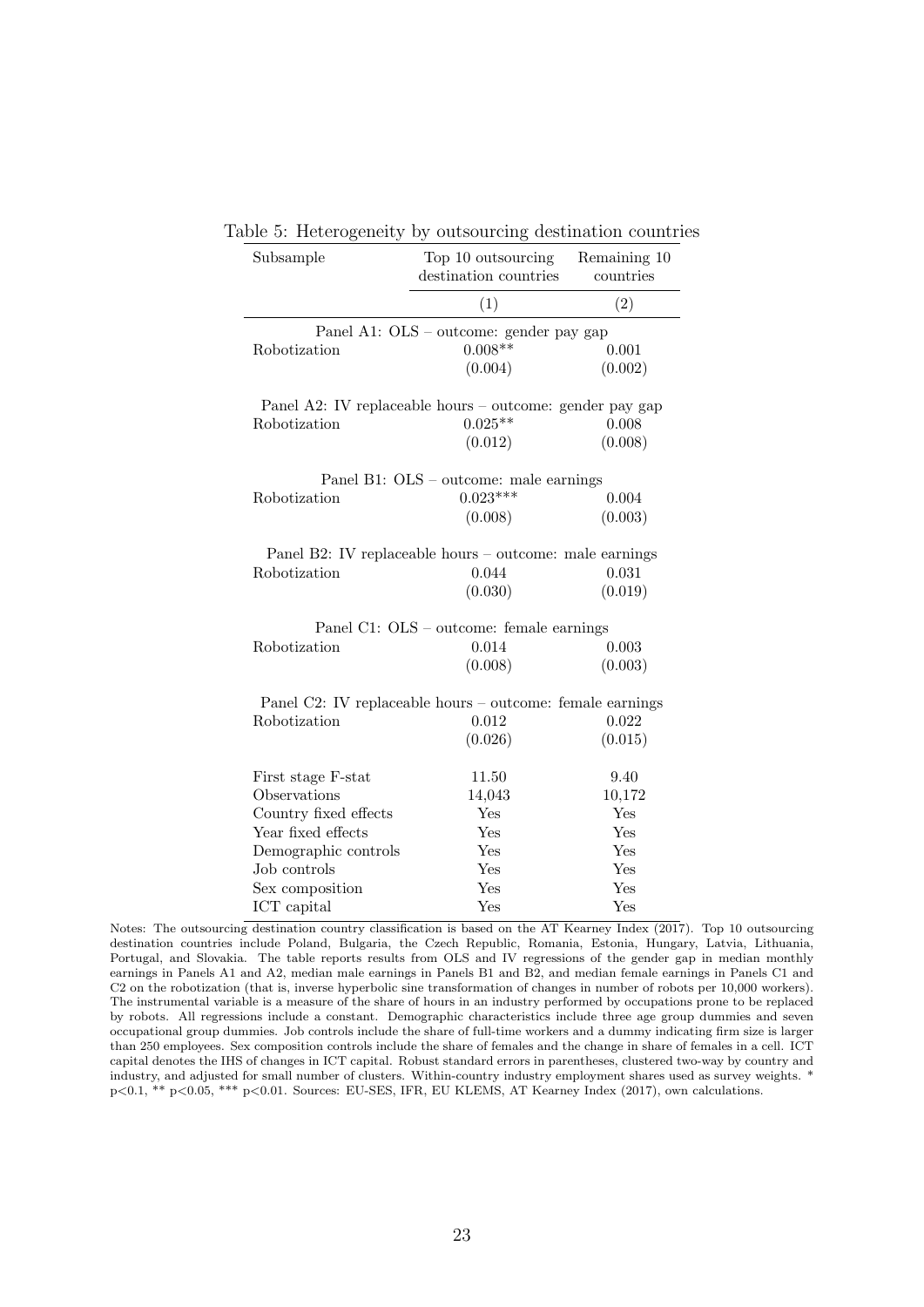could exacerbate existing inequalities in these countries.

|                       | Table o: reterogeneity by gender equality moex scores                       |                                          |
|-----------------------|-----------------------------------------------------------------------------|------------------------------------------|
| Subsample             | High GGI score<br>(Higher gender equality)                                  | Low GGI score<br>(Lower gender equality) |
|                       | (1)                                                                         | (2)                                      |
|                       | Panel A: OLS – outcome: gender pay gap                                      |                                          |
| Robotization          | 0.001                                                                       | $0.006**$                                |
|                       | (0.001)                                                                     | (0.003)                                  |
| Robotization          | Panel B: IV replaceable hours – outcome: gender pay gap<br>0.006<br>(0.010) | $0.027**$<br>(0.012)                     |
| First stage F-stat    | 8.57                                                                        | 16.62                                    |
| Observations          | 10,401                                                                      | 13,814                                   |
| Country fixed effects | Yes                                                                         | Yes                                      |
| Year fixed effects    | Yes                                                                         | Yes                                      |
| Demographic controls  | Yes                                                                         | Yes                                      |
| Job controls          | Yes                                                                         | Yes                                      |
| Sex composition       | $\operatorname{Yes}$                                                        | Yes                                      |
| ICT capital           | Yes                                                                         | Yes                                      |

Table 6: Heterogeneity by gender equality index scores

Notes: The World Economic Forum (WEF) Gender Gap Index (by Hausmann et al., 2006) ranks countries' performance in economic, educational, health, and political dimensions of gender equality. High GGI countries include Belgium, Germany, Estonia, Spain, Finland, Lithuania, Latvia, the Netherlands, Sweden, UK. Low GGI countries include Bulgaria, Czech Republic, France, Greece, Hungary, Italy, Poland, Portugal, Romania, and Slovakia. The table reports results from OLS and IV regressions of the gender gap in median monthly earnings in Panels A1 and A2, median male earnings in Panels B1 and B2, and median female earnings in Panels C1 and C2 on the robotization (that is, inverse hyperbolic sine transformation of changes in number of robots per 10,000 workers). The instrumental variable is a measure of the share of hours in an industry performed by occupations prone to be replaced by robots. All regressions include a constant. Demographic characteristics include three age group dummies and seven occupational group dummies. Job controls include the share of full-time workers and a dummy indicating firm size is larger than 250 employees. Sex composition controls include the share of females and the change in share of females in a cell. ICT capital denotes the IHS of changes in ICT capital. Robust standard errors in parentheses, clustered two-way by country and industry, and adjusted for small number of clusters. Within-country industry employment shares used as survey weights. \*  $p<0.1$ , \*\*  $p<0.05$ , \*\*\*  $p<0.01$ . Sources: EU-SES, IFR, EU KLEMS, World Economic Forum Gender Gap Index by Hausmann et al. (2006), own calculations.

Third, we explore heterogeneity by skill-based occupational groups since withinoccupation differences in earnings are more important than between-occupation differences (Goldin, 2014). The results presented in Table 7 show that robotization leads to an increase in the gender pay gap for medium- and high-skilled occupations.

Finally, we check whether the robotization effect is larger for countries with low levels of gender equality. To do so, we focus only on countries that experience high robotization over the sample period and present these results in Table 8. Countries that have experienced high levels of robotization are not the same countries that have always enjoyed a high robot density. We find that our main results are driven by countries with low overall gender equality that have experienced high robotization (Columns 4 and 6), such as the Czech Republic, Hungary, Italy, Poland, and Slovakia. In fact, the size of the coefficient for this group of countries is almost identical to the effect we found for all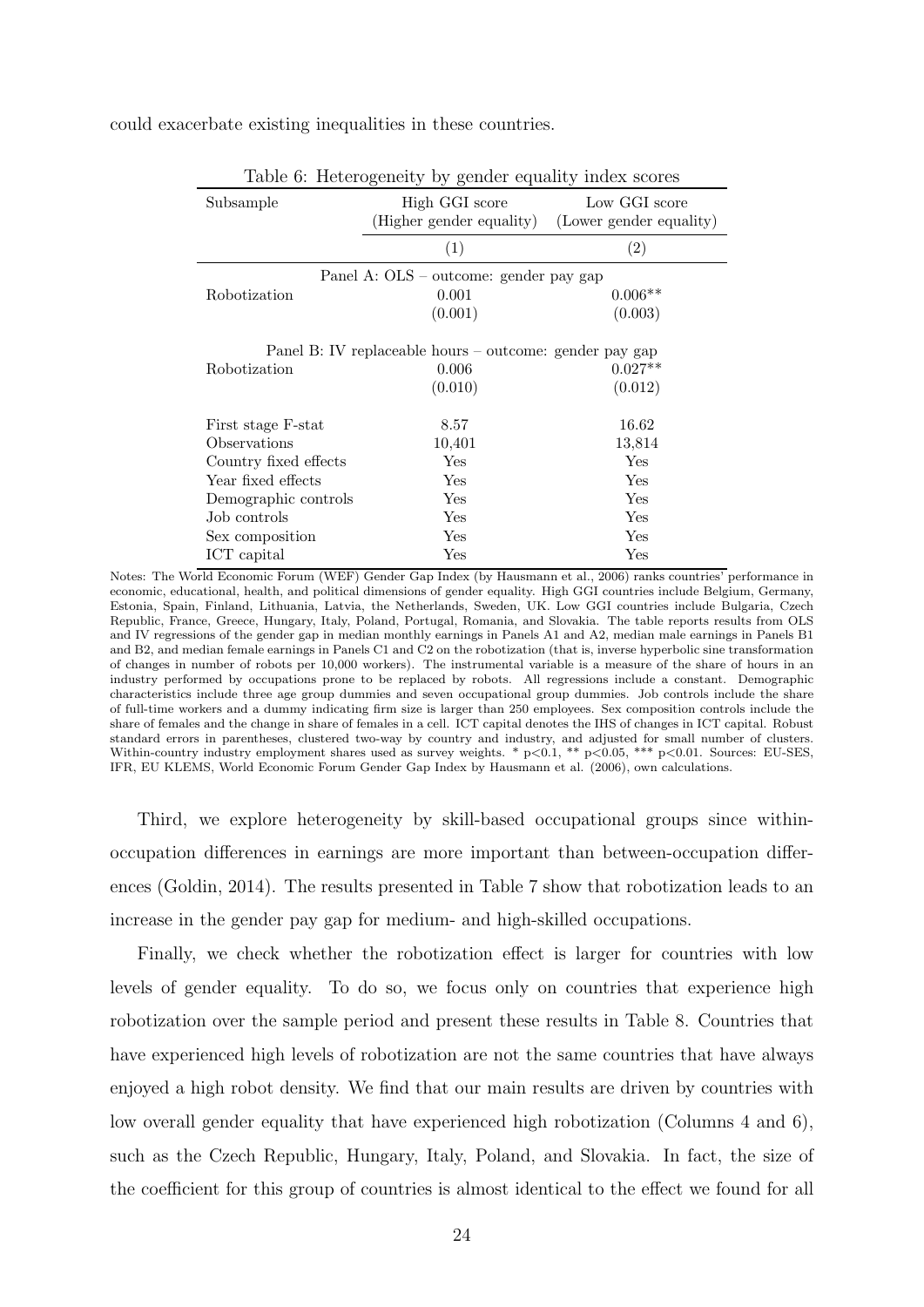| Subsample                                                | Low-skilled | Medium-skilled                          | High-skilled |
|----------------------------------------------------------|-------------|-----------------------------------------|--------------|
|                                                          | (1)         | (2)                                     | (3)          |
|                                                          |             | Panel A1: OLS – outcome: gender pay gap |              |
| Robotization                                             | 0.001       | $0.008**$                               | $0.002**$    |
|                                                          | (0.003)     | (0.003)                                 | (0.001)      |
| Panel A2: IV replaceable hours – outcome: gender pay gap |             |                                         |              |
| <b>Robotization</b>                                      | $-0.001$    | $0.037***$                              | $0.014*$     |
|                                                          | (0.013)     | (0.013)                                 | (0.008)      |
| First stage F-stat                                       | 14.77       | 19.15                                   | 16.09        |
| Observations                                             | 6,399       | 7,991                                   | 9,825        |
| Country fixed effects                                    | Yes         | <b>Yes</b>                              | Yes          |
| Year fixed effect                                        | <b>Yes</b>  | Yes                                     | Yes          |
| Demographic controls                                     | Yes         | Yes                                     | Yes          |
| Job controls                                             | Yes         | Yes                                     | Yes          |
| Sex composition                                          | Yes         | Yes                                     | Yes          |
| ICT capital                                              | Yes         | Yes                                     | Yes          |

Table 7: Gender pay gap by skill-based occupational groups

countries (Table 3, Column 5). In contrast, robotization has had no effect on the gender pay gap in countries with high overall gender equality, such as Belgium, Germany, the Netherlands, Spain, and Sweden.

Notes: The table reports results from OLS and IV regressions of the gender gap in median monthly earnings on the robotization (that is, inverse hyperbolic sine transformation of changes in number of robots per 10,000 workers). The instrumental variable is a measure of the share of hours in an industry performed by occupations prone to be replaced by robots. All regressions include a constant. Demographic characteristics include three age group dummies and seven occupational group dummies. Job controls include the share of full-time workers and a dummy indicating firm size is larger than 250 employees. Sex composition controls include the share of females and the change in share of females in a cell. ICT capital denotes the IHS of changes in ICT capital. Robust standard errors in parentheses, clustered two-way by country and industry, and adjusted for small number of clusters. Within-country industry employment shares used as survey weights. \* p<0.1, \*\* p<0.05, \*\*\* p<0.01. Sources: EU-SES, IFR, EU KLEMS, own calculations.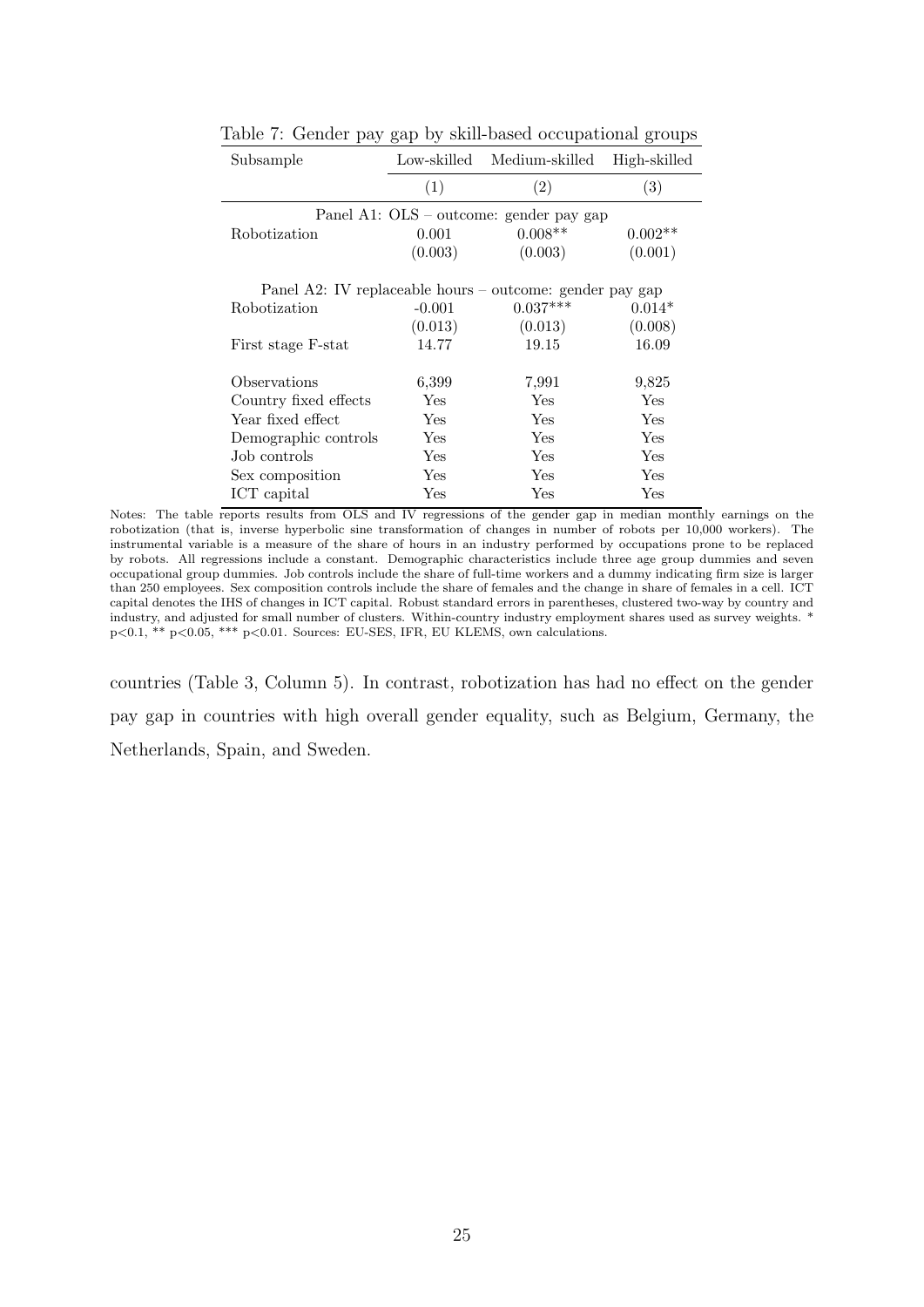| Sample                  |                        | High robotization and high gender gap equality |                                       |                        | High robotization and low gender equality |                     |
|-------------------------|------------------------|------------------------------------------------|---------------------------------------|------------------------|-------------------------------------------|---------------------|
| Outcomes                | Gender gap in earnings |                                                | IHS male earnings IHS female earnings | Gender gap in earnings | IHS male earnings                         | IHS female earnings |
|                         | $\left( 1\right)$      | (2)                                            | (3)                                   | (4)                    | (5)                                       | (6)                 |
|                         |                        |                                                | Panel A: OLS                          |                        |                                           |                     |
| <b>IHS</b> Robotization | 0.002                  | $0.008**$                                      | $0.006*$                              | $0.005*$               | $0.021***$                                | $0.015**$           |
|                         | (0.002)                | (0.004)                                        | (0.004)                               | (0.003)                | (0.008)                                   | (0.006)             |
|                         |                        |                                                | Panel B: IV replaceable hours         |                        |                                           |                     |
| <b>IHS</b> Robotization | 0.005                  | 0.023                                          | $0.018*$                              | $0.019**$              | $0.040*$                                  | 0.017               |
|                         | (0.005)                | (0.014)                                        | (0.011)                               | (0.009)                | (0.023)                                   | (0.019)             |
| 1st stage F-stat        | 21.07                  | 21.07                                          | 21.07                                 | 18.57                  | 18.57                                     | 18.57               |
| <i>Observations</i>     | 5,428                  | 5,428                                          | 5,428                                 | 8,219                  | 8,219                                     | 8,219               |
| Country fixed effects   | Yes                    | Yes                                            | Yes                                   | Yes                    | Yes                                       | Yes                 |
| Year fixed effect       | Yes                    | Yes                                            | Yes                                   | Yes                    | Yes                                       | Yes                 |
| Demographic controls    | Yes                    | Yes                                            | Yes                                   | Yes                    | Yes                                       | Yes                 |
| Job controls            | Yes                    | Yes                                            | Yes                                   | Yes                    | Yes                                       | Yes                 |
| Sex composition         | Yes                    | Yes                                            | Yes                                   | Yes                    | Yes                                       | Yes                 |
| ICT capital             | Yes                    | Yes                                            | Yes                                   | Yes                    | Yes                                       | Yes                 |

Table 8: Heterogeneity by Gender Gap Index for high robotization countries

Notes: Countries with high robotization and high GGI include Belgium, Germany, Spain, the Netherlands, and Sweden. Countries with high robotization and low GGI include the Czech Republic, Hungary, Italy, Poland, and Slovakia. The instrumental variable is <sup>a</sup> measure of the share of hours in an industry performed by occupations prone to be replaced by robots. All regressions include <sup>a</sup> constant. Demographic characteristics include three age group dummies and seven occupational group dummies. Job controls include the share of full-time workers and <sup>a</sup> dummy indicating firm size is larger than 250 employees. Sex composition controls include the share of females and the change in share of females in <sup>a</sup> cell. ICT capital denotes the IHS of changes in ICT capital. Robust standard errors in parentheses, clustered two-way by country and industry, and adjusted for small number of clusters. Within-country industry employmentshares used as survey weights. \* <sup>p</sup><sup>&</sup>lt;0.1, \*\* <sup>p</sup><sup>&</sup>lt;0.05, \*\*\* <sup>p</sup><sup>&</sup>lt;0.01. Sources: EU-SES, IFR, EU KLEMS, own calculations.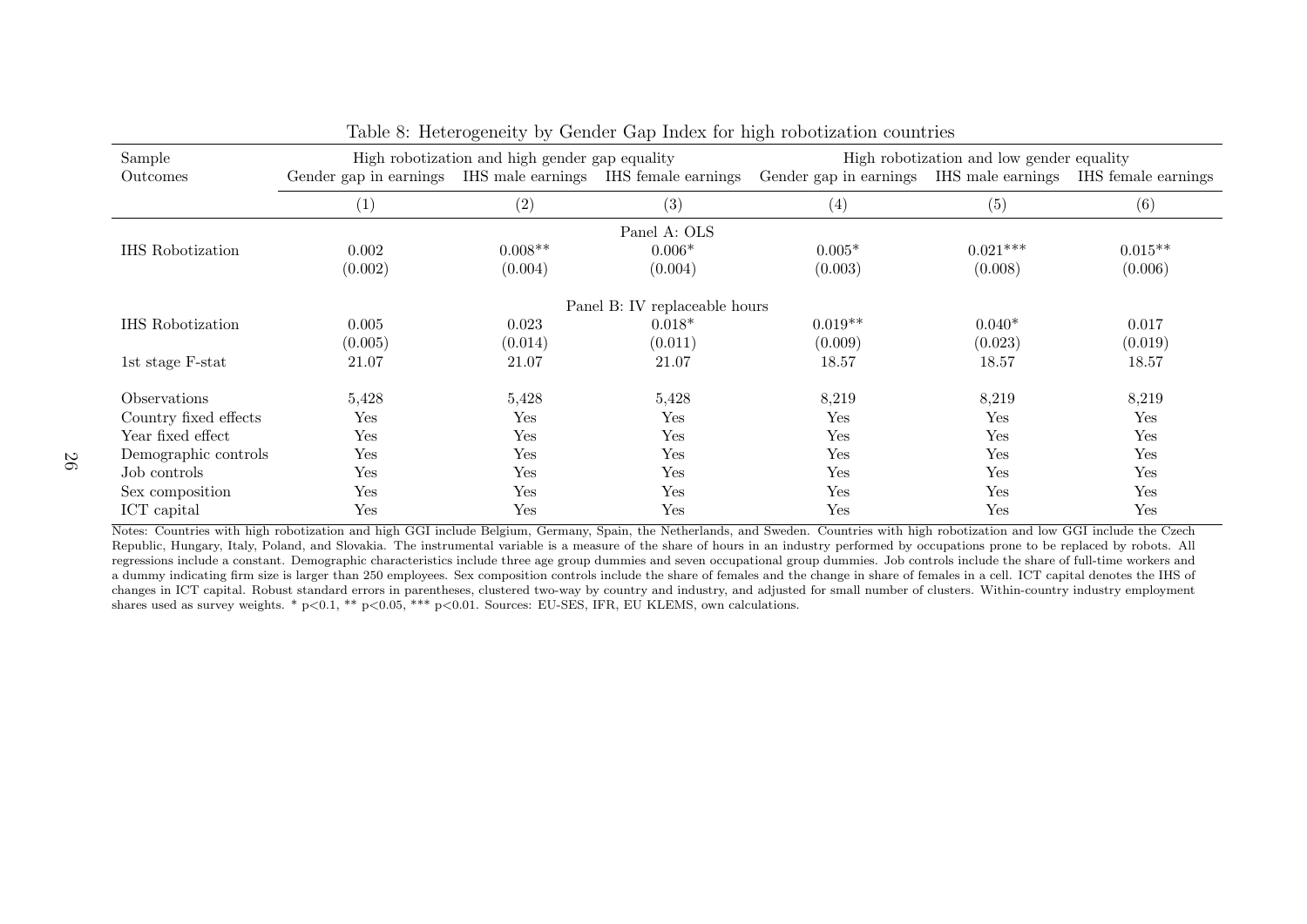Germany is particularly worth mentioning. It is an exceptional country because it is the front runner in both robot density levels and robotization. It is also a large country with a dominant automotive/transport industry, as well as relatively high gender equality. Since Dauth et al. (2018) have already analyzed German data to investigate how robotization affected the outcomes of individual workers (that is, excluding the genderpay gap or any gender differences), we only ran our models on the Germany sample to check the consistency of our results with theirs. Our findings are compatible with the findings of Dauth et al. (2018): We find both male and female earnings in Germany modestly increased due to robotization in comparable amounts, keeping the gender pay gap relatively unchanged (not shown but available upon request). In our robustness checks section below, we investigate the sensitivity of our results to the exclusion or inclusion of Germany and the automotive industry – and show that our results are not affected by exclusion or inclusion of either Germany or the automotive industry.

In sum, robotization particularly exacerbated the gender pay gap in outsourcing destination countries (which tend to be predominantly eastern European countries); especially those in which overall gender inequality was already high. In contrast, in outsourcing origin countries (predominantly western European countries) where initial gender inequality was low, robotization did not increase the gender pay gap.

#### 5.3 Mechanisms

Why would robotization increase the gender pay gap in the first place? In this section, we analyze two potential mechanisms underlying the observed relationship between robotization and the gender pay gap. First, robotization may lead to earnings increases and spillovers at different parts of occupational ranking, where men and women are disproportionately present (or they benefit differentially from earnings increases). Second, robotization may lead to compositional changes at the industry level, and employment levels of men and women are affected differentially leading to an increase in the gender pay gap.

The results presented in Tables 6 to 8 indicate the importance of the initial gender inequality situation of the country and occupational ranking. Therefore, we explore whether our results can be explained by the fact that men higher in the occupational hierarchy disproportionately benefit from robotization (through productivity effects).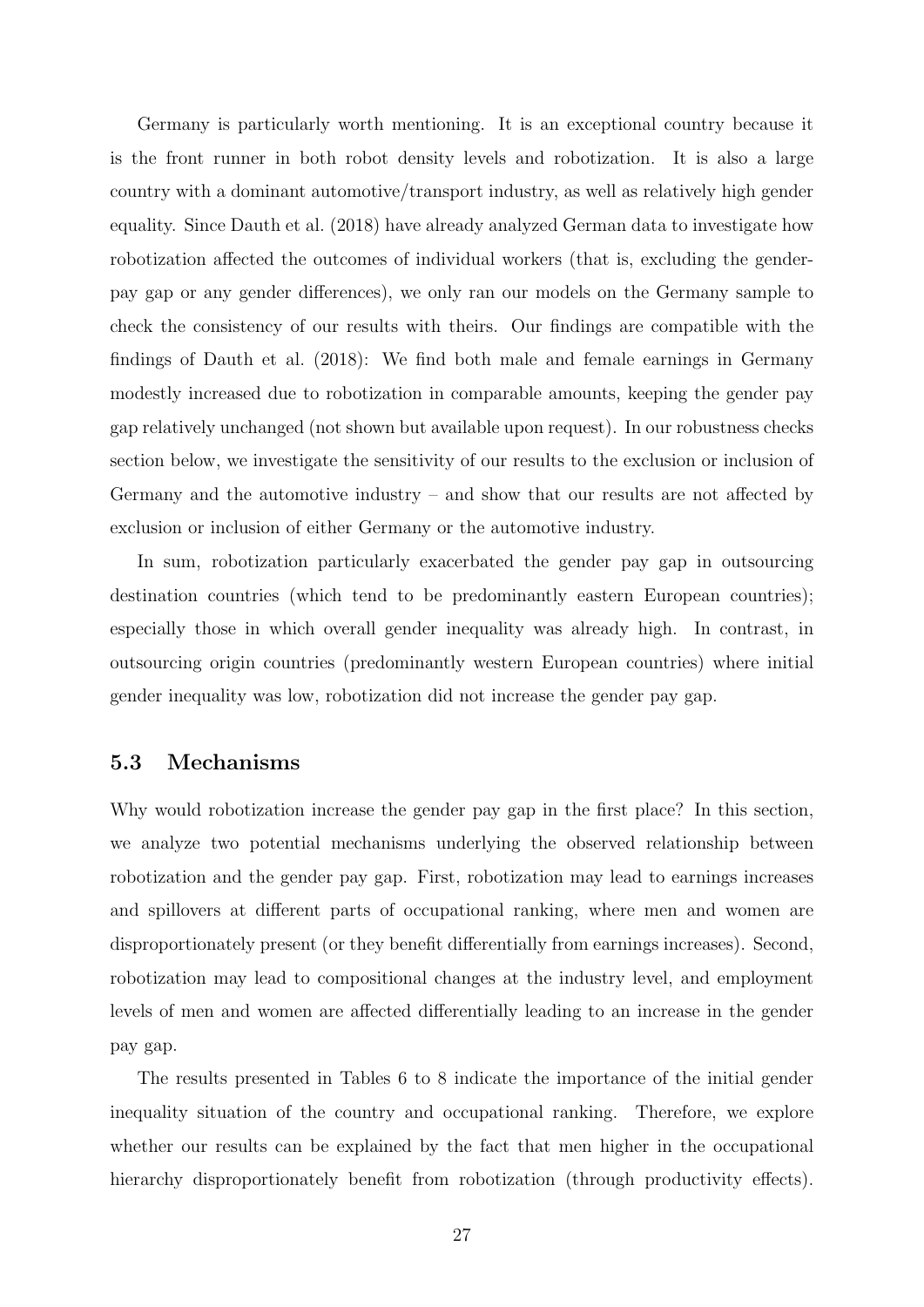Previous research shows that the gender gap in earnings rises or falls with progression up the hierarchy and highly skilled occupations are strongly positively related to earnings (Aksoy et al., 2019). This suggests that medium- and high-skilled occupations such as associates, professionals, and managers, where men are generally more highly represented, are also typically better paid. To test this, we estimate our models relating robotization to the gender pay gap by skill-based occupational groups and in high robotization countries.

The results in Table 9 confirm that the robotization is associated with sizable and statistically significant earnings premia for male workers in medium- and highskilled occupations, while there is no such effect for women. This is in line with the observation that women are under-represented in high-paying occupations and with Goldin  $(2014)$ , who shows that within-occupation wage differentials actually account for a larger proportion of the gender wage gap than between-occupation wage differentials.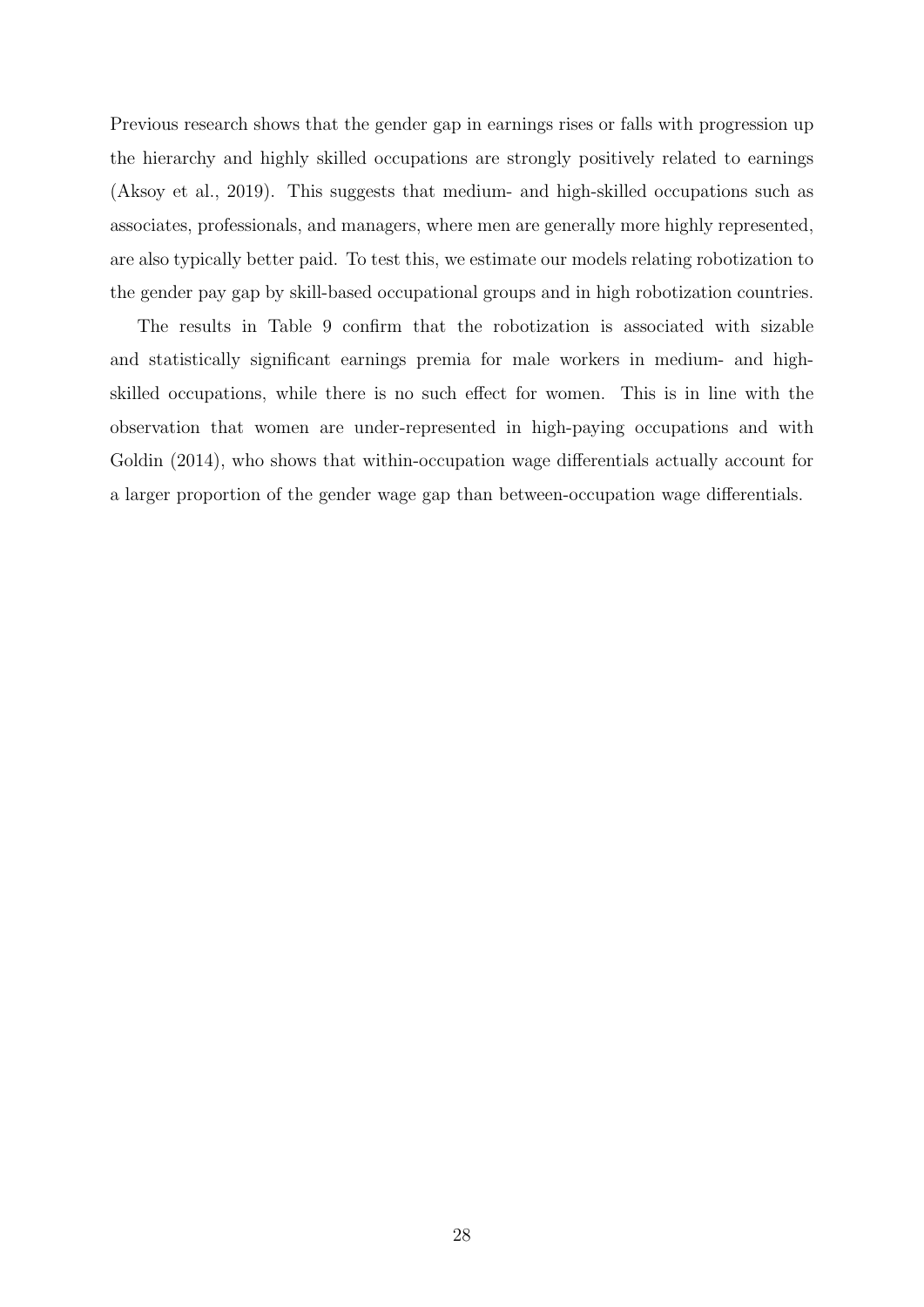|             | Low-skilled |            |                      |            |                                               |                |          |              |
|-------------|-------------|------------|----------------------|------------|-----------------------------------------------|----------------|----------|--------------|
| Gender gap  | IHS male    | IHS female | Gender gap           | IHS male   | IHS female                                    | Gender gap     | IHS male | IHS female   |
| in earnings |             | earnings   | in earnings          | earnings   | earnings                                      | in earnings    | earnings | earnings     |
| (1)         | (2)         | (3)        | (4)                  | (5)        | (6)                                           | (7)            | (8)      | (9)          |
|             |             |            |                      |            |                                               |                |          |              |
| 0.002       | $0.017***$  |            | $0.011*$             | $0.025***$ | $0.012**$                                     | $0.005***$     | $0.016*$ | 0.011        |
| (0.002)     | (0.006)     | (0.006)    | (0.006)              | (0.010)    | (0.006)                                       | (0.001)        | (0.009)  | (0.009)      |
|             |             |            |                      |            |                                               |                |          |              |
| $-0.002$    | $0.033*$    | $0.037**$  | $0.037***$           | $0.052*$   | 0.009                                         | $0.022**$      | 0.024    | $-0.005$     |
| (0.009)     | (0.018)     | (0.014)    | (0.011)              | (0.028)    | (0.022)                                       | (0.010)        | (0.021)  | (0.025)      |
| 23.47       | 23.47       | 23.47      | 22.20                | 22.20      | 22.20                                         | 17.60          | 17.60    | 17.60        |
| 2,139       | 2,139       | 2,139      | 2,914                | 2,914      | 2,914                                         | 3,166          | 3,166    | 3,166        |
| Yes         | Yes         | Yes        | $\operatorname{Yes}$ | Yes        | Yes                                           | Yes            | Yes      | Yes          |
| Yes         | Yes         | Yes        | Yes                  | Yes        | Yes                                           | Yes            | Yes      | Yes          |
| Yes         | Yes         | Yes        | Yes                  | Yes        | Yes                                           | Yes            | Yes      | Yes          |
| Yes         | Yes         | Yes        | Yes                  | Yes        | Yes                                           | Yes            | Yes      | Yes          |
| Yes         | Yes         | Yes        | Yes                  | Yes        | Yes                                           | Yes            | Yes      | Yes          |
| Yes         | Yes         | Yes        | Yes                  | Yes        | Yes                                           | Yes            | Yes      | Yes          |
|             |             | earnings   | $0.016***$           |            | Panel A: OLS<br>Panel B: IV replaceable hours | Medium-skilled |          | High-skilled |

Table 9: Heterogeneity by skill-based occupational groups for countries with high robotization and low levels of gender equality

Notes: Sample consists of high robotization and low GGI countries, which are the Czech Republic, Hungary, Italy, Poland, and Slovakia. The instrumental variable is a measure of the share of hours in an industry performed by occupations prone to be replaced by robots. All regressions include <sup>a</sup> constant. Demographic characteristics include three age group dummies and seven occupational group dummies. Job controls include the share of full-time workers and <sup>a</sup> dummy indicating firm size is larger than 250 employees. Sex composition controls include the share of females and the change in share of females in <sup>a</sup> cell. ICT capital denotes the IHS of changes in ICT capital. Robust standard errors in parentheses, clustered two-way by countryand industry, and adjusted for small number of clusters. Within-country industry employment shares used as survey weights. \* p<0.1, \*\* p<0.05, \*\*\* p<0.01. Sources: EU-SES, IFR, EU KLEMS, own calculations.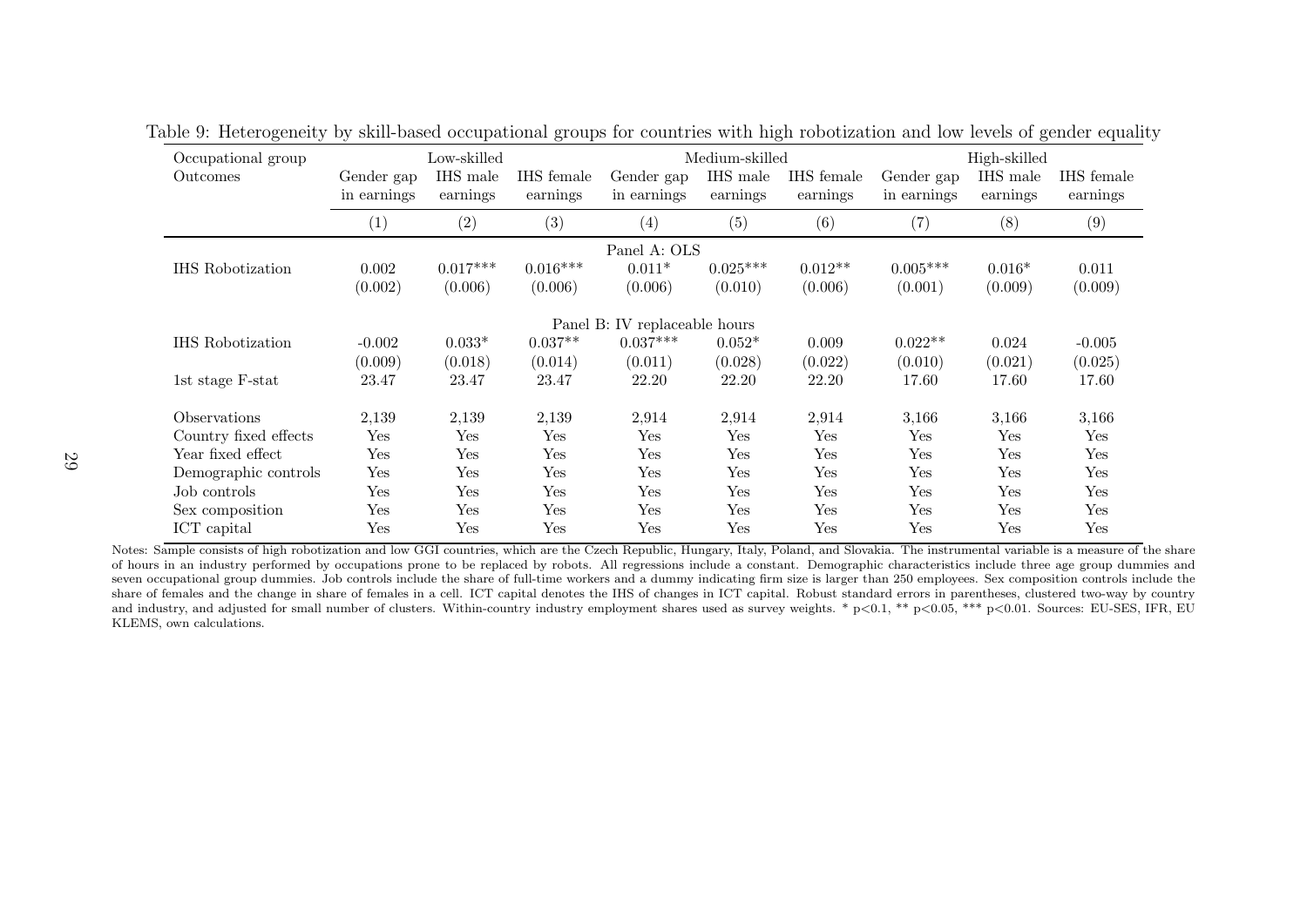We also examine to what extent our results can be explained by compositional changes (in terms of gender, gender-age, gender-education, and gender-occupation) in the manufacturing industry as well as movements in and out of the labor force. Ideally, one would need a very large panel of data that follow individuals for a long period to obtain job-cycle profiles of workers. Since such data are not available in a cross-country setting, we examine to what extent workers whose previous job was in manufacturing are still employed in the manufacturing industry. To do so, we turn to the EU-LFS and restrict our attention to workers who are between 20 and 59 years of age for the 20 countries included in our sample.

We present the share of workers in manufacturing (that is, current job in manufacturing industry) whose previous job was also in manufacturing by gender and skill level for all countries included in our sample in Table  $10<sup>15</sup>$  We present outflows from manufacturing (that is, the previous job in manufacturing) to other industries (that is, current job in any other industry) by gender and skill level for all countries included in our sample in Table 11. These mobility tables provide descriptive evidence and an indication whether the movements in and out of a given industry due to robotization can drive up the gender pay gap.

The tables show that nearly all workers who used to work in manufacturing are still in the same sector. This is true for all survey years – 2006, 2010, and 2014 and when we construct similar shares by gender and age, gender, and education level nexus. Similarly, few workers whose previous job was in manufacturing moved to other industries, while most moved to another job in manufacturing. We also check this pattern for Germany as it has the highest robotization rate in our sample. The patterns we observe in Germany remain the same (see Appendix A Table A.2). Collectively, we conclude that compositional changes in the manufacturing sector are negligibly small.

<sup>15</sup>Overall, around 95 percent of workers whose previous job was in manufacturing stay in employment. Around 3 percent become inactive and around 2 percent become unemployed.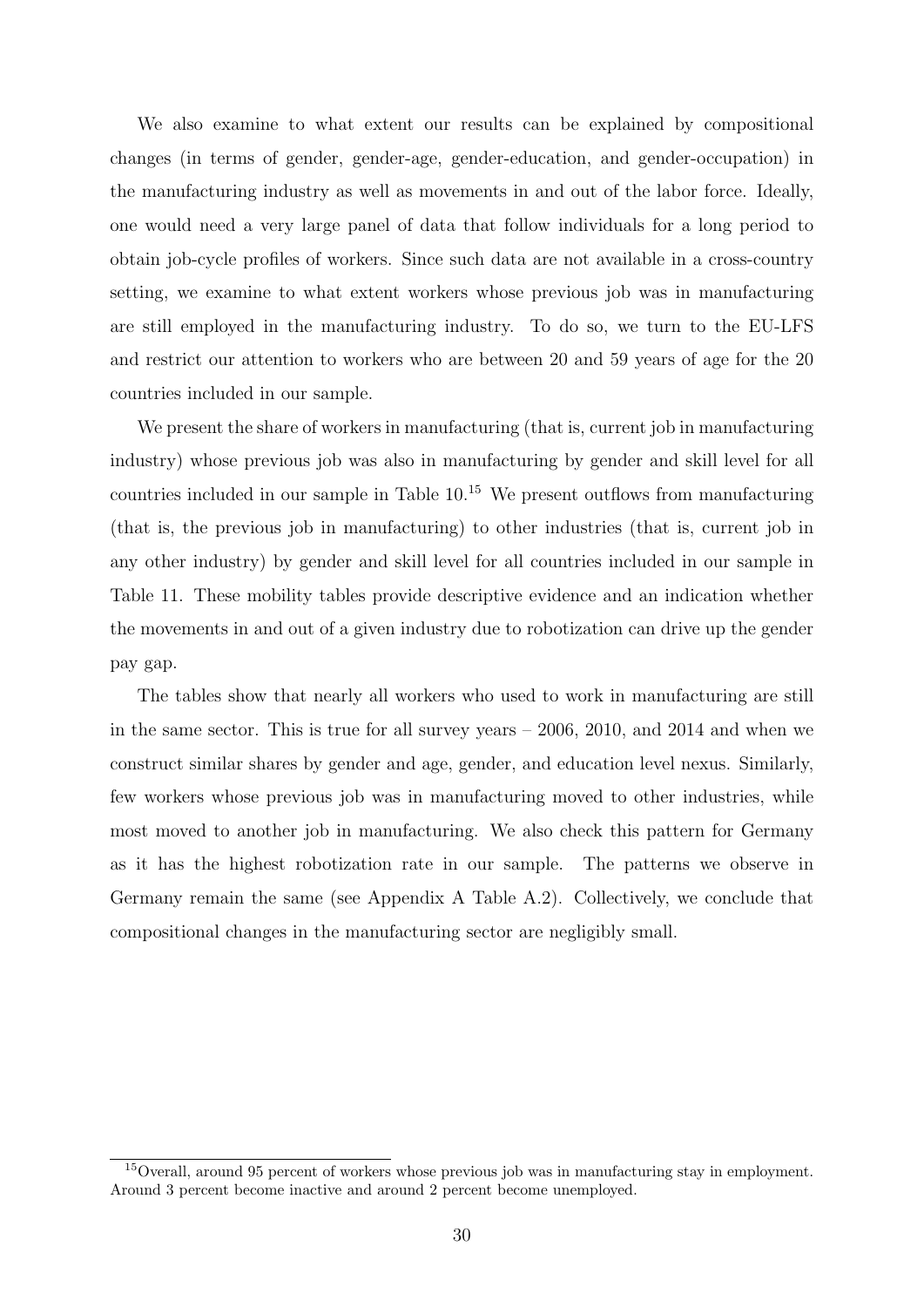|                          | 2006           |                           |                   |                |                             |                          |                |                           | 2014            |                |                             |                     |
|--------------------------|----------------|---------------------------|-------------------|----------------|-----------------------------|--------------------------|----------------|---------------------------|-----------------|----------------|-----------------------------|---------------------|
| Manufacturing<br>inflows | Low<br>skilled | Male<br>Medium<br>skilled | High<br>skilled   | Low<br>skilled | Female<br>Medium<br>skilled | High<br>skilled          | Low<br>skilled | Male<br>Medium<br>skilled | High<br>skilled | Low<br>skilled | Female<br>Medium<br>skilled | High<br>skilled     |
| Belgium                  | $96.2\,$       | $97.4\,$                  | $98.0\,$          | $95.8\,$       | $95.2\,$                    | $95.6\,$                 | $97.8\,$       | 97.9                      | 97.5            | 95.5           | $96.5\,$                    | $96.3\,$            |
| Bulgaria                 |                |                           | $\qquad \qquad -$ |                | $\overline{\phantom{m}}$    | $\overline{\phantom{0}}$ | 98.0           | $99.6\,$                  | 100.0           | $98.9\,$       | 98.8                        | $99.3\,$            |
| Czech Republic           | 96.4           | 97.3                      | 97.9              | 96.8           | 97.2                        | 97.0                     | 98.0           | 98.3                      | 99.0            | 97.2           | 97.3                        | $96.3\,$            |
| Estonia                  | 95.3           | 94.1                      | 96.4              | 94.6           | 94.6                        | 96.6                     | $95.1\,$       | 97.0                      | 95.4            | 97.0           | 96.7                        | 94.1                |
| Finland                  | 98.3           | $95.9\,$                  | 97.3              | $95.9\,$       | 94.7                        | $95.1\,$                 | 98.6           | 96.7                      | $95.4\,$        | 98.7           | $93.8\,$                    | $96.5\,$            |
| France                   | 98.2           | 98.2                      | 98.2              | 97.5           | 97.7                        | 97.6                     | $93.3\,$       | 96.4                      | 98.0            | 94.7           | 92.9                        | $97.2\,$            |
| Germany                  | $98.3\,$       | 98.9                      | 99.1              | 98.7           | $98.5\,$                    | 98.7                     | 97.0           | 97.6                      | 98.0            | 96.7           | 96.9                        | 96.4                |
| Greece                   | 98.5           | 98.3                      | $99.3\,$          | 97.6           | 99.0                        | 98.4                     | 97.9           | $\boldsymbol{99.5}$       | 100.0           | $99.0\,$       | 98.4                        | $98.4\,$            |
| Hungary                  | 95.6           | 96.6                      | 98.1              | 97.3           | 97.5                        | 98.7                     | 96.3           | 97.1                      | 97.8            | 97.2           | 96.1                        | $97.9\,$            |
| Italy                    | 96.6           | 96.0                      | 95.7              | 96.8           | 95.2                        | $94.8\,$                 | $99.0\,$       | 99.2                      | 99.1            | 98.5           | 98.7                        | 98.7                |
| Latvia                   | 88.2           | 93.6                      | 96.1              | 94.7           | $95.2\,$                    | $93.4\,$                 | 96.5           | 98.1                      | 97.3            | 95.9           | 96.7                        | 97.1                |
| Lithuania                | 94.7           | 92.6                      | 96.8              | 93.8           | 97.5                        | 98.0                     | $93.5\,$       | 93.7                      | $95.9\,$        | 97.0           | 95.4                        | $97.8\,$            |
| Netherlands              | 97.7           | 97.7                      | 96.8              | 97.8           | 96.0                        | 95.0                     | 96.5           | 96.9                      | 97.1            | 92.5           | 98.8                        | $\boldsymbol{93.5}$ |
| Poland                   | 94.7           | 96.0                      | 96.4              | 95.8           | 97.9                        | $97.4\,$                 | $96.5\,$       | 97.3                      | 98.6            | 96.4           | 97.7                        | $98.2\,$            |
| Portugal                 | 96.9           | 98.0                      | 98.3              | 98.3           | 98.9                        | 99.0                     | $98.3\,$       | 99.1                      | 98.3            | $99.2\,$       | $98.2\,$                    | 97.0                |
| Romania                  | 97.4           | 98.7                      | 98.9              | 98.5           | 98.6                        | $98.4\,$                 | $99.1\,$       | 99.1                      | 99.3            | 99.4           | 99.1                        | $99.6\,$            |
| Slovakia                 | 96.3           | 97.3                      | 97.9              | 97.6           | 99.3                        | 97.6                     | $97.8\,$       | 99.3                      | 99.1            | 98.9           | 99.8                        | 98.6                |
| Spain                    | 95.1           | 96.1                      | 97.4              | 95.2           | 91.9                        | 95.4                     | 95.8           | 97.2                      | 96.2            | 96.2           | 94.6                        | 95.4                |
| Sweden                   |                |                           |                   |                |                             |                          | $99.3\,$       | 99.2                      | 99.3            | 98.7           | 98.9                        | 99.4                |
| United Kingdom           | $92.8\,$       | $\boldsymbol{93.5}$       | $92.9\,$          | 92.1           | $92.9\,$                    | $90.6\,$                 | $93.2\,$       | $96.2\,$                  | 96.0            | 95.7           | 87.6                        | $93.9\,$            |

Table 10: Share of workers currently in manufacturing whose previous job was also in manufacturing, by gender and skill level

Notes: This table shows the workers whose previous job was in manufacturing, as a percentage of the workers currently in manufacturing, by gender and skill level. The sample is restricted the employees in Belgium, Bulgaria, the Czech Republic, Estonia, Finland, France, Germany, Greece, Hungary, Italy, Latvia, Lithuania, the Netherlands, Poland, Portugal, Romania, Slovakia, Spain, Sweden, and the United Kingdom who are between 20 and 59 years of age. The industry classification is NACE-1. Skill level is defined using the ISCO 1-digit level: the low-skilled category is comprised of elementary occupations and <sup>p</sup>lant, machine operators and assemblers; the medium-skilled category is comprised of clerical workers, service and sales workers, skilled agricultural, forestry and fishing workers and craft and related trade workers; the high-skilled category is comprised of managers, professionals and technicians and associate professionals.Source: EU-LFS and own calculations.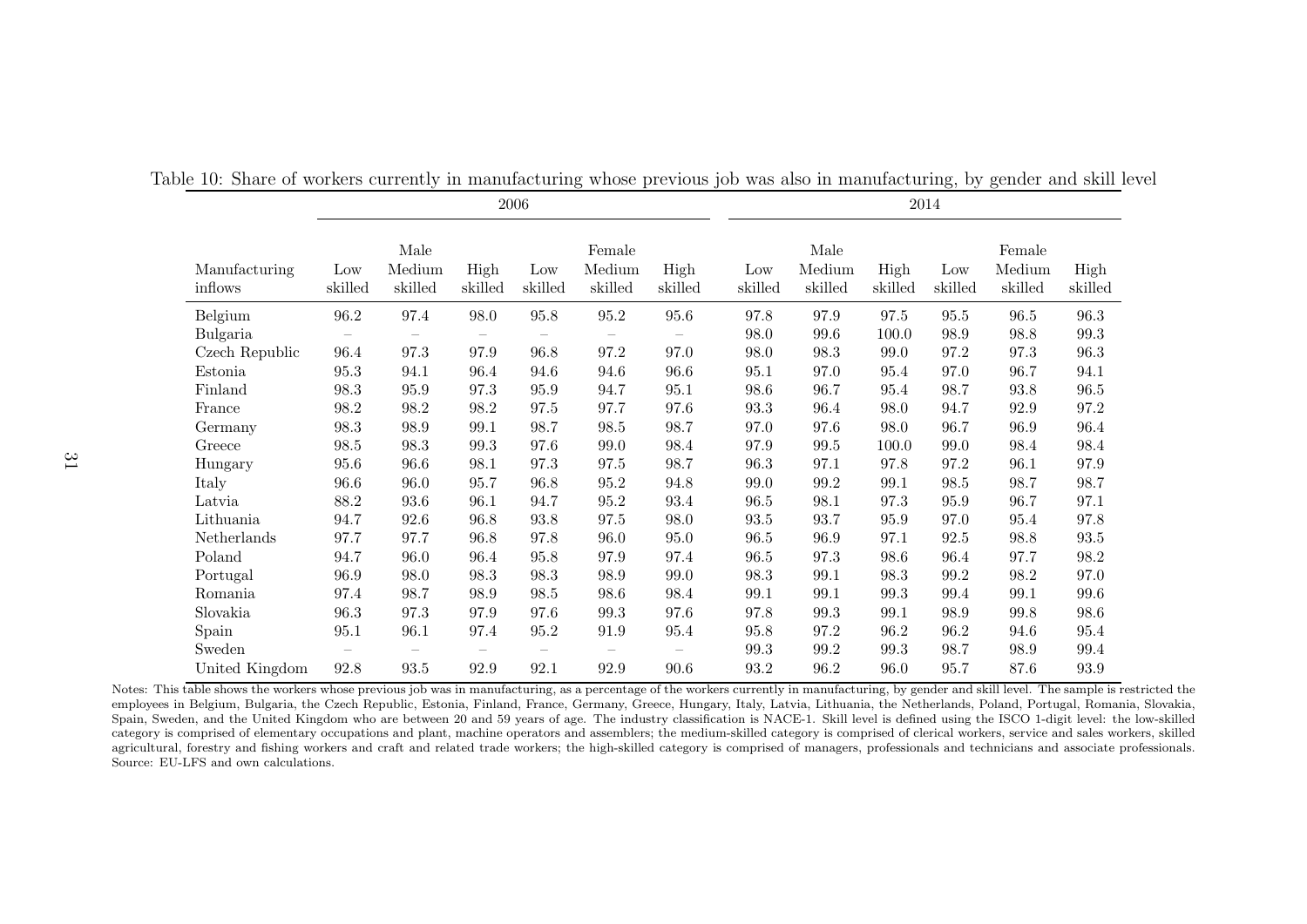|                           | 2006                     |                           |                          |                                       |                             |                          |                |                           | 2014            |                |                             |                 |
|---------------------------|--------------------------|---------------------------|--------------------------|---------------------------------------|-----------------------------|--------------------------|----------------|---------------------------|-----------------|----------------|-----------------------------|-----------------|
| Manufacturing<br>outflows | Low<br>skilled           | Male<br>Medium<br>skilled | High<br>skilled          | Low<br>skilled                        | Female<br>Medium<br>skilled | High<br>skilled          | Low<br>skilled | Male<br>Medium<br>skilled | High<br>skilled | Low<br>skilled | Female<br>Medium<br>skilled | High<br>skilled |
| Belgium                   | $2.3\,$                  | $3.4\,$                   | $2.5\,$                  | $3.5\,$                               | $4.2\,$                     | 2.1                      | 1.8            | $2.8\,$                   | $1.5\,$         | 1.4            | $\!3.2\!$                   | $3.0\,$         |
| Bulgaria                  | $\overline{\phantom{0}}$ |                           | $\overline{\phantom{m}}$ |                                       |                             | $\overline{\phantom{m}}$ | 0.9            | 0.4                       | 0.7             | 0.8            | $1.2\,$                     | 3.7             |
| Czech Republic            | $2.1\,$                  | $2.0\,$                   | 2.1                      | 1.1                                   | 4.5                         | $2.3\,$                  | 1.5            | 1.1                       | 1.0             | 0.4            | 2.7                         | 0.7             |
| Estonia                   | $6.9\,$                  | 8.7                       | 4.1                      | $2.7\,$                               | $8.8\,$                     | $2.9\,$                  | $4.9\,$        | $5.0\,$                   | $3.6\,$         | $1.2\,$        | $7.2\,$                     | 3.4             |
| Finland                   | 3.1                      | 4.1                       | $2.2\,$                  | $2.3\,$                               | $2.8\,$                     | $2.2\,$                  | $2.8\,$        | $3.3\,$                   | 5.7             | 1.4            | 7.1                         | $4.2\,$         |
| France                    | $1.3\,$                  | $2.3\,$                   | 1.9                      | 1.0                                   | $3.5\,$                     | $3.6\,$                  | 4.8            | $5.6\,$                   | $3.3\,$         | 3.4            | 6.1                         | $6.5\,$         |
| Germany                   | 1.0                      | 0.6                       | $0.6\,$                  | 4.7                                   | 1.7                         | $1.3\,$                  | 1.9            | 2.0                       | 1.5             | 3.1            | $2.7\,$                     | 3.1             |
| Greece                    | 1.4                      | 1.4                       | 1.1                      | 1.4                                   | $1.5\,$                     | $2.4\,$                  | 0.8            | 0.7                       | 0.5             | 0.2            | 1.8                         | $3.6\,$         |
| Hungary                   | $3.7\,$                  | $3.0\,$                   | $2.3\,$                  | $1.6\,$                               | $3.8\,$                     | $3.7\,$                  | $2.9\,$        | $2.6\,$                   | 1.8             | 1.8            | 4.0                         | 4.1             |
| Italy                     | $3.2\,$                  | $4.5\,$                   | $5.1\,$                  | $2.8\,$                               | $6.2\,$                     | $\!\!\!\!\!8.5$          | 0.6            | 0.4                       | 0.3             | 0.8            | 1.1                         | $0.7\,$         |
| Latvia                    | 15.1                     | 9.7                       | 11.6                     | $5.3\,$                               | 8.4                         | $19.8\,$                 | 5.7            | 3.0                       | $5.8\,$         | $1.7\,$        | 2.1                         | $0.6\,$         |
| Lithuania                 | $5.1\,$                  | 4.8                       | 1.1                      | 6.5                                   | $3.3\,$                     | $4.5\,$                  | 5.3            | $4.5\,$                   | $5.9$           | 1.4            | 3.5                         | 1.3             |
| Netherlands               | 1.9                      | 2.7                       | 3.4                      | $2.5\,$                               | $5.3\,$                     | 4.3                      | $2.2\,$        | 1.1                       | $2.1\,$         | $3.9\,$        | 4.7                         | 4.0             |
| Poland                    | $3.2\,$                  | $2.2\,$                   | 2.4                      | 1.6                                   | $1.6\,$                     | $2.0\,$                  | 2.4            | 1.7                       | 2.0             | 0.5            | 2.1                         | $2.2\,$         |
| Portugal                  | $1.6\,$                  | $2.0\,$                   | 1.7                      | $2.5\,$                               | $1.3\,$                     | $2.9\,$                  | $1.3\,$        | 0.9                       | 1.3             | $0.5\,$        | $2.3\,$                     | $1.9\,$         |
| Romania                   | $4.3\,$                  | 1.1                       | 1.1                      | 3.7                                   | $1.3\,$                     | $2.7\,$                  | 0.7            | 0.7                       | 1.2             | 0.1            | 0.5                         | 2.1             |
| Slovakia                  | $2.3\,$                  | 1.6                       | $1.3\,$                  | $1.0\,$                               | $2.1\,$                     | $0.8\,$                  | $1.2\,$        | $1.0\,$                   | $1.1\,$         | 0.7            | $2.0\,$                     | $2.3\,$         |
| Spain                     | $3.6\,$                  | $4.0\,$                   | $3.1\,$                  | $3.6\,$                               | $\!\!\!\!\!8.5$             | $5.8\,$                  | $3.2\,$        | 3.0                       | 3.7             | 4.1            | 4.5                         | 3.8             |
| Sweden                    |                          | $\qquad \qquad -$         |                          | $\hspace{1.0cm} \rule{1.5cm}{0.15cm}$ |                             | $\overline{\phantom{m}}$ | 0.8            | 1.5                       | 0.9             | 1.5            | 1.1                         | $1.2\,$         |
| United Kingdom            | 1.7                      | 1.5                       | 1.0                      | 0.5                                   | 3.1                         | 1.5                      | $3.5\,$        | 3.4                       | $2.2\,$         | 3.3            | $7.4\,$                     | 4.7             |

Table 11: Outflows from manufacturing to other industries by gender and skill level

Notes: This table shows the percentage of workers whose previous job was in manufacturing and who currently work in another industry by gender and skill level. The sample comprises those workers whose previous job was in manufacturing, and is restricted to employees in Belgium, Bulgaria, the Czech Republic, Estonia, Finland, France, Germany, Greece, Hungary, Italy, Latvia, Lithuania, the Netherlands, Poland, Portugal, Romania, Slovakia, Spain, Sweden, and the United Kingdom who are between 20 and 59 years of age. The industry classification is NACE-1. Skill level is defined using the ISCO 1-digit level: the low-skilled category is comprised of elementary occupations and <sup>p</sup>lant, machine operators and assemblers; the medium-skilled category is comprised of clerical workers, service and sales workers, skilled agricultural, forestry and fishing workers and craft and related trade workers; the high-skilled category is comprisedof managers, professionals and technicians and associate professionals. Source: EU-LFS and own calculations.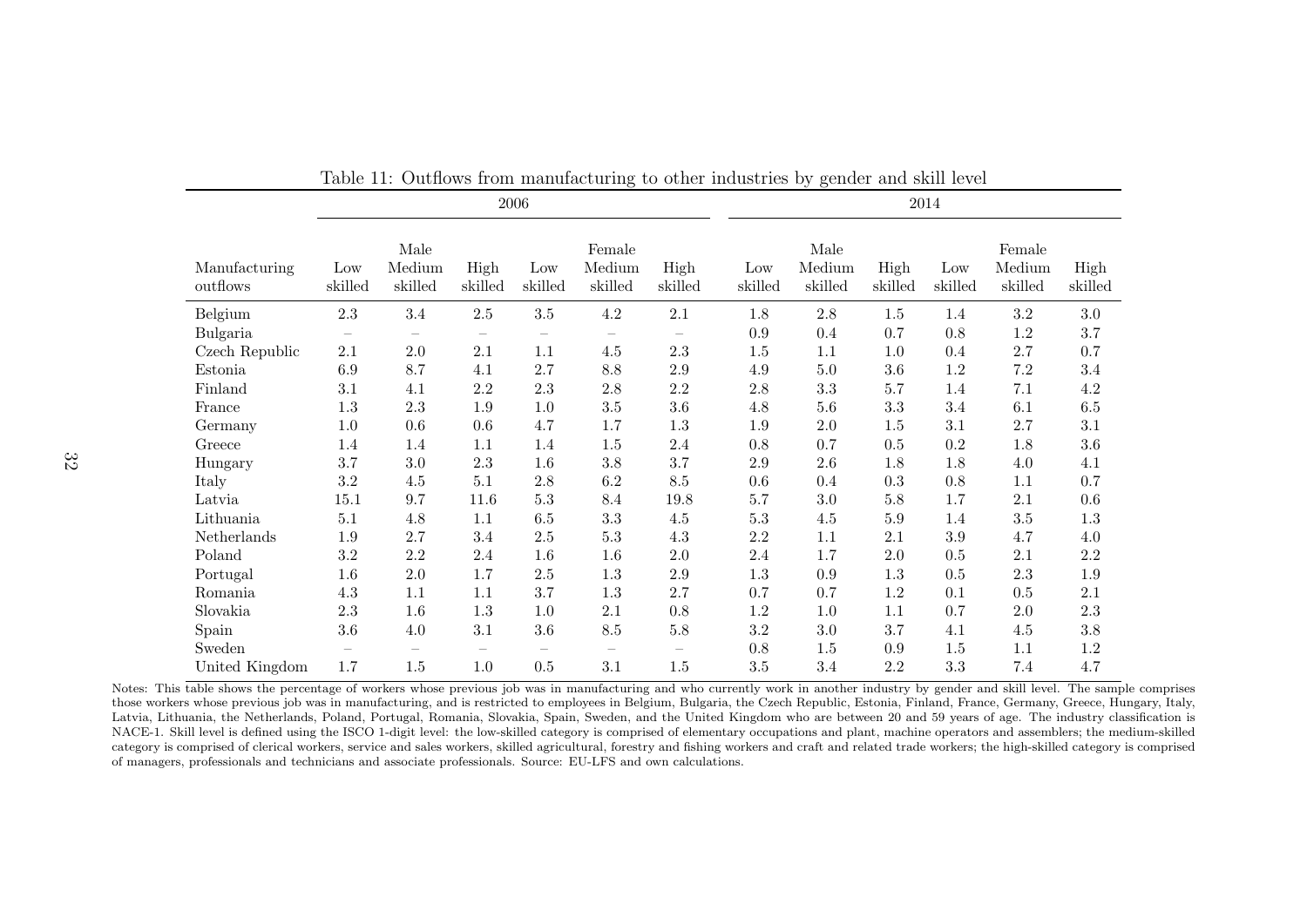In addition to the descriptive evidence we draw from the EU-LFS, we provide further evidence on the sex composition of our sample in Table 12. In particular, we analyze whether robotization impacts the sex composition in the demographic cells in our data. The outcome variable is the gender pay gap in the hours worked in the last month, which measures the intensive margin of labor supply of women relative to men. Column 1 reports the results for the full sample, columns 2 to 4 report the results for subsamples of the low-, medium-, and high-skilled occupational groups, respectively. The point estimates are small in magnitude and statistically insignificant, suggesting that robotization did not affect the sex composition in the sample.

In summary, our results are likely to be explained by an increase in male earnings in medium- and high-skilled occupations, which is primarily to do with the male predominance in the higher occupational hierarchy. In other words, women's underrepresentation in high(er)-skill occupations accompanied by robotization exacerbates the gender pay gap.

| Sample                | Full sample                                                      |            | Low-skilled Medium-skilled                      | High-skilled         |  |  |  |
|-----------------------|------------------------------------------------------------------|------------|-------------------------------------------------|----------------------|--|--|--|
|                       | (1)                                                              | (2)        | (3)                                             | $\left( 4\right)$    |  |  |  |
|                       |                                                                  |            | Panel A: OLS – outcome: gender gap hours worked |                      |  |  |  |
| Robotization          | 0.000                                                            | $-0.002$   | 0.001                                           | $-0.000$             |  |  |  |
|                       | (0.001)                                                          | (0.002)    | (0.001)                                         | (0.000)              |  |  |  |
|                       | Panel B: IV replaceable hours – outcome: gender gap hours worked |            |                                                 |                      |  |  |  |
| <b>Robotization</b>   | 0.006                                                            | $-0.008$   | 0.011                                           | 0.006                |  |  |  |
|                       | (0.007)                                                          | (0.010)    | (0.008)                                         | (0.005)              |  |  |  |
| First stage F-stat    | 16.37                                                            | 14.77      | 19.15                                           | 16.09                |  |  |  |
| Observations          | 24,215                                                           | 6,399      | 7,991                                           | 9,825                |  |  |  |
| Country fixed effects | Yes                                                              | Yes        | Yes                                             | Yes                  |  |  |  |
| Year fixed effects    | Yes                                                              | <b>Yes</b> | Yes                                             | <b>Yes</b>           |  |  |  |
| Demographic controls  | Yes                                                              | Yes        | Yes                                             | Yes                  |  |  |  |
| Job controls          | Yes                                                              | Yes        | Yes                                             | Yes                  |  |  |  |
| Sex composition       | Yes                                                              | <b>Yes</b> | <b>Yes</b>                                      | Yes                  |  |  |  |
| ICT capital           | $_{\rm Yes}$                                                     | Yes        | Yes                                             | $\operatorname{Yes}$ |  |  |  |

Table 12: Effect of robotization on the gender gap in hours worked last month

Notes: The table reports results from OLS and IV regressions of the gender gap in hours worked on the robotization (that is, inverse hyperbolic sine transformation of changes in number of robots per 10,000 workers). The instrumental variable is a measure of the share of hours in an industry performed by occupations prone to be replaced by robots. All regressions include a constant. Demographic characteristics include three age group dummies and seven occupational group dummies. Job controls include the share of full-time workers and a dummy indicating firm size is larger than 250 employees. Sex composition controls include the share of females and the change in share of females in a cell. ICT capital denotes the IHS of changes in ICT capital. The elasticity estimate is calculated following Bellemare and Wichman (2020). Robust standard errors in parentheses, clustered two-way by country and industry, and adjusted for small number of clusters. Within-country industry employment shares used as survey weights. \* p<0.1, \*\* p<0.05, \*\*\* p<0.01. Sources: EU-SES, IFR, EU KLEMS, own calculations.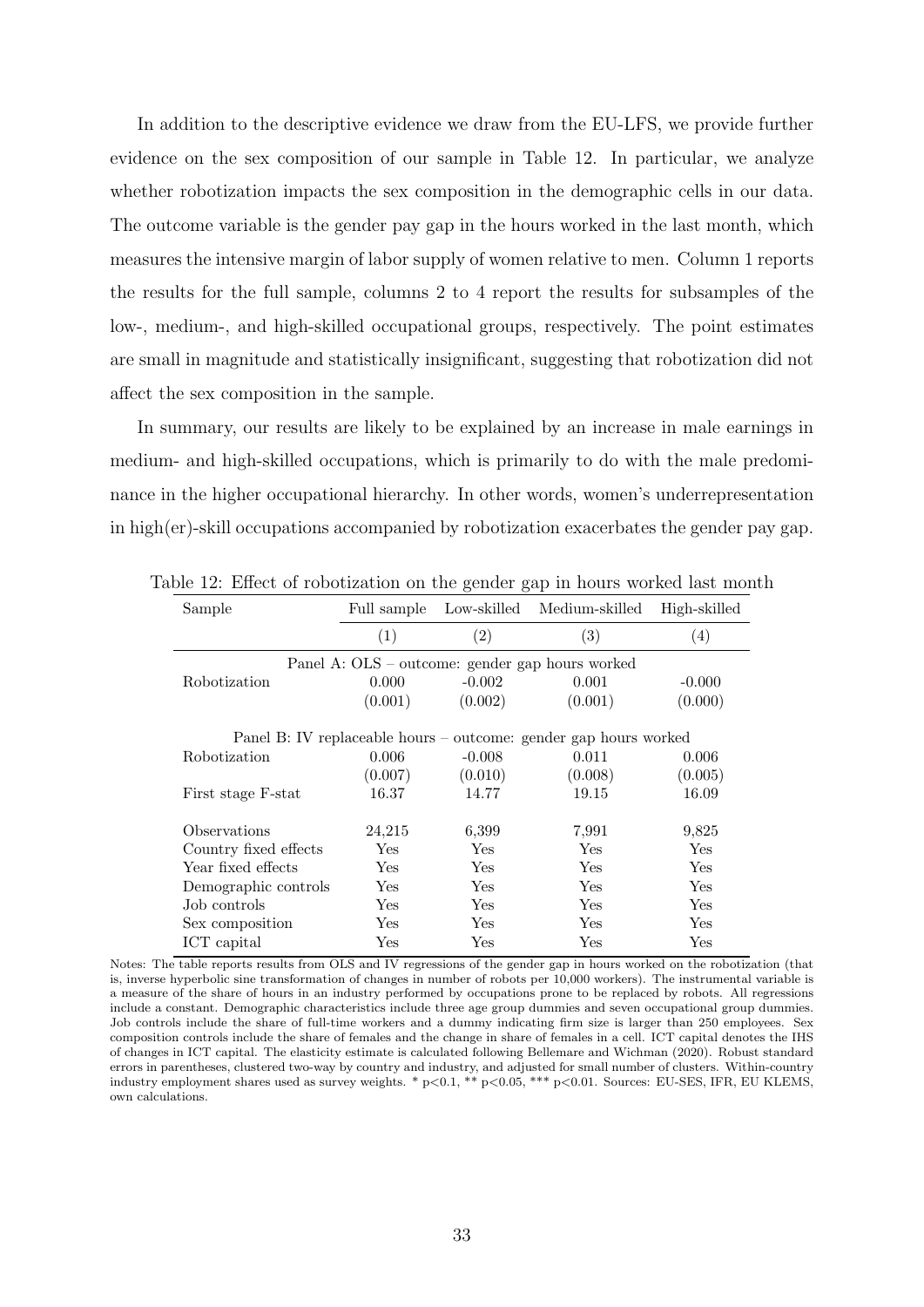#### 5.4 Robustness Checks and Alternative Specifications

#### Quantile regressions

We investigate whether the positive effect of robotization on earnings varies across the earnings distribution. In order to asses this, we run quantile regressions at different percentiles of the distribution of median earnings of each demographic cell. We present results from the quantile regressions in Table 13, which are based on unweighted data and standard errors clustered at the country level only. Notably, the point estimates in column 6 (full-sample) are similar to those from the weighted regressions in Panel A of Table 4. A comparison across columns 1 to 5 shows that quantile regression estimates are positive across all earnings quantiles for both men and women. The coefficients for male earnings are larger than the ones for female earnings at all quantiles. Moreover, for both male and female earnings, the coefficients become slightly smaller for higher quantiles. Hence, while robotization increases gender inequality, these results suggest that they may decrease overall earnings inequality.

| rapie ro. Adamnie regressions |                                                          |            |            |                      |                      |            |  |
|-------------------------------|----------------------------------------------------------|------------|------------|----------------------|----------------------|------------|--|
| Quantile                      | 0.1                                                      | 0.3        | 0.5        | 0.7                  | 0.9                  | <b>OLS</b> |  |
|                               | (1)                                                      | (2)        | (3)        | (4)                  | (5)                  | (6)        |  |
|                               | Panel A: Quantile regressions – outcome: male earnings   |            |            |                      |                      |            |  |
| Robotization                  | $0.015***$                                               | $0.010***$ | $0.008***$ | $0.007***$           | $0.004***$           | $0.010***$ |  |
|                               | (0.005)                                                  | (0.003)    | (0.002)    | (0.002)              | (0.002)              | (0.002)    |  |
| R-squared                     | 0.915                                                    | 0.922      | 0.924      | 0.921                | 0.909                | 0.925      |  |
|                               |                                                          |            |            |                      |                      |            |  |
|                               | Panel B: Quantile regressions – outcome: female earnings |            |            |                      |                      |            |  |
| Robotization                  | $0.013***$                                               | $0.008***$ | $0.007***$ | $0.006***$           | $0.003*$             | $0.008***$ |  |
|                               | (0.002)                                                  | (0.002)    | (0.002)    | (0.002)              | (0.002)              | (0.002)    |  |
| R-squared                     | 0.924                                                    | 0.931      | 0.932      | 0.931                | 0.922                | 0.933      |  |
|                               |                                                          |            |            |                      |                      |            |  |
| Observations                  | 24,215                                                   | 24,215     | 24,215     | 24,215               | 24,215               | 24,215     |  |
| Country fixed effects         | Yes                                                      | Yes        | Yes        | $\operatorname{Yes}$ | Yes                  | Yes        |  |
| Year fixed effects            | Yes                                                      | Yes        | Yes        | Yes                  | Yes                  | Yes        |  |
| Demographic controls          | Yes                                                      | Yes        | Yes        | Yes                  | Yes                  | Yes        |  |
| Job controls                  | Yes                                                      | Yes        | Yes        | Yes                  | Yes                  | Yes        |  |
| Sex composition               | Yes                                                      | Yes        | Yes        | Yes                  | Yes                  | Yes        |  |
| ICT capital                   | $_{\rm Yes}$                                             | Yes        | Yes        | Yes                  | $\operatorname{Yes}$ | Yes        |  |
|                               |                                                          |            |            |                      |                      |            |  |

Table 13: Quantile regressions

Notes: The table reports results from quantile regressions of the IHS (inverse hyperbolic sine transformation) of male (columns 1 and 2) and female (columns 3 and 4) earnings on the robotization (that is, inverse hyperbolic sine transformation of changes in number of robots per 10,000 workers). All regressions include a constant. Demographic controls include three age group dummies and seven occupational group dummies. Job controls include the share of full-time workers and a dummy indicating firm size is larger than 250 employees. Sex composition controls include the share of females and the change in share of females in a cell. ICT capital denotes the IHS of changes in ICT capital. Standard errors in parentheses, clustered at the country level. \*  $p<0.1$ , \*\*  $p<0.05$ , \*\*\*  $p<0.01$ . Sources: EU-SES, IFR, EU KLEMS, own calculations.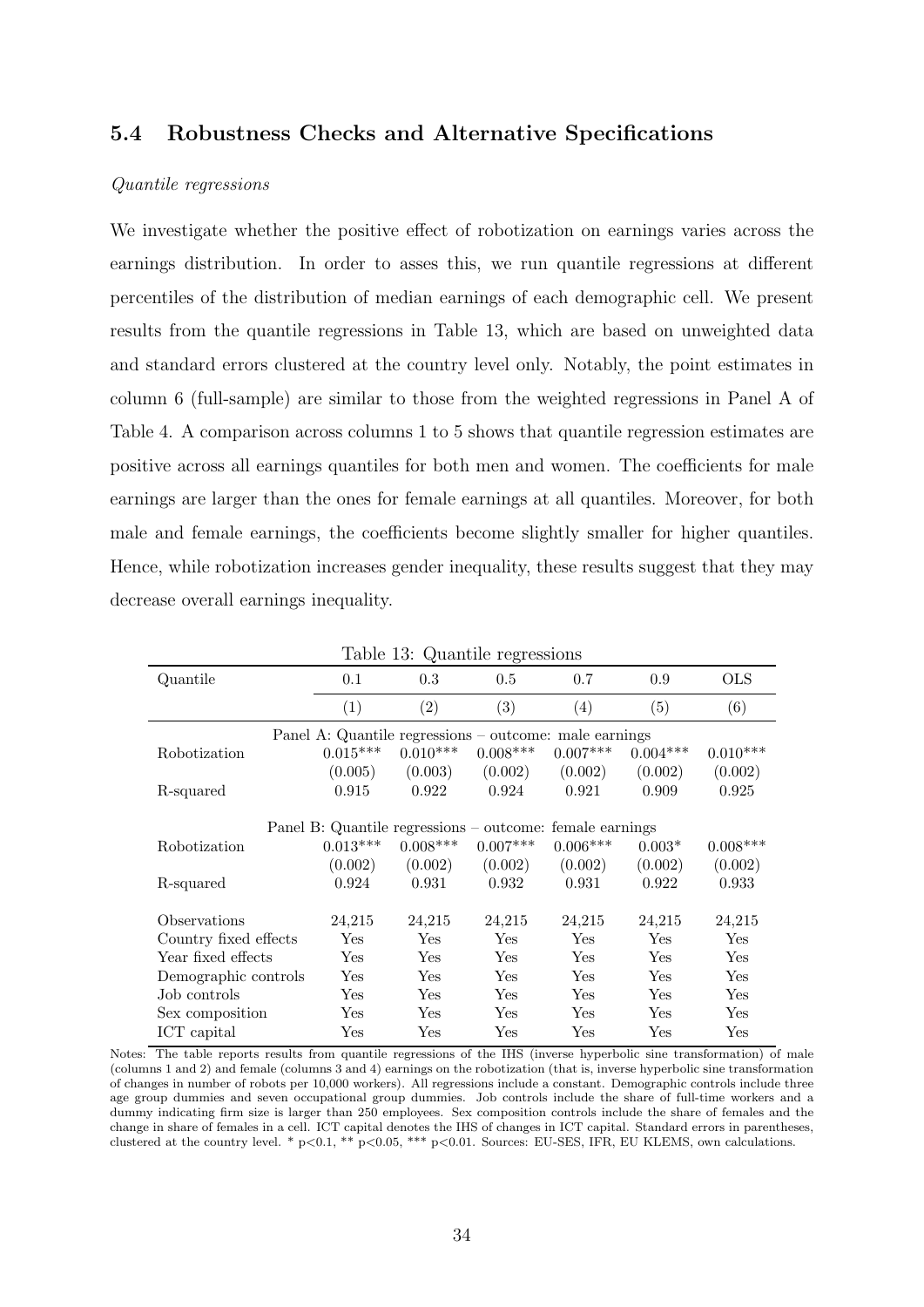#### Are the results driven by the demographic cell definition?

For our purposes, it is important to distinguish different skill-based occupational groups in the analysis. Nevertheless, we want to make sure this is not biasing our results and so we present results using an alternative unit of analysis. In Table 14, we define a demographic cell in the same way as in the main analysis except that we do not collapse by occupational skill group. Not collapsing by occupational skill groups results in much larger cell sizes while reducing the overall number of observations (that is, fewer but larger cells). This definition of demographic cells gives us a mean earnings measure that is more resistant to outliers. Additionally, movements between occupations due to robotization are not relevant. However, cells may be more heterogenous with respect to skill levels. The results of this new unit of analysis show that the positive relationship between robotization and the gender gap in earnings remains and if anything, the robotization effect becomes stronger. Despite a smaller sample size in these analyses, the larger effects are also statistically significant at the 1 percent level. It is reassuring that our results do not change when we use different definitions of demographic cells.

|                                                         |                                        | $\check{ }$<br><b>T</b> |              | ÷.               | $\cdot$              |  |  |  |  |
|---------------------------------------------------------|----------------------------------------|-------------------------|--------------|------------------|----------------------|--|--|--|--|
|                                                         | $\left(1\right)$                       | $\left( 2\right)$       | (3)          | $\left(4\right)$ | (5)                  |  |  |  |  |
|                                                         | Panel A: OLS – outcome: gender pay gap |                         |              |                  |                      |  |  |  |  |
| Robotization                                            | $0.011**$                              | $0.010**$               | $0.009**$    | $0.009**$        | $0.009**$            |  |  |  |  |
|                                                         | (0.005)                                | (0.004)                 | (0.004)      | (0.004)          | (0.004)              |  |  |  |  |
| Panel B: IV replaceable hours – outcome: gender pay gap |                                        |                         |              |                  |                      |  |  |  |  |
| Robotization                                            | $0.057***$                             | $0.064***$              | $0.072***$   | $0.074***$       | $0.074***$           |  |  |  |  |
|                                                         | (0.020)                                | (0.023)                 | (0.025)      | (0.028)          | (0.028)              |  |  |  |  |
| First stage F-stat                                      | 15.37                                  | 15.98                   | 13.22        | 11.76            | 11.87                |  |  |  |  |
| Observations                                            | 4,927                                  | 4,927                   | 4,927        | 4,927            | 4,927                |  |  |  |  |
| Country fixed effects                                   | N <sub>0</sub>                         | Yes                     | Yes          | <b>Yes</b>       | Yes                  |  |  |  |  |
| Year fixed effect                                       | N <sub>0</sub>                         | Yes                     | $_{\rm Yes}$ | Yes              | Yes                  |  |  |  |  |
| Demographic controls                                    | N <sub>0</sub>                         | N <sub>o</sub>          | Yes          | <b>Yes</b>       | Yes                  |  |  |  |  |
| Job controls                                            | No.                                    | No                      | Yes          | Yes              | Yes                  |  |  |  |  |
| Sex composition                                         | N <sub>0</sub>                         | No                      | No           | Yes              | Yes                  |  |  |  |  |
| ICT capital                                             | No                                     | No                      | No           | No               | $\operatorname{Yes}$ |  |  |  |  |

Table 14: Robustness to alternative demographic cell (not collapsed by skill groups)

Notes: The table reports results from OLS and IV regressions of the gender gap in median monthly earnings on the robotization (that is, inverse hyperbolic sine transformation of changes in number of robots per 10,000 workers). The instrumental variable is a measure of the share of hours in an industry performed by occupations prone to be replaced by robots. All regressions include a constant. Demographic characteristics include three age group dummies. Job controls include the share of full-time workers and a dummy indicating firm size is larger than 250 employees. Sex composition controls include the share of females and the change in share of females in a cell. ICT capital denotes the IHS of changes in ICT capital. Robust standard errors in parentheses, clustered two-way by country and industry, and adjusted for small number of clusters. Within-country industry employment shares used as survey weights. \*  $p < 0.1$ , \*\*  $p < 0.05$ , \*\*\*  $p < 0.01$ . Sources: EU-SES, IFR, EU KLEMS, own calculations.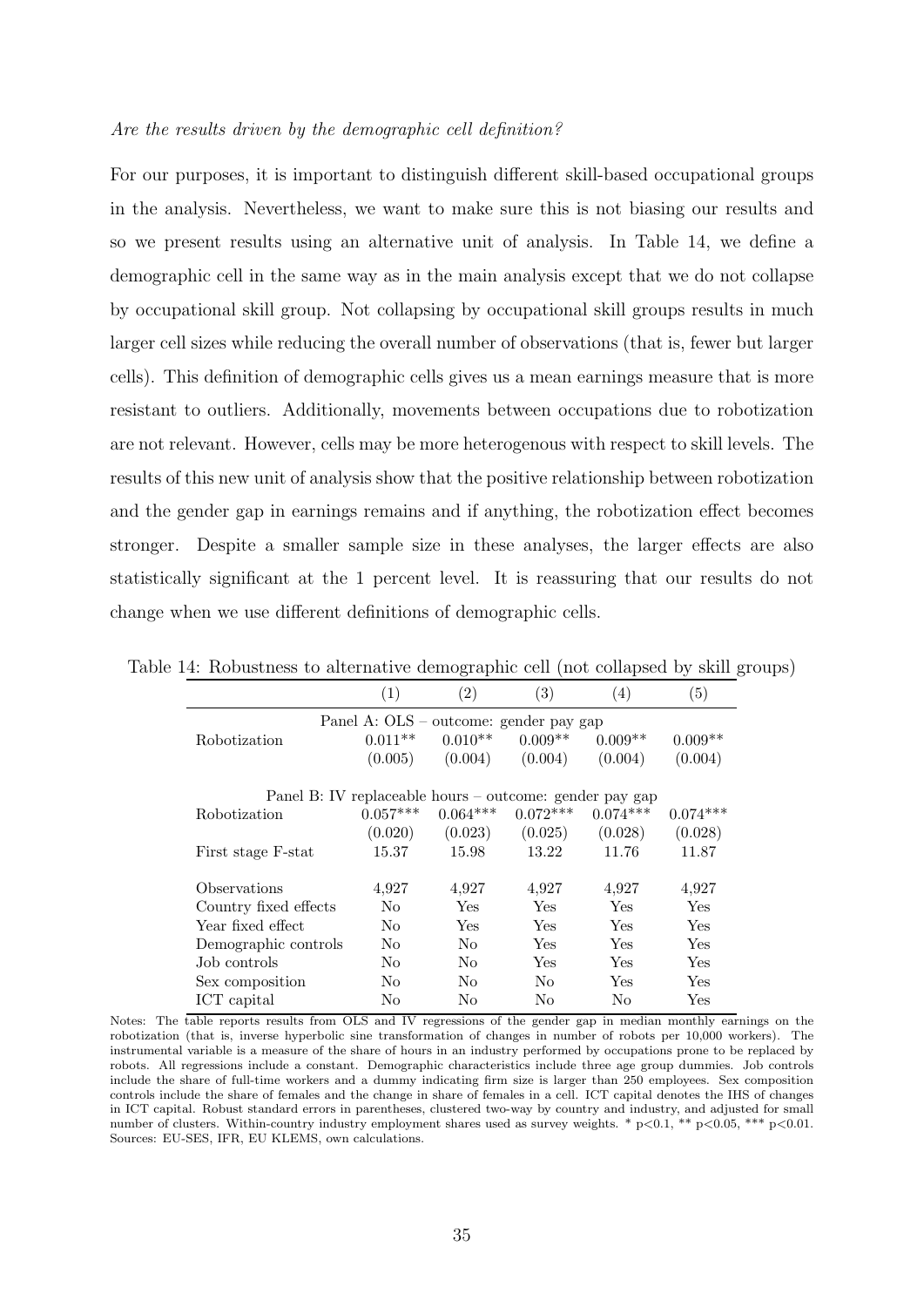#### Are the results driven by Germany and the automotive industry?

As discussed in Section 2, robotization is particularly high in Germany and the automotive industry. To alleviate the concern that our results are driven by a specific country or industry, we present the results of several estimations in Table 15. We show that our results are robust to: (i) excluding Germany; (ii) excluding the automotive and transport industry. In all subsamples, the size of the coefficient remains similar compared to the main results.

| Outcomes                                                                  | Male earnings | Female earnings                                        | Gender pay gap |
|---------------------------------------------------------------------------|---------------|--------------------------------------------------------|----------------|
|                                                                           | (1)           | (2)                                                    | (3)            |
|                                                                           |               | Panel A1: OLS, sample without Germany                  |                |
| Robotization                                                              | $0.015***$    | $0.010**$                                              | $0.004**$      |
|                                                                           | (0.005)       | (0.004)                                                | (0.002)        |
|                                                                           |               | Panel A2: IV replaceable hours, sample without Germany |                |
| Robotization                                                              | 0.046         | 0.021                                                  | $0.021*$       |
|                                                                           | (0.029)       | (0.022)                                                | (0.011)        |
| First stage F-stat                                                        | 15.99         | 15.99                                                  | 15.99          |
| Observations                                                              | 23,031        | 23,031                                                 | 23,031         |
|                                                                           | (0.006)       | (0.005)                                                | (0.002)        |
|                                                                           |               |                                                        |                |
| Panel B2: IV replaceable hours, sample without automotive/trans. industry |               |                                                        |                |
| Robotization                                                              | 0.047         | 0.020                                                  | $0.022*$       |
|                                                                           | (0.031)       | (0.023)                                                | (0.013)        |
| First stage F-stat                                                        | 12.72         | 12.72                                                  | 12.72          |
| Observations                                                              | 22,519        | 22,519                                                 | 22,519         |
| Country fixed effects                                                     | Yes           | Yes                                                    | Yes            |
| Year fixed effect                                                         | Yes           | Yes                                                    | Yes            |
| Demographic controls                                                      | Yes           | Yes                                                    | Yes            |
| Job controls                                                              | Yes           | Yes                                                    | Yes            |
| Sex composition                                                           | Yes           | Yes                                                    | Yes            |
| ICT capital                                                               | Yes           | Yes                                                    | Yes            |

Table 15: Robustness to excluding Germany and automotive/transportation industry

Notes: The table reports results from OLS and IV regressions of the gender gap in median monthly earnings on the robotization (that is, inverse hyperbolic sine transformation of changes in number of robots per 10,000 workers). The instrumental variable is a measure of the share of hours in an industry performed by occupations prone to be replaced by robots. All regressions include a constant. Demographic characteristics include three age group dummies and seven occupational group dummies. Job controls include the share of full-time workers and a dummy indicating firm size is larger than 250 employees. Sex composition controls include the share of females and the change in share of females in a cell. ICT capital denotes the IHS of changes in ICT capital. The elasticity estimate is calculated following Bellemare and Wichman (2020). Robust standard errors in parentheses, clustered two-way by country and industry, and adjusted for small number of clusters. Within-country industry employment shares used as survey weights. \*  $p<0.1$ , \*\*  $p<0.05$ , \*\*\*  $p<0.01$ . Sources: EU-SES, IFR, EU KLEMS, own calculations.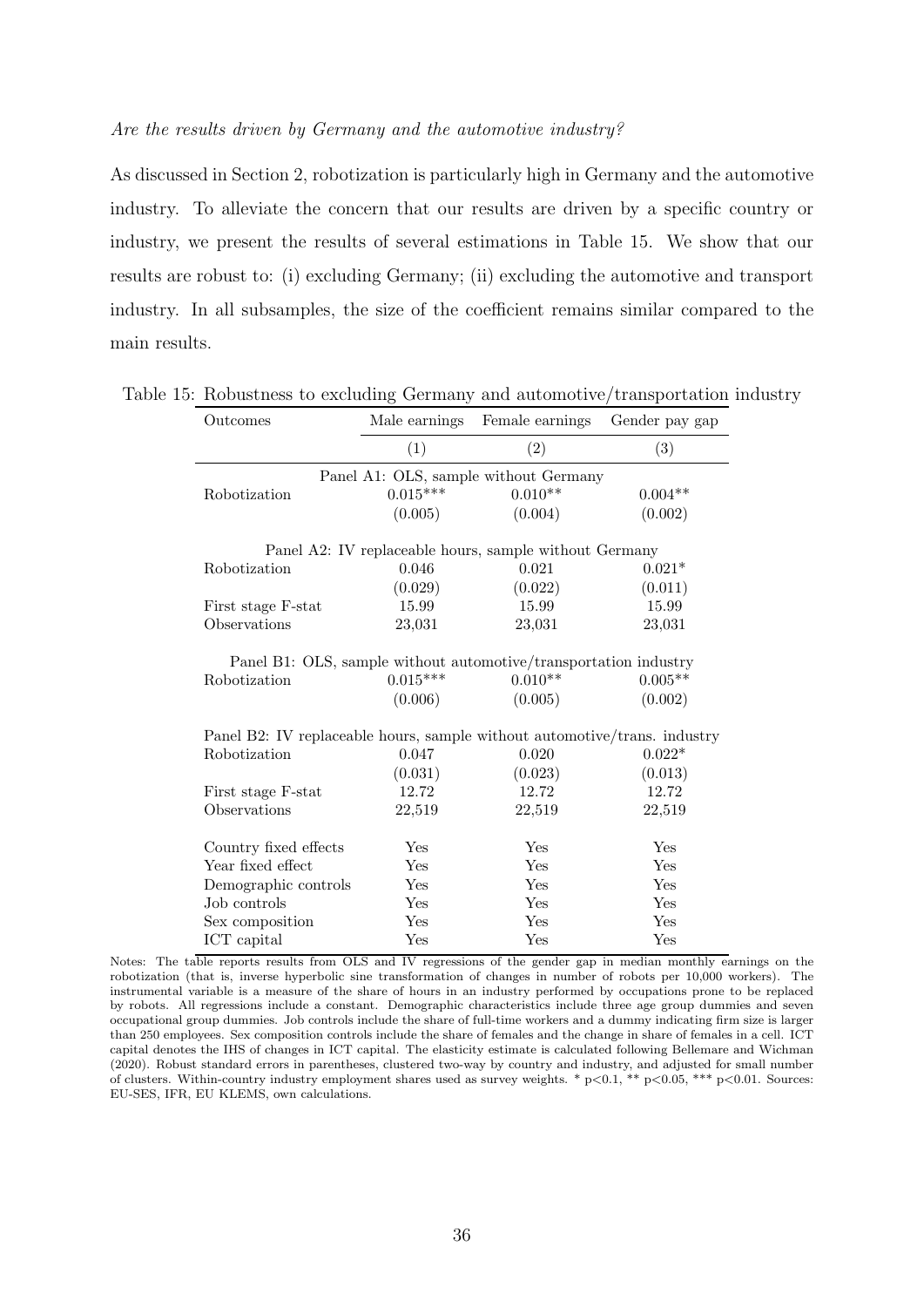#### Are the results driven by the definition of the gender pay gap variable?

Our main dependent variable is the gender gap in median monthly earnings. Since parttime work for women is common in a few European countries, we adjust part-time earnings to pro-rata full-time earnings. However, one might argue that part-time work results in less work experience, which accumulates less work experience than in a comparable full-time job (Kunze, 2018). Previous research also shows that part-time work leads to a downgrading of a career in terms of occupation (Manning and Petrongolo, 2008; Connolly and Gregory, 2008). In Table 16, we show that results do not substantively change when we use alternative earnings measures: (i) the gender gap in median monthly earnings without adjusting part-time earnings pro-rata; (ii) the gender gap in median hourly earnings. Again, we also find very similar point estimates.

| rable to: Robustness to alternative outcome variable definitions |                                                        |                   |  |  |  |  |  |  |  |
|------------------------------------------------------------------|--------------------------------------------------------|-------------------|--|--|--|--|--|--|--|
| Outcomes                                                         | Gender gap monthly earnings Gender gap hourly earnings |                   |  |  |  |  |  |  |  |
|                                                                  | (PT not adjusted)                                      |                   |  |  |  |  |  |  |  |
|                                                                  | (1)                                                    | $\left( 2\right)$ |  |  |  |  |  |  |  |
|                                                                  | Panel A: OLS                                           |                   |  |  |  |  |  |  |  |
| Robotization                                                     | $0.004*$                                               | $0.004*$          |  |  |  |  |  |  |  |
|                                                                  | (0.002)                                                | (0.002)           |  |  |  |  |  |  |  |
| Panel B: IV replaceable hours                                    |                                                        |                   |  |  |  |  |  |  |  |
| Robotization                                                     | $0.025*$                                               | $0.018*$          |  |  |  |  |  |  |  |
|                                                                  | (0.011)                                                | (0.010)           |  |  |  |  |  |  |  |
| First stage F-stat                                               | 16.37                                                  | 16.92             |  |  |  |  |  |  |  |
| Observations                                                     | 24,215                                                 | 23,719            |  |  |  |  |  |  |  |
| Country fixed effects                                            | Yes                                                    | Yes               |  |  |  |  |  |  |  |
| Year fixed effect                                                | Yes                                                    | Yes               |  |  |  |  |  |  |  |
| Demographic controls                                             | Yes                                                    | Yes               |  |  |  |  |  |  |  |
| Job controls                                                     | Yes                                                    | Yes               |  |  |  |  |  |  |  |
| Sex composition                                                  | Yes                                                    | Yes               |  |  |  |  |  |  |  |
| ICT capital                                                      | Yes                                                    | Yes               |  |  |  |  |  |  |  |

Table 16: Robustness to alternative outcome variable definitions

Notes: The table reports results from OLS and IV regressions of the gender gap in median monthly earnings on the robotization (that is, inverse hyperbolic sine transformation of changes in number of robots per 10,000 workers). The instrumental variable is a measure of the share of hours in an industry performed by occupations prone to be replaced by robots. All regressions include a constant. Demographic characteristics include three age group dummies and seven occupational group dummies. Job controls include the share of full-time workers and a dummy indicating firm size is larger than 250 employees. Sex composition controls include the share of females and the change in share of females in a cell. ICT capital denotes the IHS of changes in ICT capital. The elasticity estimate is calculated following Bellemare and Wichman (2020). Robust standard errors in parentheses, clustered two-way by country and industry, and adjusted for small number of clusters. Within-country industry employment shares used as survey weights. Significance levels: \* p<0.1, \*\* p<0.05, \*\*\* p<0.01. Sources: EU-SES, IFR, EU KLEMS, own calculations.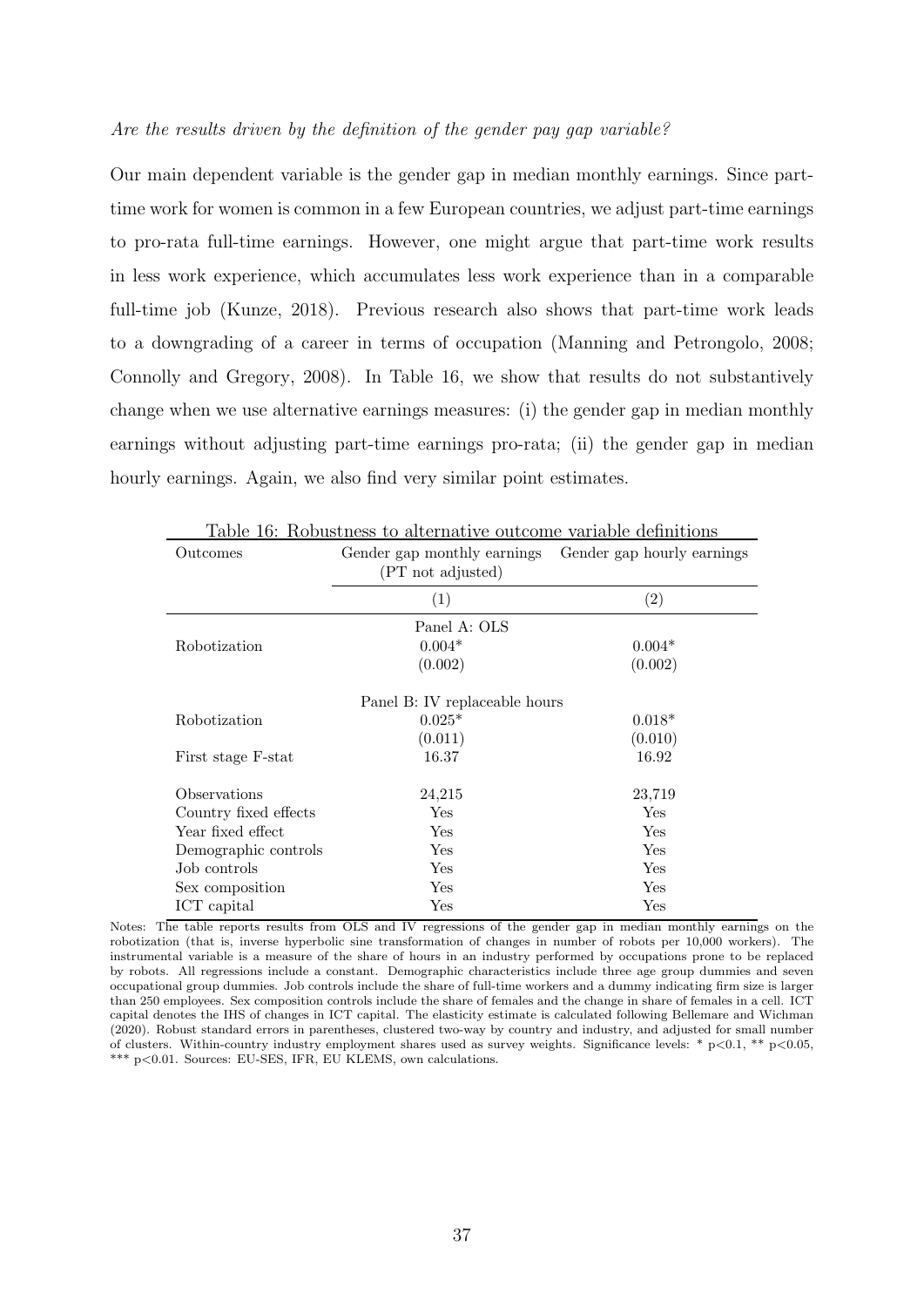#### Additional robustness

In Table A.5 in Appendix A, we show that our results are robust to using the natural logarithm of robotization (instead of IHS transformation). In Table A.6 in the Appendix, we report bootstrapped standard errors and find that the results remain qualitatively identical.

### 6 Conclusions

Automation sets important challenges for labor market policy. While public attention has focused on the labor-replacing technological developments, we argue that the challenge of automation lies in its distributional impact. We provide the first large-scale evidence on the impact of industrial robots on the gender pay gap using data from 20 European countries and covering the period from 2006 to 2014. For identification, we follow prior research and instrument robot adoption with a measure of replaceability which specifies the fraction of each industry's hours worked in 1980 that was performed by occupations that became replaceable by robots by 2012 (Graetz and Michaels, 2018).

We find that robotization increases the gender pay gap. Our IV estimates suggest that a 10 percent increase in robotization leads to a 1.8 percent increase in the gender pay gap. We further present evidence that these results are mostly driven by countries with high gender inequality to start with, and outsourcing destination countries. Our results are likely to be explained by an increase in male earnings in medium- and highskilled occupations.

At a time when policymakers are putting increased efforts into tackling gender gaps in the labor market, our evidence is important. Our results suggest that governments not only need to ensure that education and vocational training systems provide people with the right skills demanded in the future, but also need to pay attention to distributional issues. They need to increase efforts to make sure that women and men are equally equipped with the skills most relevant for future employability.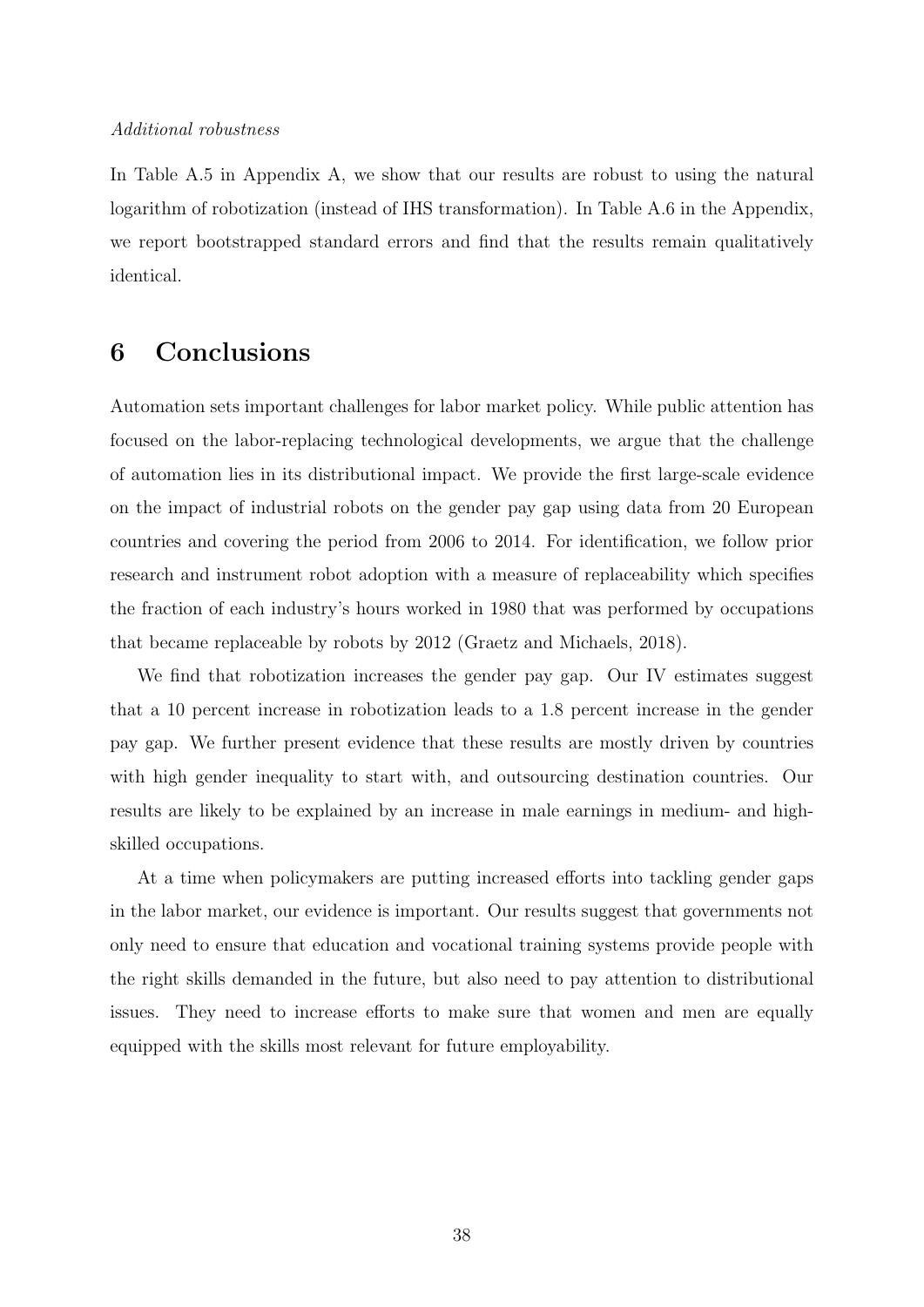### References

- Acemoglu, D., Lelarge, C., and Restrepo, P. (2020). Competing with Robots: Firm-Level Evidence from France. AEA Papers and Proceedings, 110:383–388.
- Acemoglu, D. and Restrepo, P. (2020). Robots and Jobs: Evidence from US Labor Markets. Journal of Political Economy, 128(6):2188–2244.
- Aksoy, C. G., Carpenter, C. S., Frank, J., and Huffman, M. L. (2019). Gay glass ceilings: Sexual orientation and workplace authority in the UK. Journal of Economic Behavior & Organization, 159:167–180.
- Anelli, M., Giuntella, O., and Stella, L. (2019). Robots, Labor Markets, and Family Behavior. IZA Discussion Paper No. 12820.
- Bellemare, M. F. and Wichman, C. J. (2020). Elasticities and the Inverse Hyperbolic Sine Transformation. Oxford Bulletin of Economics and Statistics, 82(1):50–61.
- Black, S. E. and Spitz-Oener, A. (2010). Explaining Women's Success: Technological Change and The Skill Content of Women's Work. The Review of Economics and Statistics, 92(1):187–194.
- Blau, F. D. and Kahn, L. M. (2017). The Gender Wage Gap: Extent, Trends, and Explanations. Journal of Economic Literature, 55(3):789–865.
- Boll, C., Hüning, H., Leppin, J., and Puckelwald, J. (2015). Potential Effects of a Statutory Minimum Wage on the Gender Pay Gap A Simulation-Based Study for Germany. SOEPpaper No. 766.
- Brussevich, M., Dabla-Norris, E., Kamunge, C., Karnane, P., Khalid, S., and Kochhar, K. (2018). Gender, Technology, and the Future of Work. Technical report.
- Brussevich, M., Dabla-Norris, E., and Khalid, S. (2019). Is Technology Widening the Gender Gap? Automation and the Future of Female Employment. IMF Working Paper No. 18/91.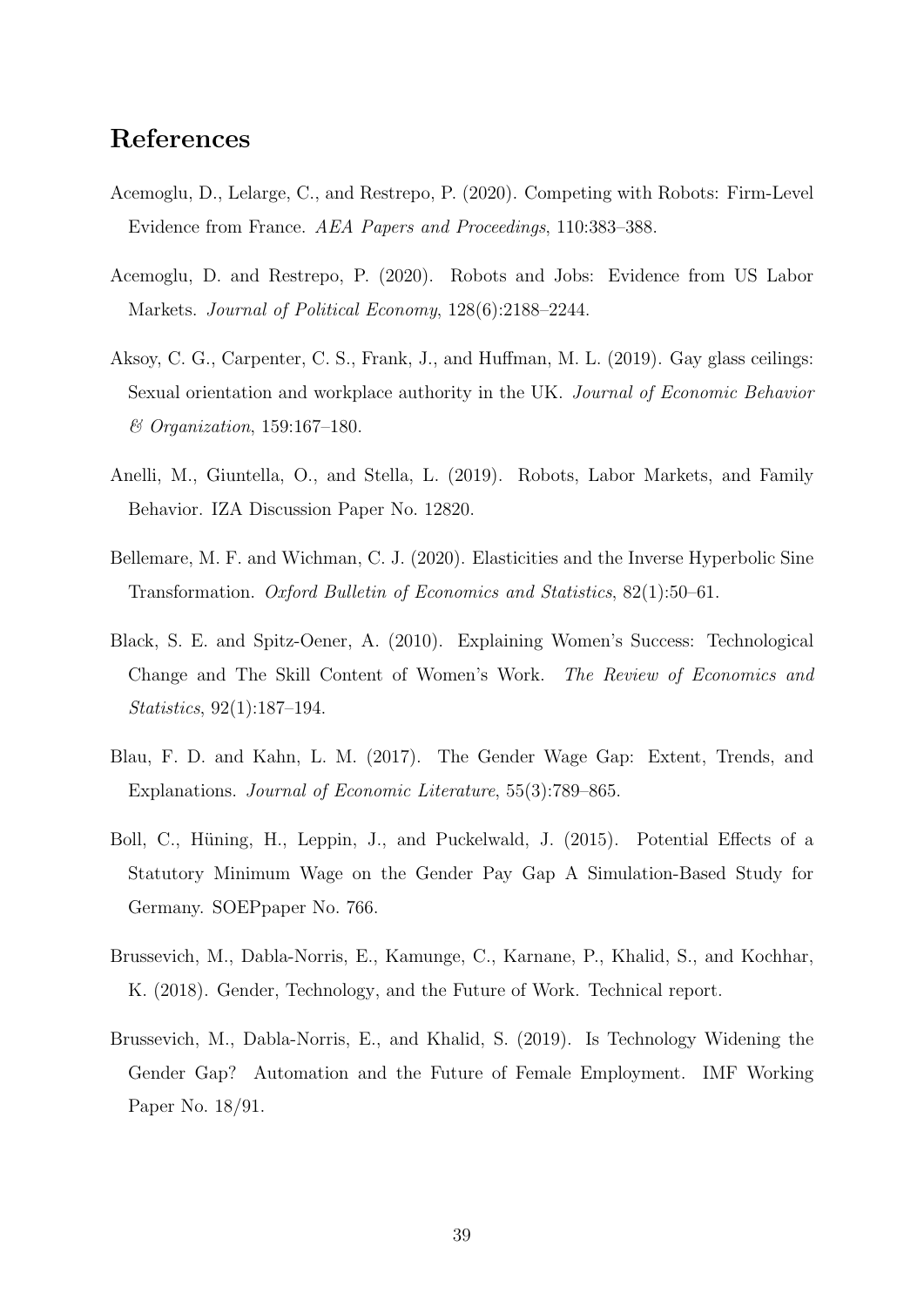- Brynjolfsson, E., Mitchell, T., and Rock, D. (2018). What Can Machines Learn, and What Does It Mean for Occupations and the Economy? AEA Papers and Proceedings, 108:43–47.
- Chiacchio, F., Petropoulos, G., and Pichler, D. (2018). The Impact of Industrial Robots on EU Employment and Wages: A Local Labour Market Approach. Technical Report Issue 2.
- Connolly, S. and Gregory, M. (2008). Moving Down: Women's Part-Time Work and Occupational Change in Britain 1991–2001. The Economic Journal, 118(526):F52–F76.
- Dauth, W., Findeisen, S., Suedekum, J., and Woessner, N. (2018). Adjusting to Robots: Worker-Level Evidence. Technical report.
- Eurostat (2018). Gender Pay Gap Statistics. Technical report, Available at https://ec.europa.eu/eurostat/statisticsexplained/index.php/Gender\_pay\_gap\_statistics.
- Freeman, R. B., Ganguli, I., and Handel, M. J. (2020). Within-Occupation Changes Dominate Changes in What Workers Do: A Shift-Share Decomposition, 2005–2015. AEA Papers and Proceedings, 110:394–399.
- Geishecker, I., Görg, H., and Munch, J. R. (2010). Do labour market institutions matter? Micro-level wage effects of international outsourcing in three European countries. Review of World Economics, 146(1):179–198.
- Goldin, C. (2014). A Grand Gender Convergence: Its Last Chapter. American Economic Review, 104(4):1091–1119.
- Graetz, G. and Michaels, G. (2018). Robots at Work. The Review of Economics and Statistics, 100(5):753–768.
- Grigoli, F., Koczan, Z., and Topalova, P. (2020). Automation and labor force participation in advanced economies: Macro and micro evidence. European Economic Review, 126.
- Hausmann, P. R., Tyson, P. L. D., and Zahidi, S. (2006). The Global Gender Gap Report 2006. Technical report, World Economic Forum, Geneva.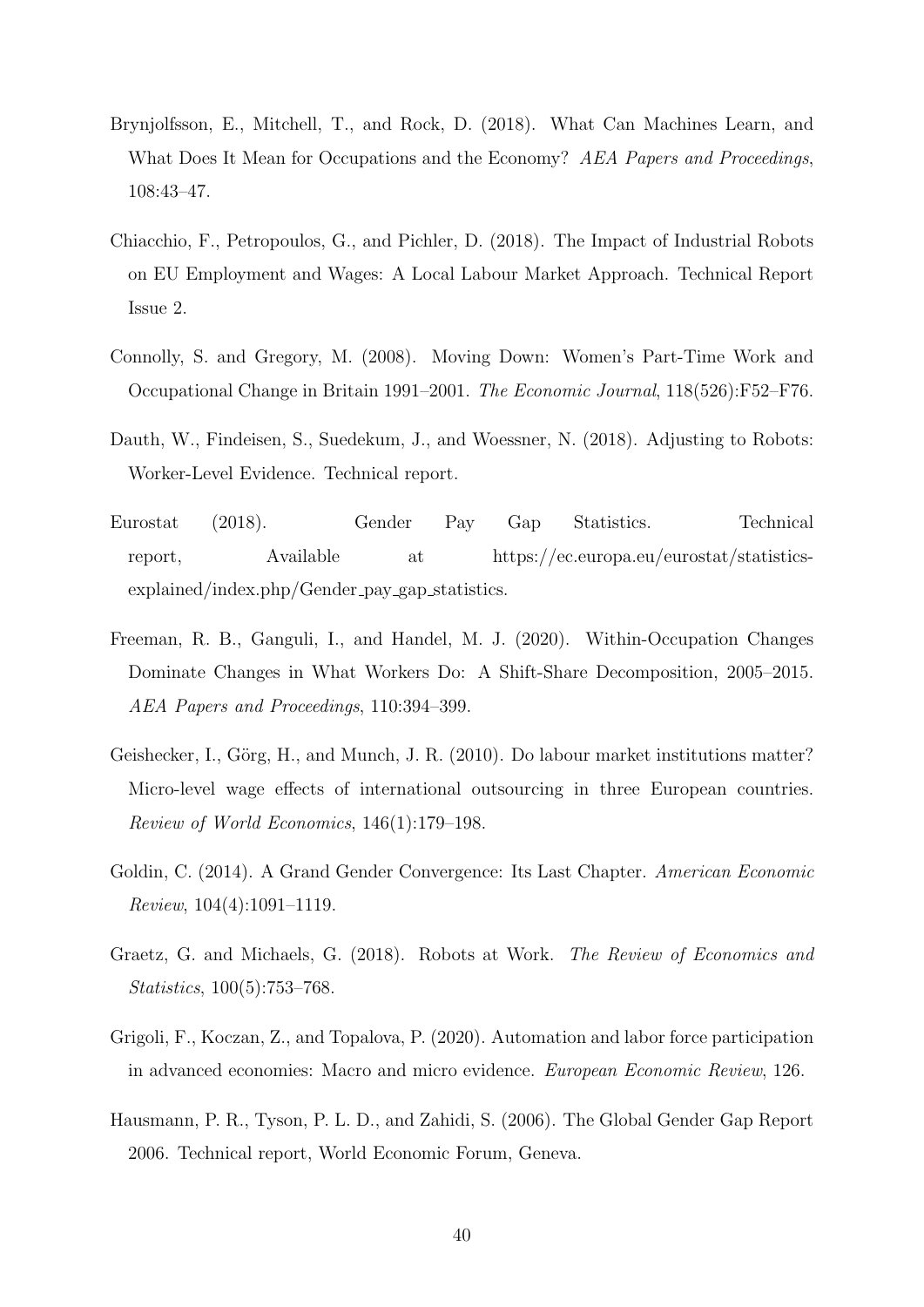- International Federation of Robotics (2017). World Robotics Industrial Robots Report. Technical report.
- International Federation of Robotics (2018). World Robotics Industrial Robots Report. Technical report.
- Jeffrey, K. (2020). Automation and the Future of Work: How Rhetoric Shapes the Response in Policy Preferences. Technical report.
- Kunze, A. (2018). The Gender Wage Gap in Developed Countries. In The Oxford Handbook of Women and the Economy. Oxford University Press, Oxford, first edition.
- Manning, A. and Petrongolo, B. (2008). The Part-Time Pay Penalty for Women in Britain. The Economic Journal, 118(526):F28–F51.
- Muro, M., Maxim, R., and Whiton, J. (2019). Automation and artifical intelligence how machines are affecting people and places. Technical report, Brookings Institution.
- Ngai, L. R. and Petrongolo, B. (2017). Gender Gaps and the Rise of the Service Economy. American Economic Journal: Macroeconomics, 9(4):1–44.
- Olivetti, C. and Petrongolo, B. (2017). The Economic Consequences of Family Policies: Lessons from a Century of Legislation in High-Income Countries. Journal of Economic Perspectives, 31(1):205–230.
- Parteka, A. and Wolszczak-Derlacz, J. (2015). Integrated sectors diversified earnings: The (missing) impact of offshoring on wages and wage convergence in the EU27. The Journal of Economic Inequality, 13(3):325–350.
- Petrongolo, B. and Ronchi, M. (2020). Gender gaps and the structure of local labor markets. *Labour Economics*, 64:101819.
- Rendall, M. (2017). Brain Versus Brawn: The Realization of Women's Comparative Advantage. Technical Report o. 491.
- Robinson, H. (2002). Wrong Side of the Track? The Impact of the Minimum Wage on Gender Pay Gaps in Britain. Oxford Bulletin of Economics and Statistics, 64(5):417– 448.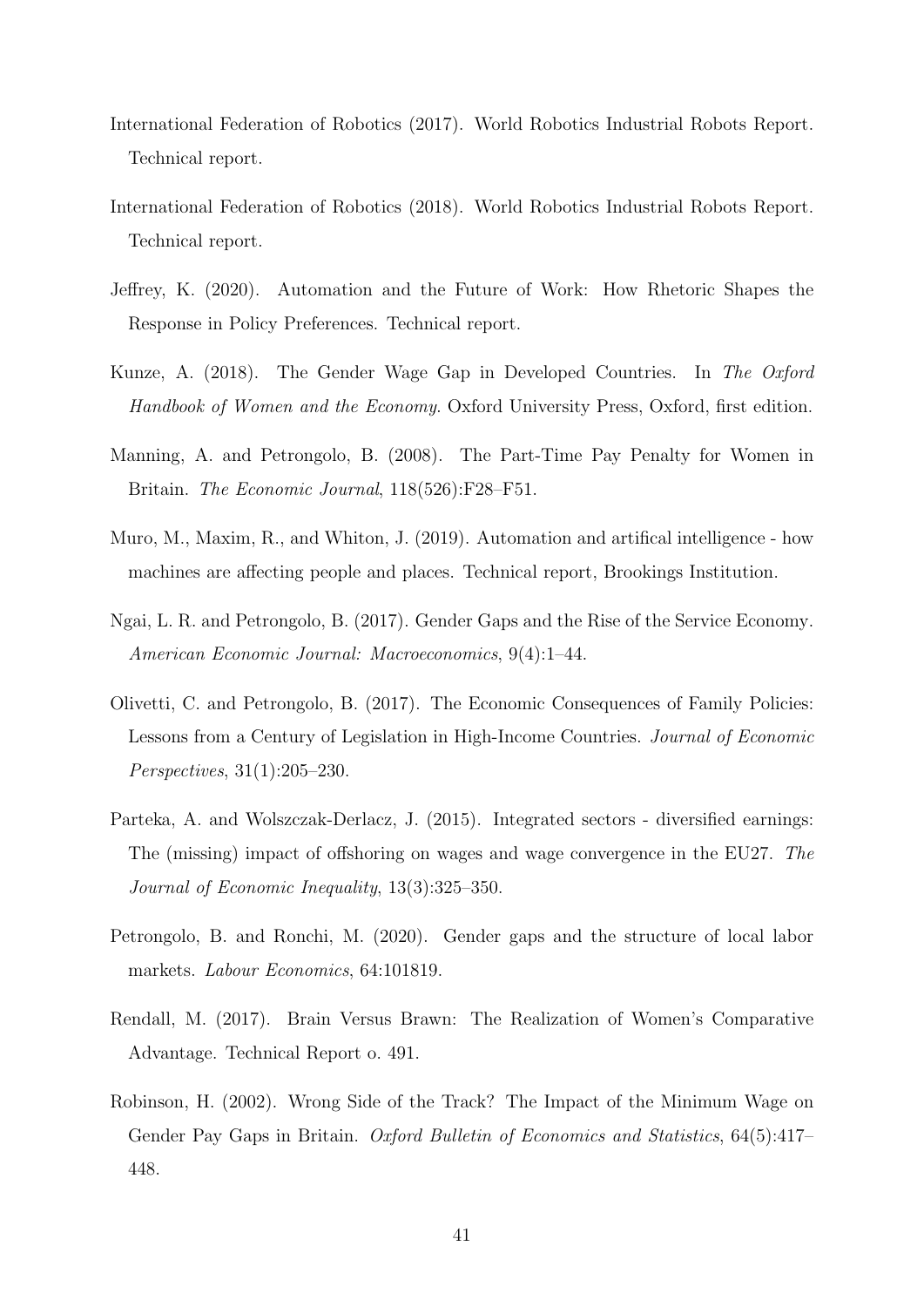- Veugelers, R., editor (2013). Manufacturing Europe's Future, volume 21 of Bruegel Blueprint Series. Bruegel, Brussels.
- Weinberg, B. A. (2000). Computer Use and the Demand for Female Workers. ILR Review, 53(2):290–308.
- Wolszczak-Derlacz, J. and Parteka, A. (2018). The effects of offshoring to low-wage countries on domestic wages: A worldwide industrial analysis. Empirica, 45(1):129– 163.
- Yamaguchi, S. (2018). Changes in Returns to Task-Specific Skills and Gender Wage Gap. Journal of Human Resources, 53(1):32–70.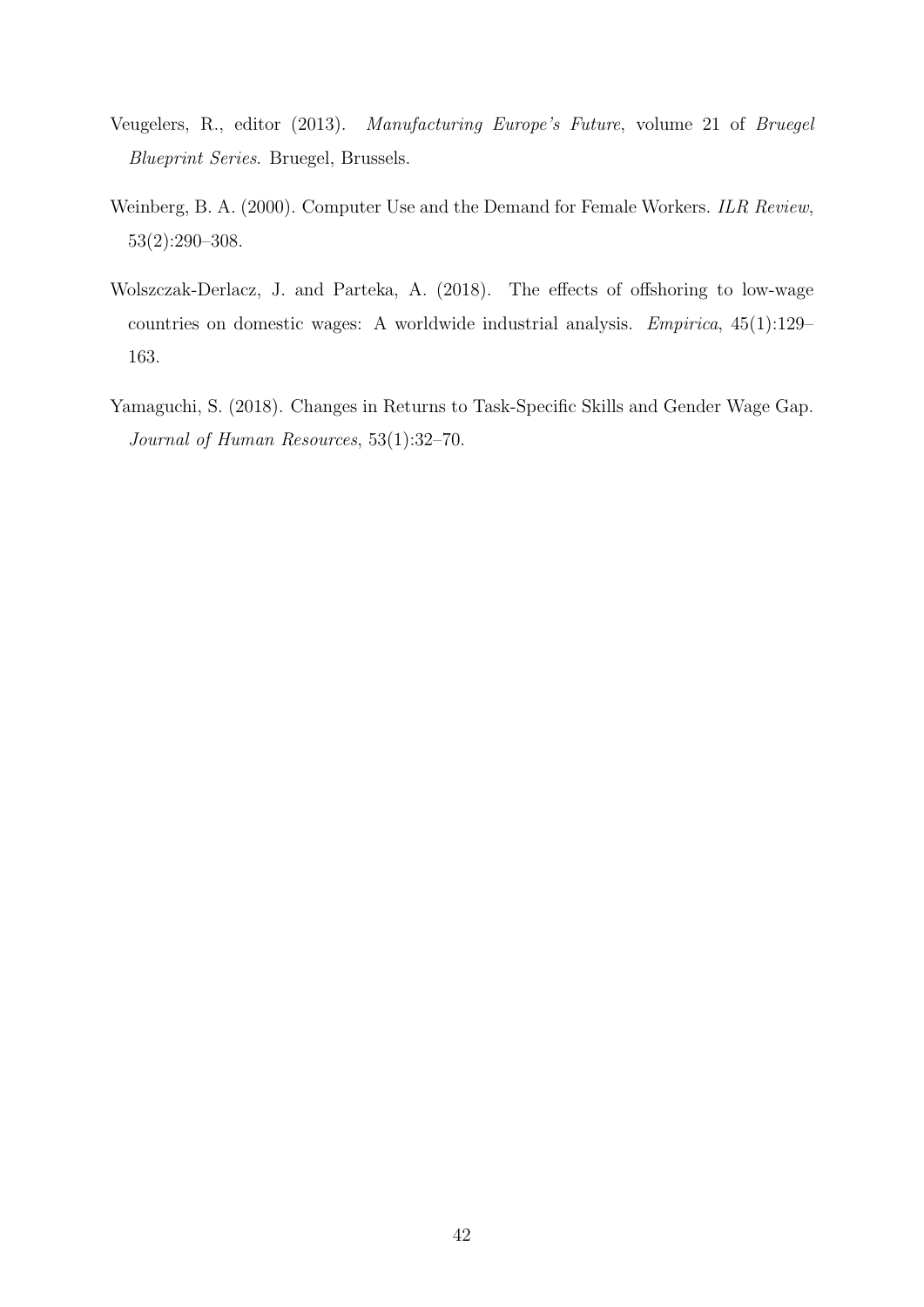# A Appendix

|                                                              | (1)            | $\left( 2\right)$ | (3)        | (4)        | (5)        |  |  |  |  |
|--------------------------------------------------------------|----------------|-------------------|------------|------------|------------|--|--|--|--|
| Panel A: IV robotic arms 1st stage – outcome: robotization   |                |                   |            |            |            |  |  |  |  |
| Robotic arms                                                 | $9.103**$      | $8.725***$        | $7.834***$ | $9.099***$ | $9.002***$ |  |  |  |  |
|                                                              | (3.787)        | (3.300)           | (2.933)    | (2.830)    | (2.786)    |  |  |  |  |
| Panel B: IV robotic arms 2nd stage – outcome: gender pay gap |                |                   |            |            |            |  |  |  |  |
| Robotization                                                 | $0.021*$       | 0.025             | 0.015      | 0.014      | 0.014      |  |  |  |  |
|                                                              | (0.012)        | (0.017)           | (0.016)    | (0.014)    | (0.015)    |  |  |  |  |
| First stage F-stat                                           | 5.778          | 6.988             | 7.135      | 10.34      | 10.44      |  |  |  |  |
| Observations                                                 | 24,215         | 24,215            | 24,215     | 24,215     | 24,215     |  |  |  |  |
| Country fixed effects                                        | $\rm No$       | Yes               | Yes        | Yes        | Yes        |  |  |  |  |
| Year fixed effect                                            | N <sub>0</sub> | <b>Yes</b>        | <b>Yes</b> | Yes        | Yes        |  |  |  |  |
| Demographic controls                                         | N <sub>0</sub> | No                | <b>Yes</b> | Yes        | Yes        |  |  |  |  |
| Job controls                                                 | $\rm No$       | N <sub>o</sub>    | Yes        | Yes        | Yes        |  |  |  |  |
| Sex composition                                              | No             | No                | No.        | Yes        | Yes        |  |  |  |  |
| ICT capital                                                  | No             | No                | No         | No         | Yes        |  |  |  |  |

Table A.1: Effect of robotization on gender gap in monthly earnings, IV robotic arms

Notes: The table reports results from OLS and IV regressions of the gender gap in median monthly earnings on the robotization (that is, inverse hyperbolic sine transformation of changes in number of robots per 10,000 workers). All regressions include a constant. Demographic characteristics include three age group dummies and seven occupational group dummies. Job controls include the share of full-time workers and a dummy indicating firm size is larger than 250 employees. Sex composition controls include the share of females and the change in share of females in a cell. ICT capital denotes the IHS of changes in ICT capital. The elasticity estimate is calculated following Bellemare and Wichman (2020). Robust standard errors in parentheses, clustered two-way by country and industry, and adjusted for small number of clusters. Within-country industry employment shares used as survey weights. Significance levels: \* p<0.1, \*\* p<0.05, \*\*\* p<0.01. Sources: EU-SES, IFR, EU KLEMS, own calculations.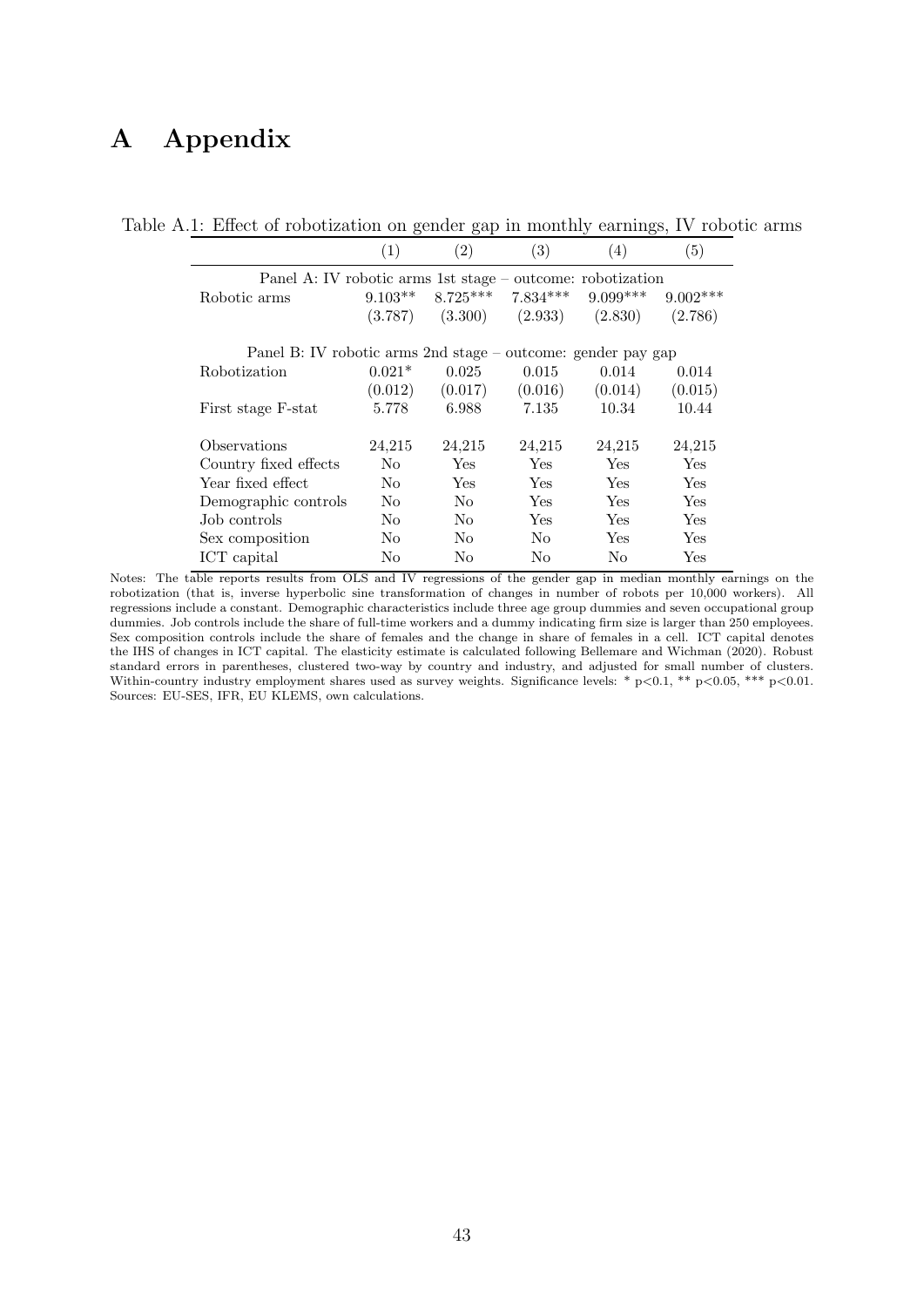| Year       | Category                                   | Previous job in manufacturing | Moved to another industry |
|------------|--------------------------------------------|-------------------------------|---------------------------|
| $\,2006\,$ | Male, 20-39 yrs., high school or less      | 98.23%                        | 1.05%                     |
| $\,2006\,$ | Male, 20-39 yrs., degree-level education   | 98.87%                        | 0.75%                     |
| 2006       | Female, 20-39 yrs., high school or less    | 98.24%                        | 1.26%                     |
| $\,2006\,$ | Female, 20-39 yrs., degree-level education | 100.00%                       | 1.06%                     |
| 2006       | Male, 40-59 yrs., high school or less      | 98.73%                        | $0.68\%$                  |
| 2006       | Male, 40-59 yrs., degree-level education   | 99.77\%                       | $0.68\%$                  |
| $\,2006\,$ | Female, 40-59 yrs., high school or less    | 98.75%                        | 1.1%                      |
| 2006       | Female, 40-59 yrs., degree-level education | 98.73%                        | 2.5%                      |
| $2010\,$   | Male, 20-39 yrs., high school or less      | 98.27%                        | 1.6%                      |
| 2010       | Male, 20-39 yrs., degree-level education   | 98.50%                        | 1.5%                      |
| 2010       | Female, 20-39 yrs., high school or less    | 97.14%                        | 2.55%                     |
| $2010\,$   | Female, 20-39 yrs., degree-level education | 98.36%                        | 1.64%                     |
| 2010       | Male, 40-59 yrs., high school or less      | 98.98%                        | 0.94%                     |
| 2010       | Male, 40-59 yrs., degree-level education   | 99.61%                        | $0.39\%$                  |
| $2010\,$   | Female, 40-59 yrs., high school or less    | 98.32%                        | 1.49%                     |
| 2010       | Female, 40-59 yrs., degree-level education | 100.00%                       | $0\%$                     |
| 2014       | Male, 20-39 yrs., high school or less      | 96.17%                        | 3.89%                     |
| 2014       | Male, 20-39 yrs., degree-level education   | 95.71%                        | 1.47%                     |
| 2014       | Female, 20-39 yrs., high school or less    | 94.43%                        | 4.37%                     |
| $\,2014$   | Female, 20-39 yrs., degree-level education | 87.80%                        | $0\%$                     |
| 2014       | Male, 40-59 yrs., high school or less      | 97.97%                        | 1.18%                     |
| 2014       | Male, 40-59 yrs., degree-level education   | 98.95%                        | $0\%$                     |
| 2014       | Female, 40-59 yrs., high school or less    | 96.98%                        | 1.91%                     |
| 2014       | Female, 40-59 yrs., degree-level education | 91.18%                        | $6.06\%$                  |

Table A.2: Inflows to manufacturing by gender, age and education level

Notes: The third column of the table shows workers whose previous job was also in manufacturing, as a share of the workers currently in manufacturing. The fourth column shows workers who moved out of manufacturing, that is, workers currently working in any other industry as a share of the workers whose previous job was in manufacturing. The sample is restricted the employees in Germany who are between 20 and 59 years of age. The industry classification is NACE 1-digit level. Source: EU-LFS.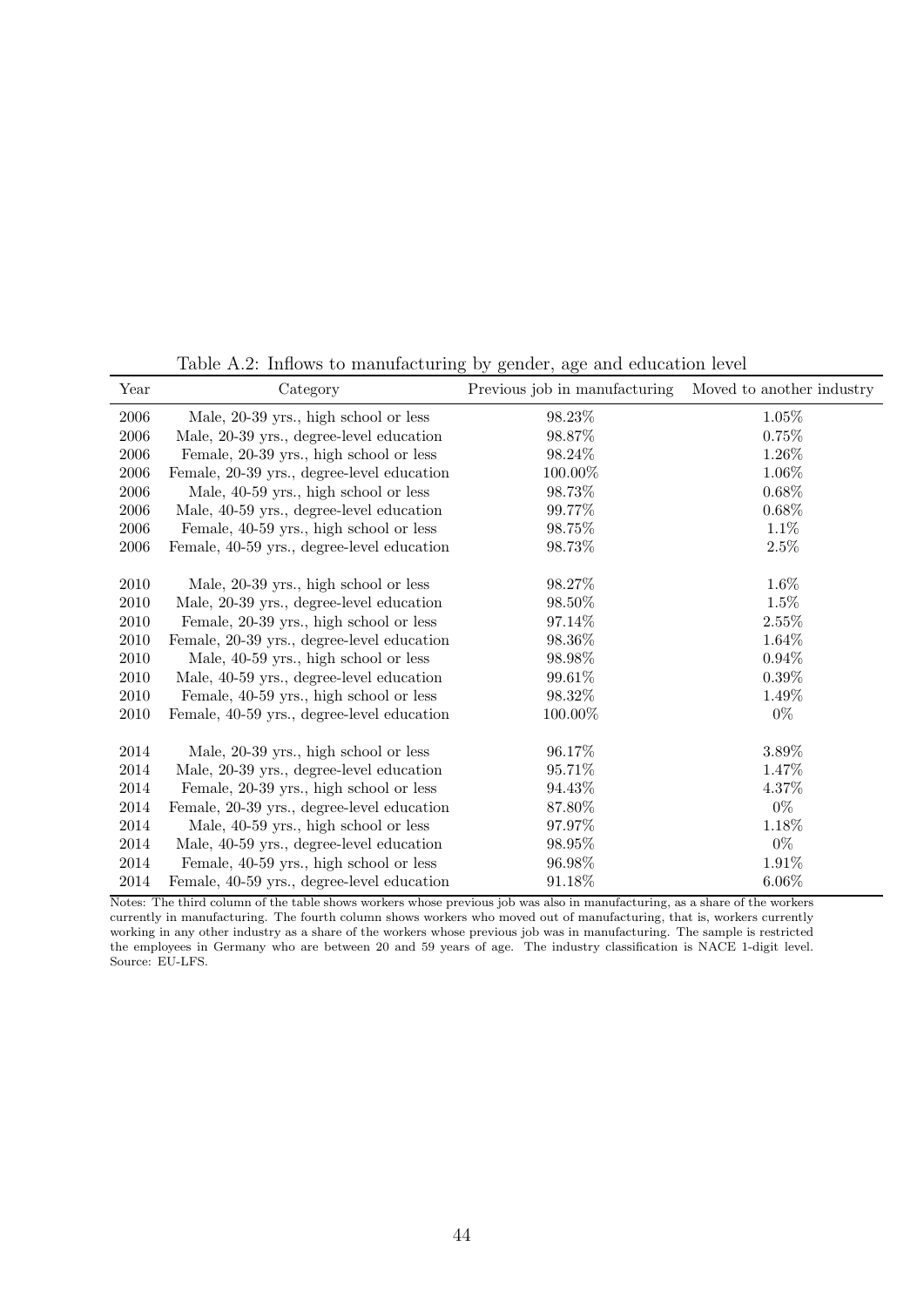| Country        | GGI score 2006 | Classification |
|----------------|----------------|----------------|
| Italy          | $0.65\,$       | 0              |
| France         | $0.65\,$       | 0              |
| Greece         | 0.65           | 0              |
| Hungary        | 0.67           | $\overline{0}$ |
| Czech Republic | 0.67           | $\overline{0}$ |
| Slovakia       | 0.68           | 0              |
| Romania        | 0.68           | 0              |
| Poland         | 0.68           | 0              |
| Bulgaria       | 0.69           | 0              |
| Portugal       | 0.69           | 0              |
| Estonia        | 0.69           | 1              |
| Lithuania      | 0.71           | 1              |
| Belgium        | 0.71           | 1              |
| Latvia         | 0.71           | 1              |
| Netherlands    | 0.73           | 1              |
| Spain          | 0.73           | 1              |
| United Kingdom | 0.74           | 1              |
| Germany        | 0.75           | 1              |
| Finland        | $0.8\,$        | 1              |
| Sweden         | 0.81           | 1              |

Table A.3: Gender gap index scores

Source: World Economic Forum Gender Gap Index by Hausmann et al. (2006).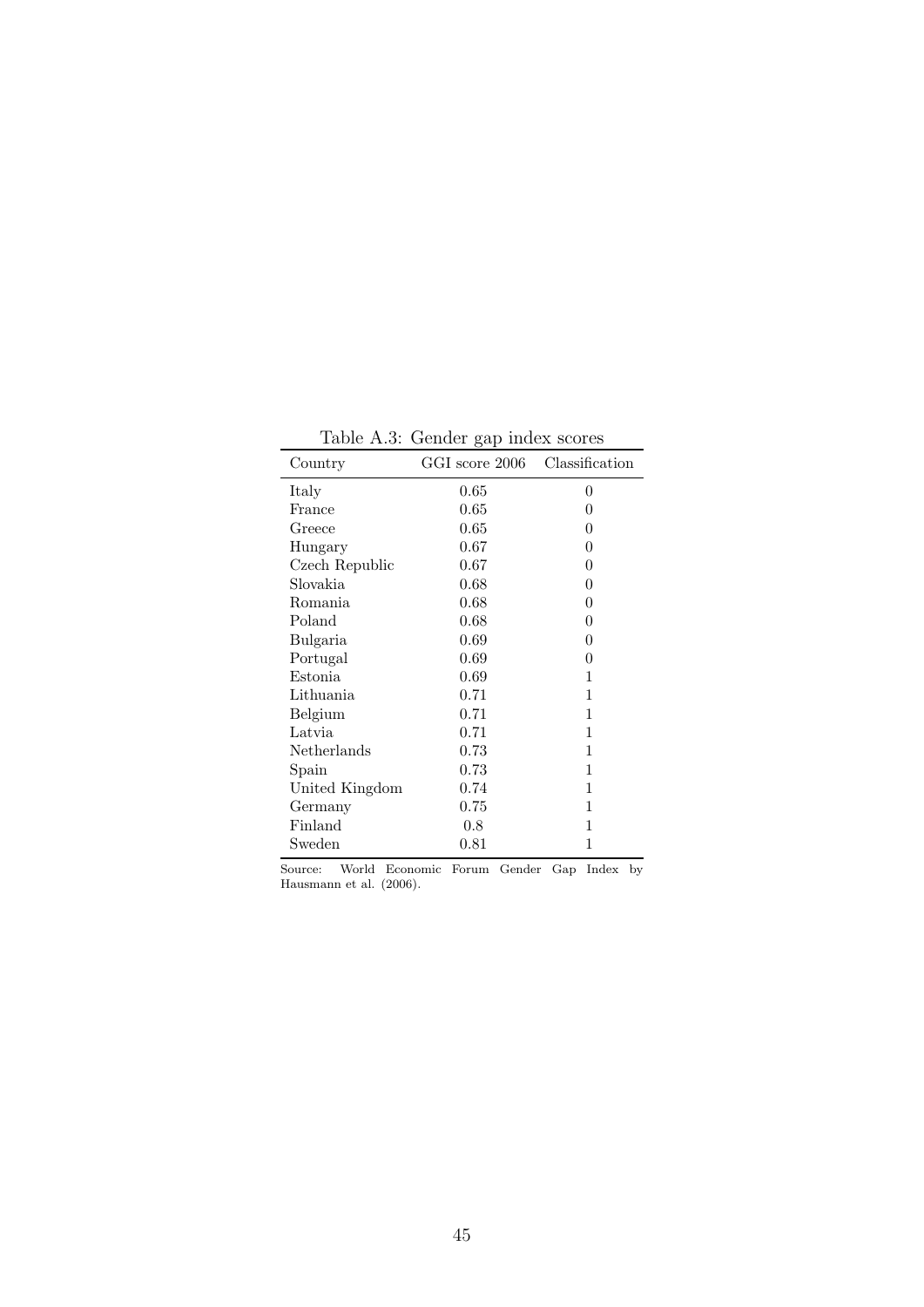| $\cup$<br>Occupational group  | ั∙            | Low-skilled | <u>C</u>   |               | Medium-skilled | $\cup$     | $\circ$<br>$\circ$ | High-skilled |            |
|-------------------------------|---------------|-------------|------------|---------------|----------------|------------|--------------------|--------------|------------|
| Outcomes                      | Gender gap in | IHS male    | IHS female | Gender gap in | IHS male       | IHS female | Gender gap in      | IHS male     | IHS female |
|                               | earnings      | earnings    | earnings   | earnings      | earnings       | earnings   | earnings           | earnings     | earnings   |
|                               | (1)           | (2)         | (3)        | (4)           | (5)            | (6)        | (7)                | (8)          | (9)        |
| Panel A: OLS                  |               |             |            |               |                |            |                    |              |            |
| <b>IHS</b> Robotization       | 0.002         | $0.011***$  | $0.009**$  | $0.005*$      | $0.009*$       | 0.003      | $-0.001$           | 0.006        | 0.007      |
|                               | (0.003)       | (0.002)     | (0.004)    | (0.003)       | (0.005)        | (0.004)    | (0.000)            | (0.004)      | (0.004)    |
| Panel B: IV replaceable hours |               |             |            |               |                |            |                    |              |            |
| <b>IHS</b> Robotization       | $-0.005$      | 0.015       | $0.026**$  | $0.019***$    | 0.023          | $-0.001$   | $-0.001$           | $0.024**$    | $0.027***$ |
|                               | (0.008)       | (0.020)     | (0.012)    | (0.007)       | (0.018)        | (0.013)    | (0.000)            | (0.012)      | (0.010)    |
| 1st stage F-stat              | 21.44         | 21.44       | 21.44      | 18.99         | 18.99          | 18.99      | 23.68              | 23.68        | 23.68      |
| Observations                  | 1,341         | 1,341       | 1,341      | 1,861         | 1,861          | 1,861      | 2,226              | 2,226        | 2,226      |
| Country fixed effects         | Yes           | Yes         | Yes        | Yes           | Yes            | Yes        | Yes                | Yes          | Yes        |
| Year fixed effect             | Yes           | Yes         | Yes        | Yes           | Yes            | Yes        | Yes                | Yes          | Yes        |
| Demographic controls          | Yes           | Yes         | Yes        | Yes           | Yes            | Yes        | Yes                | Yes          | Yes        |
| Job controls                  | Yes           | Yes         | Yes        | Yes           | Yes            | Yes        | Yes                | Yes          | Yes        |
| Sex composition               | Yes           | Yes         | Yes        | Yes           | Yes            | Yes        | Yes                | Yes          | Yes        |
| ICT capital                   | Yes           | Yes         | Yes        | Yes           | Yes            | Yes        | Yes                | Yes          | Yes        |

Table A.4: Heterogeneity by skill-based occupational groups for countries with high robotization and high gender equality

Notes: Sample consists of high robotization and high GGI countries, which are Belgium, Germany, Spain, the Netherlands, and Sweden. The instrumental variable is a measure of the share of hours in an industry performed by occupations prone to be replaced by robots. All regressions include <sup>a</sup> constant. Demographic characteristics include three age group dummies and seven occupational group dummies. Job controls include the share of full-time workers and <sup>a</sup> dummy indicating firm size is larger than 250 employees. Sex composition controls include the share of females and the change in share of females in <sup>a</sup> cell. ICT capital denotes the IHS of changes in ICT capital. Robust standard errors in parentheses, clustered two-way by countryand industry, and adjusted for small number of clusters. Within-country industry employment shares used as survey weights. \* p<0.1, \*\* p<0.05, \*\*\* p<0.01. Sources: EU-SES, IFR, EU KLEMS, own calculations.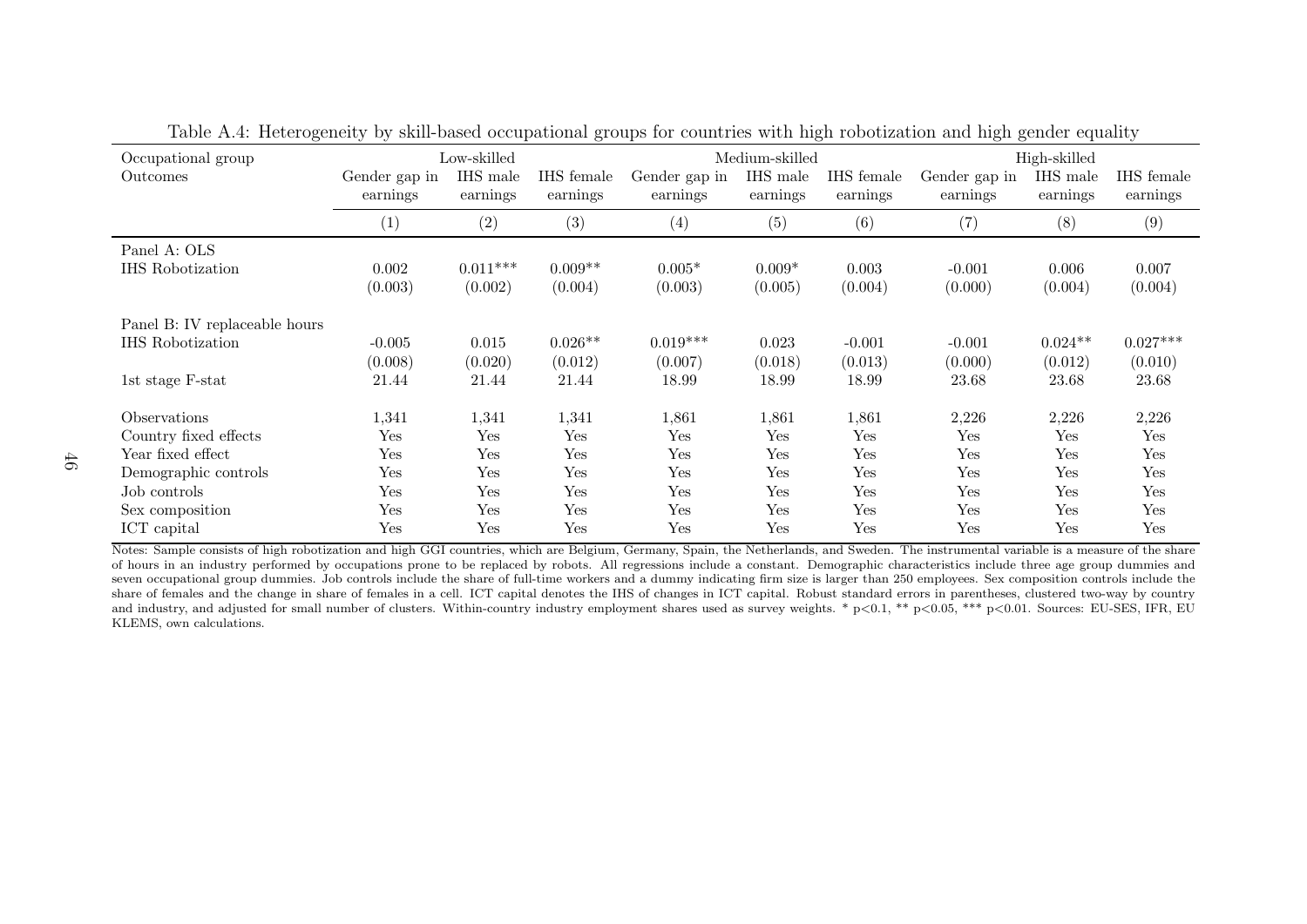| Outcome                    | ln (Male earnings)   | In (Female earnings)          | ln (Gender pay gap) |
|----------------------------|----------------------|-------------------------------|---------------------|
|                            | (1)                  | (2)                           | $\left( 3\right)$   |
|                            |                      | Panel A: OLS                  |                     |
| $\ln$ (robotization + 1)   | $0.029***$           | $0.022***$                    | $0.007*$            |
|                            | (0.008)              | (0.007)                       | (0.003)             |
|                            |                      | Panel B: IV replaceable hours |                     |
|                            |                      |                               |                     |
| $\ln$ (robotization $+1$ ) | $0.046*$             | 0.023                         | $0.019*$            |
|                            | (0.027)              | (0.021)                       | (0.011)             |
| 1st stage F-stat           | 21.97                | 21.97                         | 21.97               |
| Observations               | 22,458               | 22,458                        | 22,458              |
| Country fixed effects      | Yes                  | Yes                           | Yes                 |
| Year fixed effect          | Yes                  | Yes                           | Yes                 |
| Demographic controls       | Yes                  | Yes                           | Yes                 |
| Job controls               | Yes                  | Yes                           | Yes                 |
| Sex composition            | $\operatorname{Yes}$ | Yes                           | Yes                 |
| ICT capital                | Yes                  | Yes                           | Yes                 |

Table A.5: Alternative functional form: regressor  $\ln + 1$  in robotization

Notes: The table reports results from OLS and IV regressions. The instrumental variable is a measure of the share of hours in an industry performed by occupations prone to be replaced by robots. All regressions include a constant. Demographic characteristics include three age group dummies and seven occupational group dummies. Job controls include the share of full-time workers and a dummy indicating firm size is larger than 250 employees. Sex composition controls include the share of females and the change in share of females in a cell. ICT capital denotes the IHS of changes in ICT capital. The elasticity estimate is calculated following Bellemare and Wichman (2020). Robust standard errors in parentheses, clustered two-way by country and industry, and adjusted for small number of clusters. Within-country industry employment shares used as survey weights. \*  $p<0.1$ , \*\*  $p<0.05$ , \*\*\*  $p<0.01$ . Sources: EU-SES, IFR, EU KLEMS, own calculations.